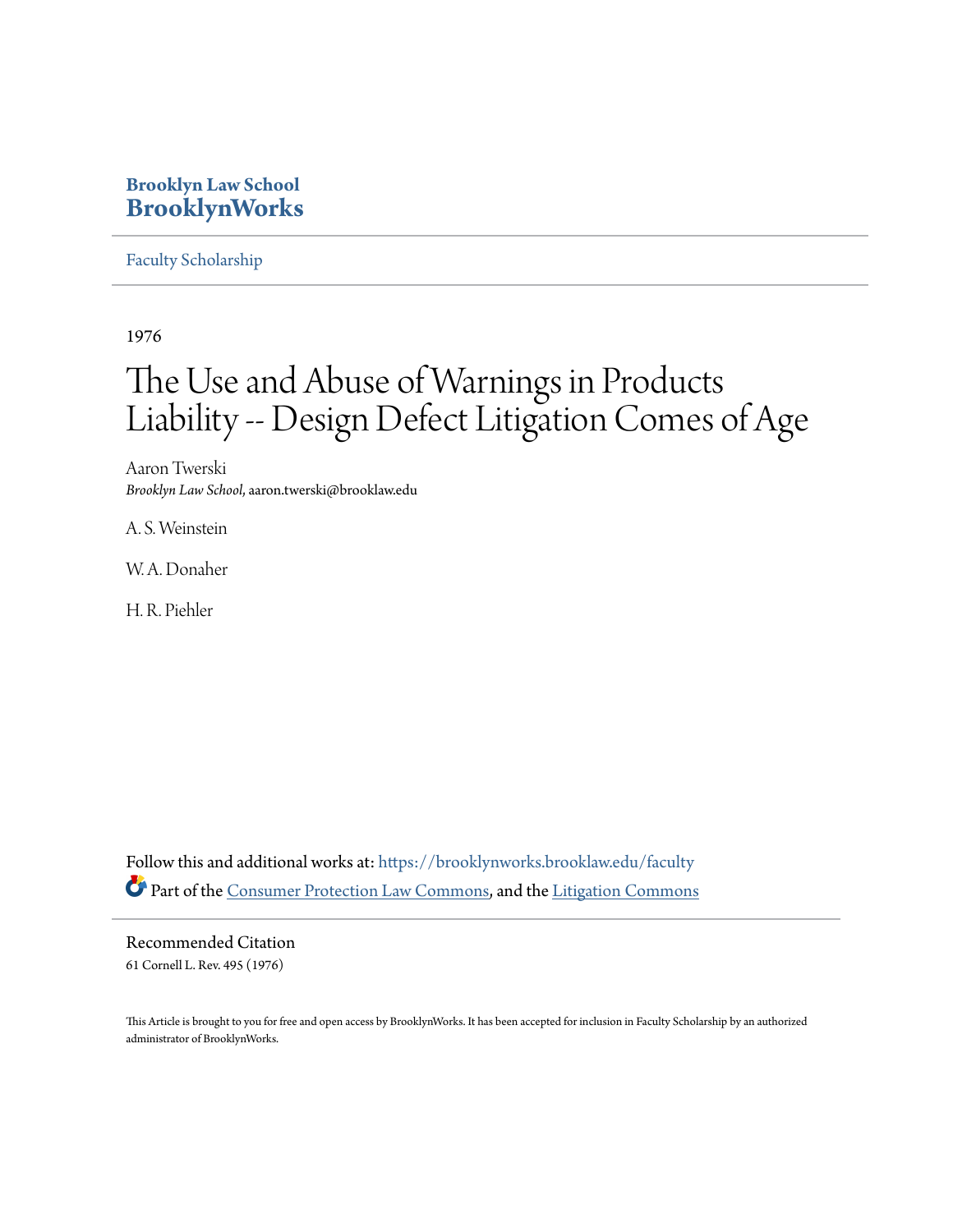# **CORN ELL LAW REVIEW**

Volume **61** April **1976** Number 4

## THE **USE AND ABUSE** OF **WARNINGS** IN **PRODUCTS** LIABILITY-DESIGN **DEFECT** LITIGATION **COMES** OF **AGE\***

*A.D. Twerskit* **A.S.** *Weinsteintt* W.A. Donaher<sup>†††</sup> *H.R. Piehlertttt*

The age of the design defect in products liability litigation is upon us. The willingness of courts to enter the heretofore sacrosanct world of the design engineer has met with expectedly mixed reactions. Those representing institutional defendants have condemned the substantial intrusion into what they believe to be the manufacturer's exclusive domain' while the plaintiffs bar and the academic community2 have generally welcomed judicial activism in this area.

t Associate Dean and Professor of Law, Hofstra University School of Law.

<sup>††</sup> Professor of Mechanical Engineering and Public Affairs, Carnegie-Mellon University. Adjunct Professor of Law, Duquesne University School of Law.

ttt Professor of Law, Duquesne University School of Law.

tttt Associate Professor of Metallurgy, Materials Science and Public Affairs, Carnegie-Mellon .University. Adjunct Professor of Law, Duquesne University School of Law.

**I** Connolly, *The Liability of a Manufacturer for Unknowable Hazards Inherent in His Product,* 32 INS. **COUNSEL** J. 303, 306 (1965); German, *Seller Beware-Strict Liability But Not Absolute Liability,* 37 INS. **COUNSEL** J. 44, **56** (1970); Hoenig & Goetz, *A Rational Approach to "Crashworthy"Automobiles: The NeedforJudicialResponsibility,* 6 Sw. U.L. REv. 1 (1974); Hoenig & Werber, *Automobile "Crashworthiness": An Untenable Doctrine,* 20 CLEV. ST. L. REv. 578, **592** (1971), *reprinted in* 1971 INS. L.J. 583, 597; Malone, *Product Design Liability-1969 Model,* 35 INS. **CouNsEL J. 539** (1968); Sales, *Automobile Design Sufficiency and Enhanced Injury: A New Concept for No-Fault Liability,* 38 INs. **COUNSEL** J. 388, 394 (1971).

**<sup>2</sup>***E.g.,* Donaher, Piehler, Twerski & Weinstein, *The Technological Expert in Products Liability Litigation,* 52 TEXAS L. REV. 1303 (1974) [hereinafter cited as Donaher]; Holford, *The Limits of Strict Liability For Product Design and Manufacture,* 52 TEXAS L. REV. 81 (1973); Keeton, *Product Liability and the Meaning of Defect,* **5 ST.** MARY'S L.J. 30 (1973); Keeton, *Manufacturer's Liability: The Meaning of "Defect" in the Manufacture and Design of Products,* 20 **SYRACUSE** L. REV. 559

**<sup>\*</sup>** This paper has its origins in an ongoing research study supported by Grant GI-34857 from the National Science Foundation to Carnegie-Mellon University. The research underlying these results was conducted by the authors, the co-principal investigators for the study.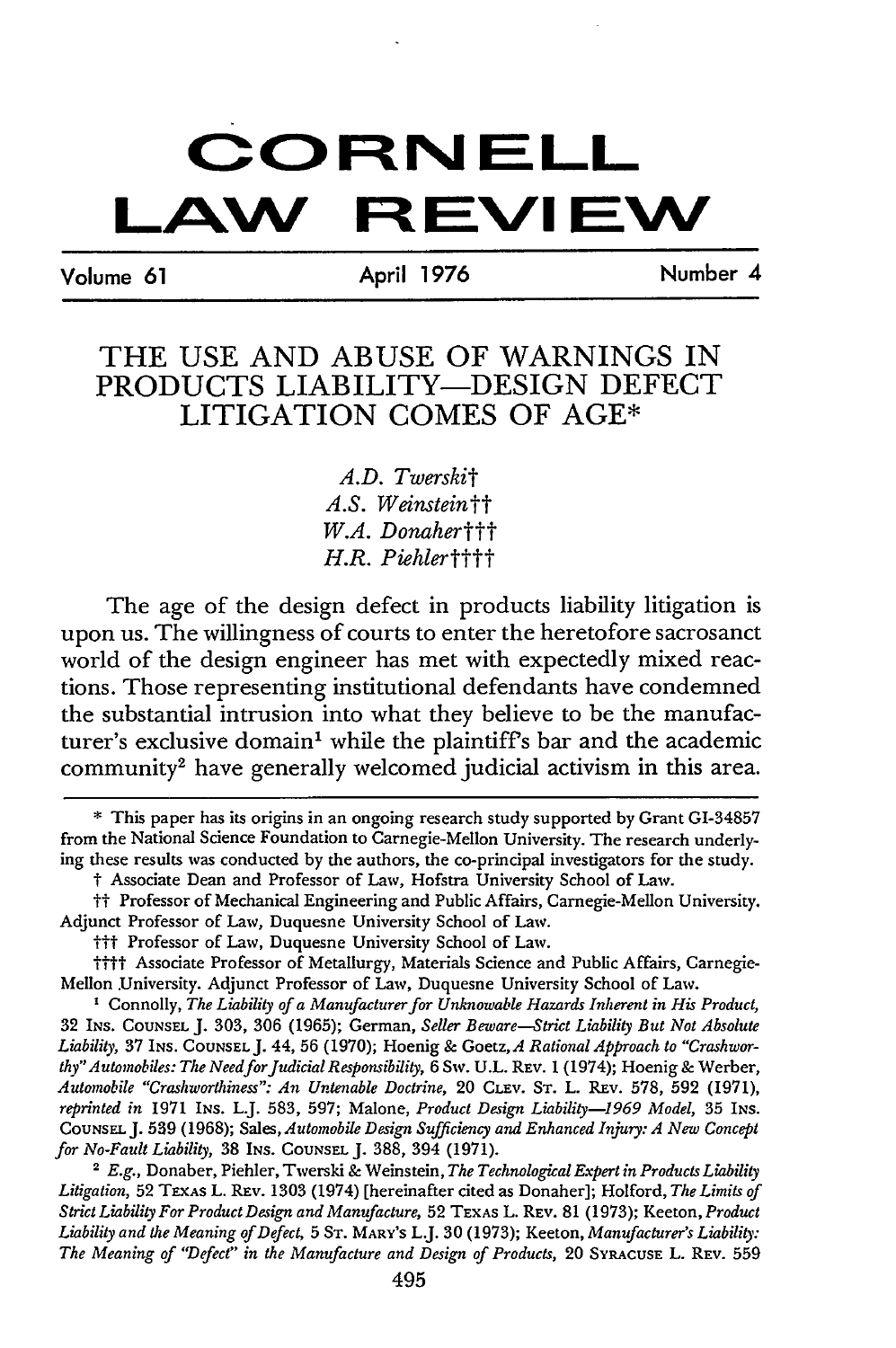And then Professor Henderson stepped into this rather humdrum controversy to declare that the entire legal community was lending credibility to a mirage. In a persuasive article *entitled Judicial Review of Manufacturers' Conscious Design Choices: The Limits of Adjudication3* Professor Henderson argues that design defect cases that require courts to set *independent product safety standards* by judging existing designs as defective<sup>4</sup> are beyond the limits of adjudication. Courts simply cannot adjudicate matters that require second-guessing the complex trade-offs which must be made by design engineers. In short, it is Henderson's thesis that courts *cannot* successfully undertake the task of redesigning products.<sup>5</sup> Being cognizant of this inability, courts have, Professor Henderson contends, refused to intrude themselves into the design defect arena;<sup>6</sup> moreover, he concludes that they *should not* do so in the future.7

Professor Henderson is, in our opinion, wrong on all counts. His arguments, however, merit serious consideration and careful rebuttal. There is a grave danger that courts, already overburdened with difficult and time-consuming products liability litigation, will find solace in the Henderson thesis and seek to remove themselves from this vital area. After all, courts could not be seriously blamed for not doing what they are now told has not been and cannot be done.

To clarify the record, we shall first demonstrate that courts have been actively engaged in setting product safety standards in a broad range of cases. We shall then focus on what we believe to be the true

**5** Henderson 1539-42.

**7** *Id.* at 1573-78.

<sup>(1969);</sup> Lambert, *Tort Law,* 35 A.T.L.A.L.J. 33, 102, 120 (1974); Nader & Page, *Automobile Design and the Judicial Process,* 55 CALIF. L. REV. 645,677 (1967); *Noel,Manufacturer's Negligence of Design or Directions For Use of a Product,* 71 YALE L.J. 816 (1962); Wade, *On the Nature of Strict Tort Liability for Products,* 44 Miss. L.J. 825 (1973); Weinstein, Twerski, Piehler & Donaher, *Product Liability: An Interaction of Law and Technology,* 12 DuQ. L. REV. 425 (1974) [hereinafter cited as Weinstein].

**<sup>3</sup>** 73 **COLUM.** L. REV. 1531 (1973) [hereinafter cited as Henderson].

**<sup>4</sup>** Professor Henderson recognizes that courts do not set formal safety standards when they declare a product design unreasonably dangerous. By passing judgment on the reasonableness of a design, the court is by implication utilizing a particularized normative standard against which the product is to be measured. *Id.* at 1533. Henderson contends that although legal duties are often posed in terms of alternative courses of conduct, this does not detract from their status as standards of behavior. *Id.* at 1533 n.13. The peculiar nature of the negative finding *(i.e.,* that a product is not reasonably safe) in a product liability trial is, however, most significant when analyzing whether a court is suited to the task of establishing product safety standards. The courts are never required to set a specific mandatory standard or to choose between alternatives. They need only perceive that such alternatives are reasonable. *See* text accompanying notes 70-71 *infra.*

**<sup>6</sup>***Id.* at 1557-62.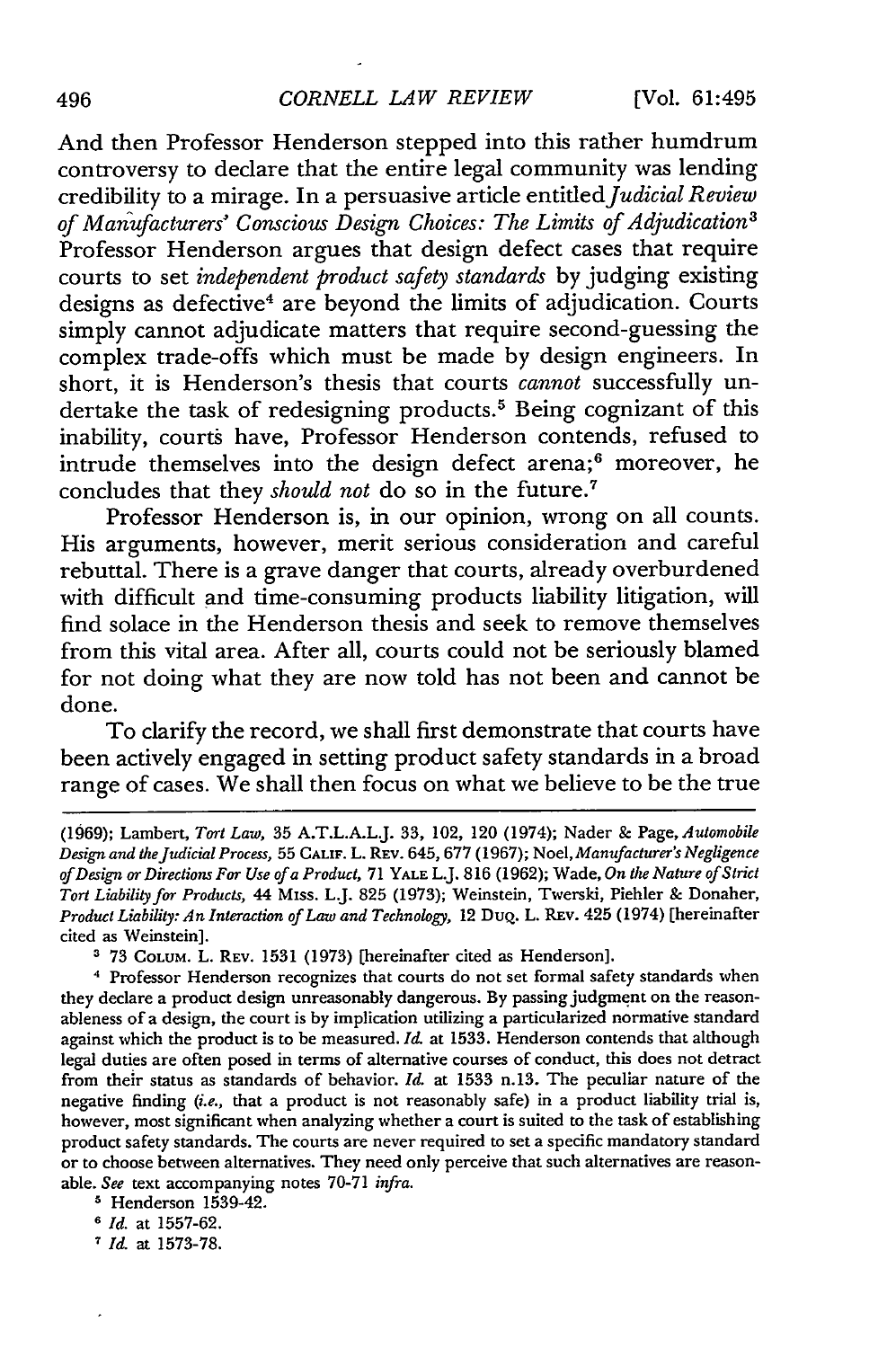**1976]**

litigation problems presently endemic to design defect cases. Finally, we shall indicate why continued judicial presence in overseeing product safety' standards remains necessary for the foreseeable future.

**I**

#### JUDICIAL **ACTIVISM AND** THE DESIGN **DEFECT**

How profound has the impact of the courts been in setting product safety standards? Professor Henderson contends that it has been of limited significance. The Henderson argument is based on a thesis developed by Professor Lon Fuller, $^8$  who sought to establish the limits of adjudication by defining what types of conflicts were most susceptible to resolution in a judicial forum. The litigation process, Fuller contends, is a social process of decision which assures an affected party a particular form of participation-"that of presenting proofs and arguments for a decision in his favor."9 The key to deciding whether a problem is susceptible of "proofs and arguments" and thus adjudicable is the *separability* of the issues in a lawsuit. In a justiciable lawsuit, although a party's argument on a certain issue may be related to and dependent upon the resolution of an issue raised earlier, a litigant will be able to *isolate* analytically any given issue in the case. Where, however, a litigant's argument relating to any single issue would change in substance depending on how the court might react to any other issue, the analytical permutations to which the parties would be required to address themselves would be innumerable. The "polycentricity" of the problem would render the case incapable of adjudication, since the parties would be denied meaningful participation in the decision through formal proofs and arguments. The parties would never be able to work their way logically through an unbroken chain of reasoning, nor would they be able to claim that the court was bound to accept any one of the myriad approaches to the exclusion of all others.

Utilizing the Fuller analysis, Professor Henderson argues'that the problems confronting the design engineer when deciding the parameters of safety for any given product are polycentric in nature.<sup>10</sup> Because absolute safety is not attainable and is not the sole

**<sup>8</sup>** *Fuller, Adjudication and the Rule of Law,* **1960 PROCEEDINGS** Am. Soc'Y **INT'L** L. 1; Fuller, *Collective Bargaining and the Arbitrator,* 1963 Wis. L. REv. 3. For a full discussion of Professor Fuller's thesis, see text accompanying notes 69-72 *infra.*

**<sup>9</sup>** Fuller, *Adjudication and the Rule of Law, supra* note 8, at **5.**

**<sup>10</sup>**Henderson 1539-42.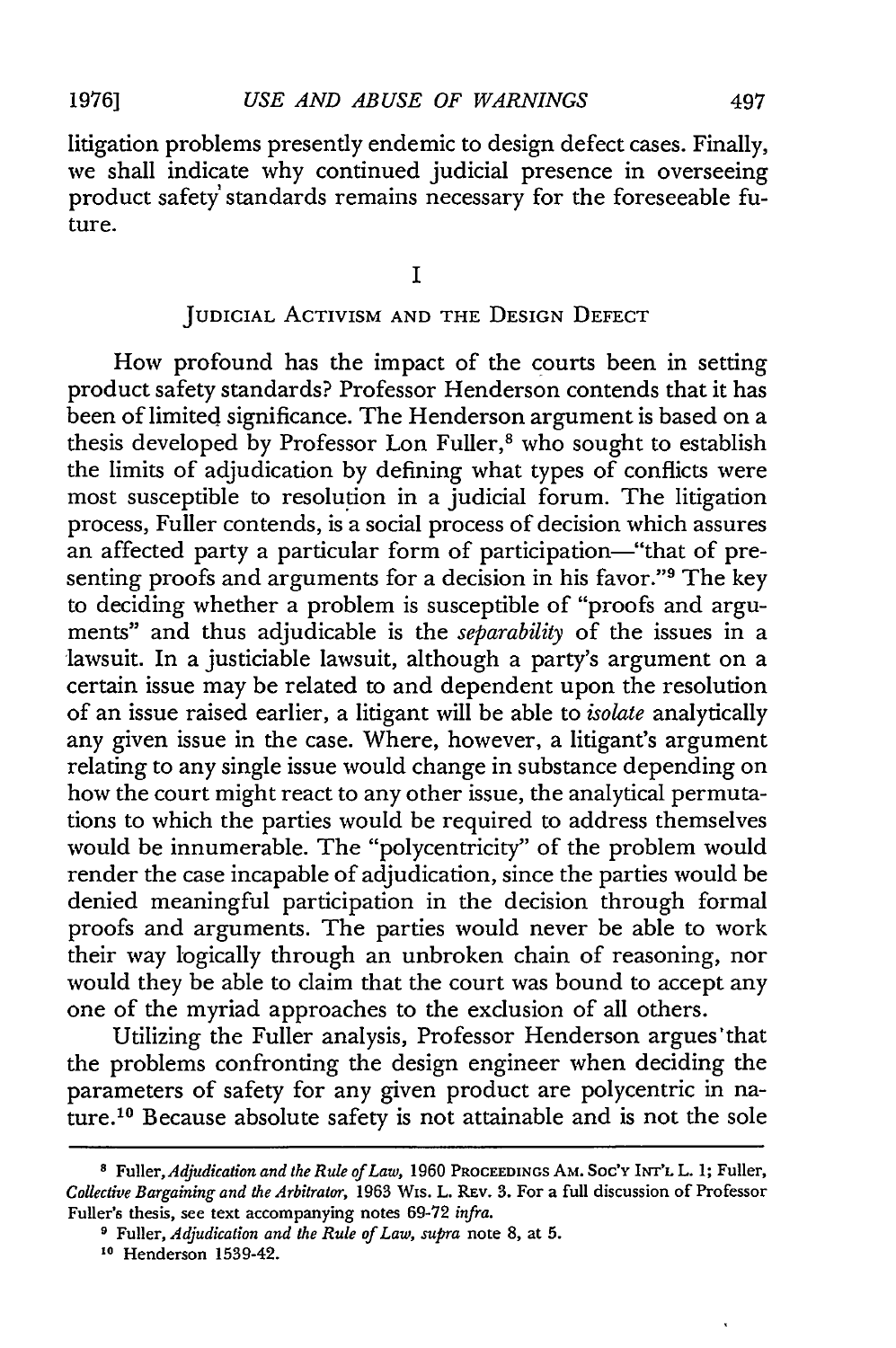objective of the product's design, the engineer must place relative values on such factors as market price, functional utility, and aesthetics, as well as safety. The interdependence of these factors is such that a court in attempting to establish a product safety standard within the context of a design defect case would be relegated to the polycentric balancing that an engineer does<sup>11</sup>—the court would *not* be deciding on the basis of "proofs and arguments" that focus on a particular issue.

Courts are, according to Professor Henderson, acutely conscious of their inability to resolve polycentric cases successfully and have studiously avoided doing so. Faced with thousands of cases in which courts purportedly have held that the defendant's product safety standards were inadequate, Henderson recognizes that he has some explaining to do. He begins by drawing a distinction between inadvertent design errors and conscious design choices.<sup>12</sup> Inadvertent design cases originate in the failure of the design engineer to perceive adequately the implications of the various elements of his design or to employ universally accepted engineering techniques to achieve the ends intended with regard to the product. These cases, which account for a large percentage of the reported design defect decisions, are not polycentric in nature. This is because a court can look to industry practice to strike down the particular design and thereby avoid embroiling itself in judging the design process.<sup>13</sup> Conscious design cases, however, present the courts with the polycentricity problem because here the plaintiff will argue that the

**<sup>11</sup>** Henderson acknowledges that a court might weigh the factors involved in risk-utility balancing in a different fashion than the engineer. *Id.* at 1540. For a discussion of the importance of the legal perspectives, see text accompanying notes 70-71 *infra.*

<sup>12</sup>Henderson 1547. *See also* note **82** *infra.*

<sup>&</sup>lt;sup>13</sup> Professor Henderson, throughout, draws an analogy between the medical malpractice field, in which he contends that courts have relied on the collective managerial authority of the medical profession to establish standards, and the custom of industry to establish similar standards for the manufacturing community. Henderson 1542, 1544. The authors are puzzled as to when the collective managerial authority of the medical profession operates to set standards. In those instances where a doctor's medical judgment comes into question and expert testimony on both sides is introduced, there is no collective judgment of the medical profession. To be sure, the expert opinion on either side of the case is drawn from the medical community but that is no different from what exists when legitimate differences arise between engineering experts. *See* W. PROSSER, LAW OF TORTS § **32,** at 165 (4th ed. 1971). The acknowledgment that without the aid of experts, laymen can make no judgment as to the substantive issues in the case does not mean that the "collective judgment" of the medical profession is operating. The medical profession, has, of course, sought to remove malpractice standards from the battle of the experts through the use of arbitration panels and impartial experts. Such changes may be in the offing but they have not been the norm for malpractice litigation to date. *See* U.S. **DEP'T** OF HEALTH, **EDUCATION, AND** WELFARE, PUB. No. (0S) **73-89, REPORT OF THE SECRETARY'S COMM'N ON MEDICAL MALPRACTICE** 91 (1973).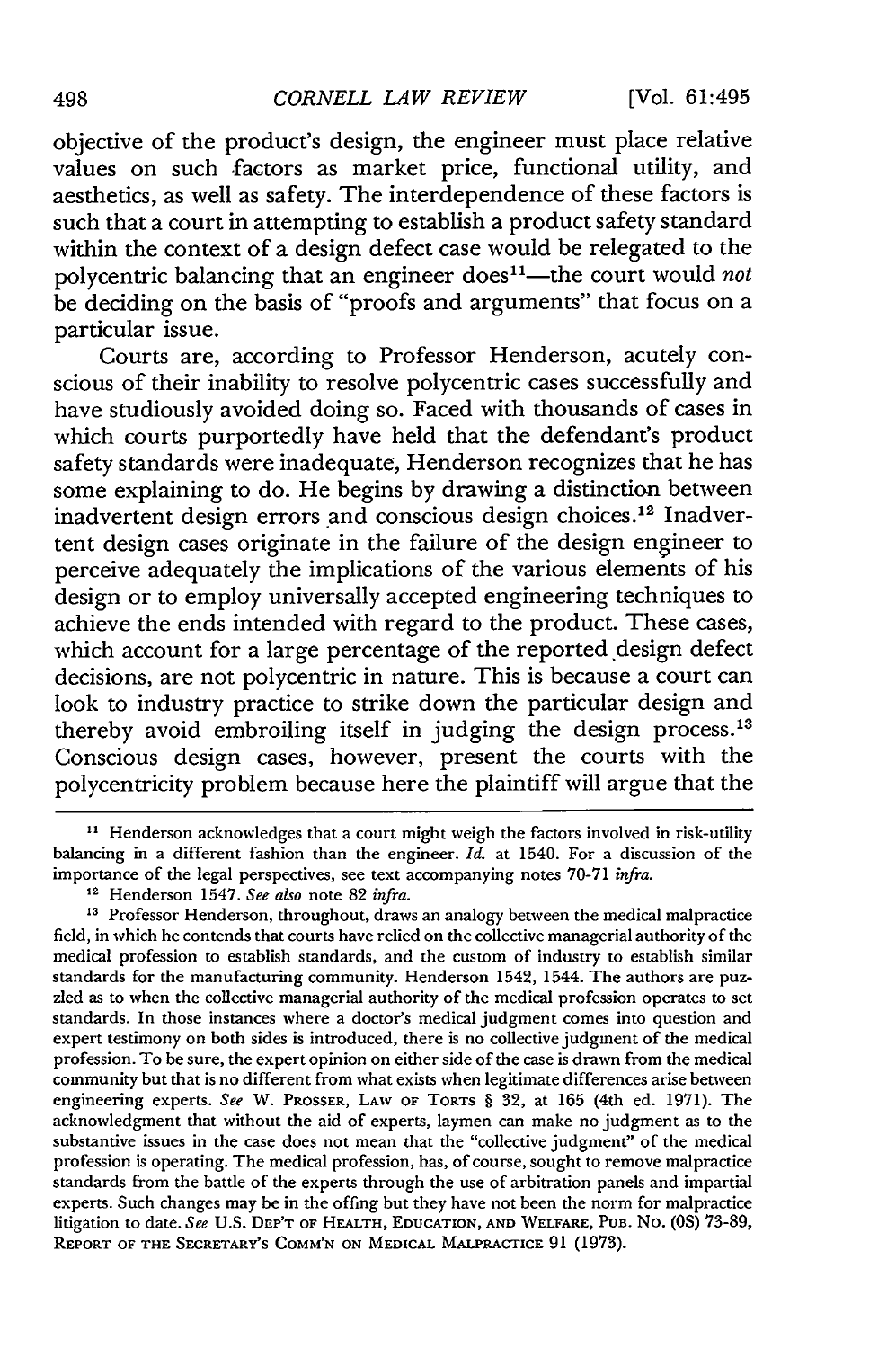risk of harm from the product resulted from the conscious decision of the design engineer to trade off safety in favor of increased product utility or reduced costs.<sup>14</sup> It is this kind of decision that Henderson claims involves so many interdependent factors that a rational decision cannot legitimately emerge from the adjudicative process.

To avoid facing polycentric decisions in conscious design cases, Henderson claims, courts have opted for a variation of a no-duty rule. 15 They have categorically refused to impose liability for manufacturers' conscious design choices when the danger was either obvious or adequately warned against. Professor Henderson explains away many cases in which courts have purportedly established product safety standards by stating that in such cases the court found a failure to warn on the manufacturer's part in addition to a design defect. Professor Henderson concludes that whenever the theories of unreasonable design and failure to warn are combined as alternative grounds for recovery, the latter theory undercuts the former because the failure-to-warn theory is monocentric and relatively easy to decide whereas the design defect question is polycentric and essentially nonjusticiable. Thus, according to Henderson, plaintiffs must rely on the monocentric failure-to-warn rationale or are doomed to no recovery.<sup>16</sup>

Finally, Professor Henderson addresses himself to a small group of cases in which he admits that courts have indulged in setting product safety standards.<sup>17</sup> The majority of these cases fall into three product categories: automobiles, heavy industrial machinery, and lawn mowers. He contends that marketplace negotiations *(i.e.,* warnings, instructions) regarding these product categories are inadequate to protect the consumer.<sup>18</sup> In some of these

- 
- **<sup>17</sup>***Id.* at 1565.
- **18** *Id.* at 1572.

<sup>&</sup>lt;sup>14</sup> Unlike inadvertent design errors, which tend to be hidden and thus not noticeable to the user or consumer, conscious design choices tend to be open and obvious, thus warning the user or consumer of their dangerous features. In fact, the very aspect of the product which may make it dangerous may increase its functional utility. See Henderson 1549, **1559.** Henderson contends that dangers which are open and which may indeed enhance the utility of the product should not be declared unreasonably dangerous since marketplace negotiations are an acceptable ersatz for product design.

**<sup>15</sup>** A no-duty rule is one in which the court decides that it will not examine the substantive merit of the negligence or reasonable design issue. W. PROSSER, *supra* note **13,** § **53,** at **325;** Green, *TheDuty Problem inNegligence Cases,* 28 COLUM. L. REv. 1014 (1928), 29 COLUM. L. REv. **255** (1929). It grants the manufacturer absolute immunity when he is involved in consciously choosing among competing design alternatives. Thus, the manufacturer has no duty to design safety into the product as long as the consumer is put on notice as to its dangers.<br><sup>16</sup> Henderson 1561-62.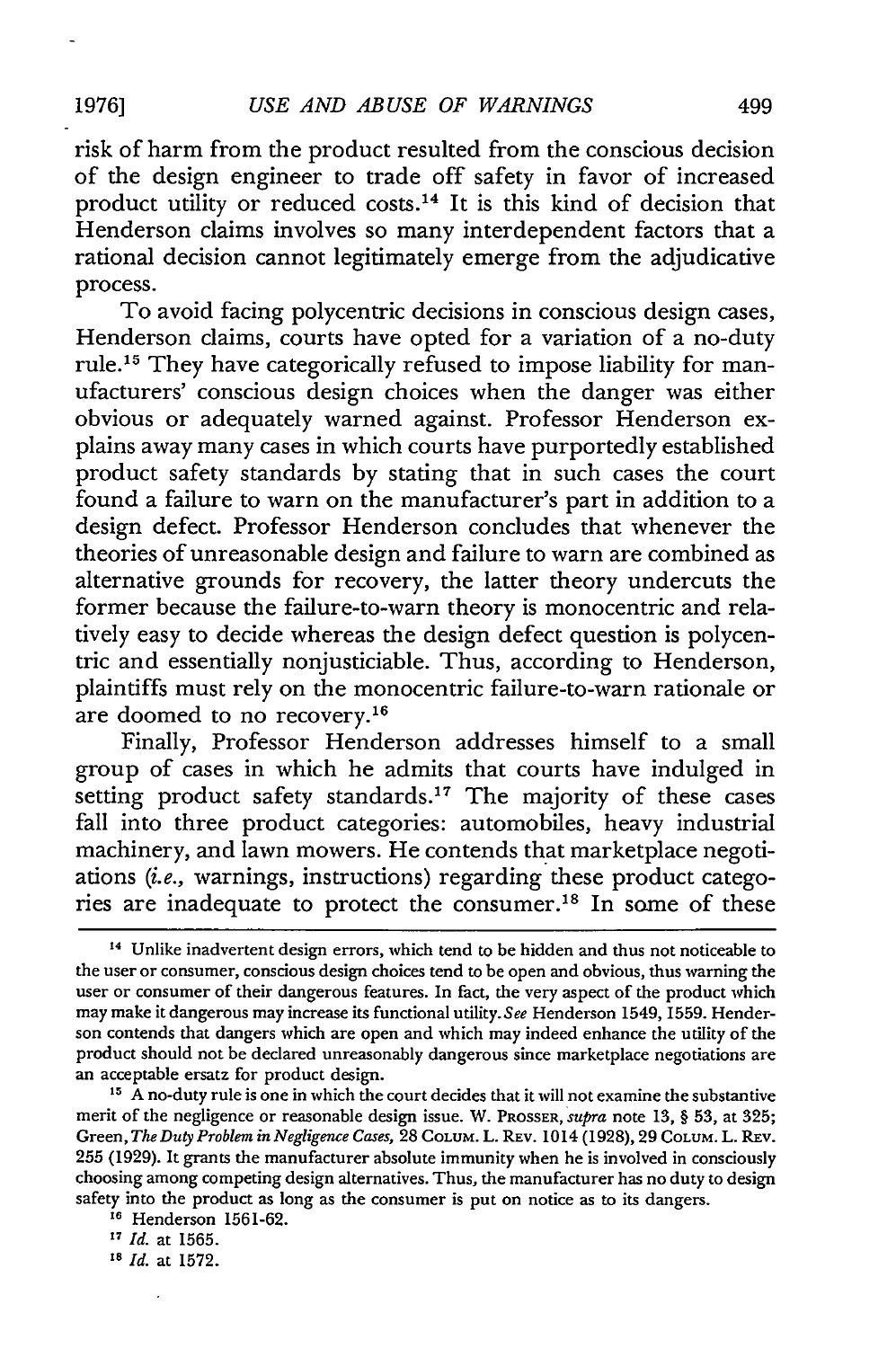polycentric cases Henderson notes that plaintiffs present to the court alternative designs that are untested and highly theoretical. <sup>19</sup> Evidence of this nature should be rejected, since if courts were to rely on this kind of testimony, they would be deciding cases by whim rather than by reason.

Although much of what follows will be in the nature of a rebuttal to Professor Henderson, it is the authors' purpose to focus on some generic problems and misconceptions which pervade much of products liability literature. Foremost among these problems is the top-heavy emphasis placed on the failure-to-warn issue. The popular solution to every alleged design defect problem seems to be: "Warn against it." Like mother's chicken soup it is the panacea for all ills. This uncritical approach to the warning question has caught the best courts and scholars nodding and among the unwary is now to be numbered Professor Henderson.

#### II

#### WARNINGS-THE NOT So EASY WAY TO DECIDE A DESIGN DEFECT CASE

It has been an article of faith for more than a decade that when a court is faced with the alternative of deciding a case on either design defect grounds or failure-to-warn grounds, the latter is the easier and preferable approach.20 Professor Henderson has now taken the argument one step further. He tells us that even when courts purport to decide cases using both design defect and failureto-warn theories, their utterings with regard to the design aspect of the case are meaningless. <sup>21</sup>

In the ensuing discussion we shall demonstrate that:  $(1)$  in a large percentage of cases a decision on failure-to-warn grounds is tantamount to a decision that in order to avoid liability the product design must be altered; *(2)* warnings are often an ineffective method of reducing risk to an acceptable level; (3) the warning issue is often highly polycentric, requiring defendants to balance risks and make choices every bit as difficult as those involved in redesigning the product; (4) in some cases warnings do not reduce risks at all but have informational value only; and (5) failure to appreciate the

**<sup>19</sup>** *Id.* at 1569-70.

**<sup>20</sup>**Henderson 1562; Keeton, *Products Liability-Inadequacy of Information,* 48 TEXAS L. REv. 398 (1970); Noel, *Recent Trends in Manufacturers' Negligence as to Design, Instructions or Warnings,* 19 Sw. L.J. 43, 48-49 (1965); Noel, *supra* note 2, at 816-17.

**<sup>21</sup>** Henderson 1562.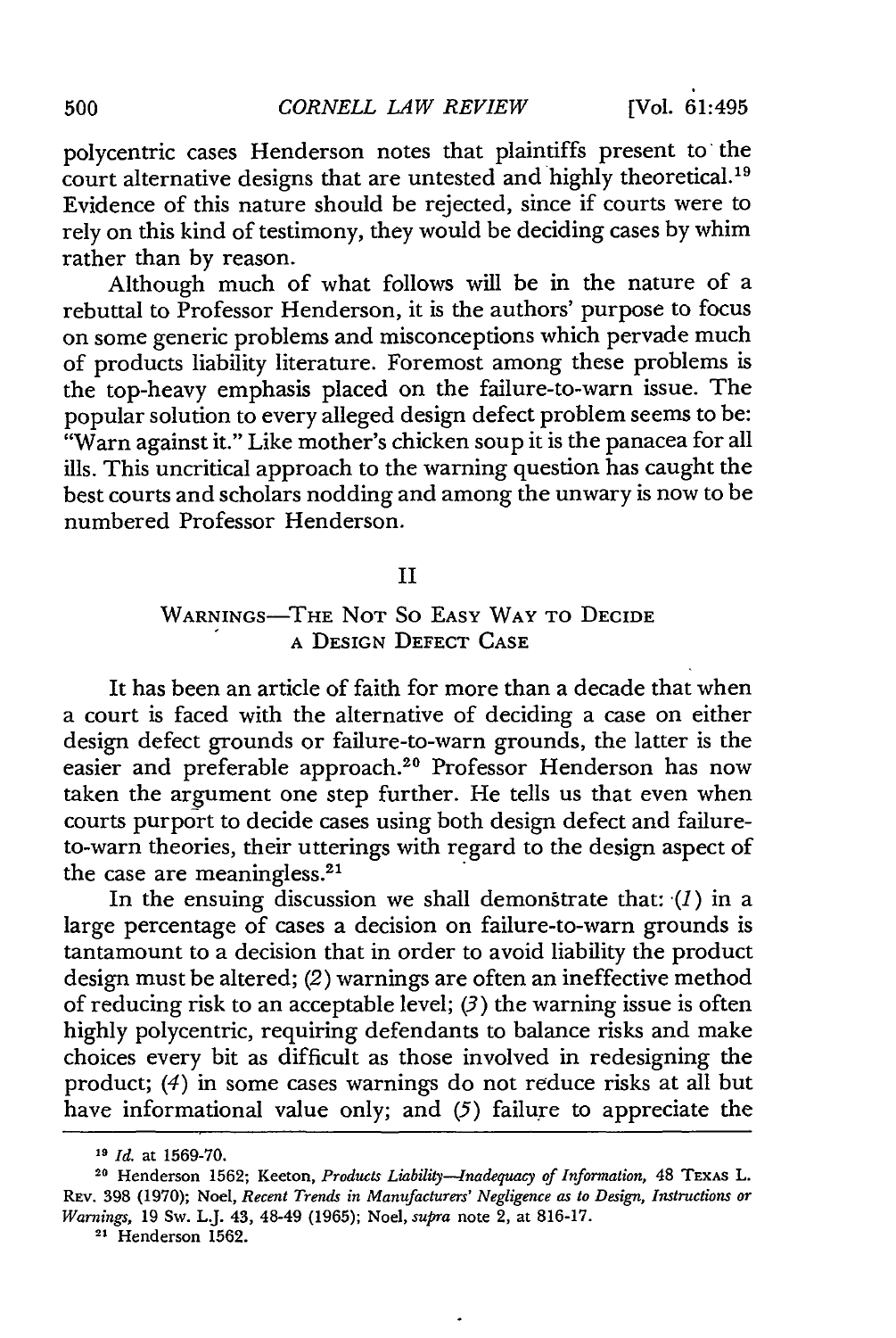complexity of the duty aspects of the warning issue may lead a court to impose unnecessary and imprudent warnings on certain classes of products.

#### *A. When Is a Failure-to-Warn Case a Design Defect Case?*

The recent tendency of courts to submit cases to juries on the dual grounds of failure to warn and defective design is not a result of inaccurate analysis or superficial reasoning. The opposite is true. It results from the realization that *if a proper warning would result in the nonmarketability of the product, then the true issue before the court is the acceptability of the basic design.22*

Support for this thesis can be found by a careful reading of some of the leading design/failure-to-warn cases. *McCormack v.* Hankscraft Co.<sup>23</sup> is illustrative. In October 1957, Andrea McCormack's father purchased an electric Hankscraft steam vaporizer for his eight-month-old daughter who had just returned from being hospitalized for croup and pneumonia. After unpacking the vaporizer, Andrea's parents read the instruction booklet thoroughly. Thereafter the vaporizer was used for the young children of the family; this use included unattended operation throughout the night in the children's bedroom. In the spring of 1960, Mrs. McCormack found that the vaporizer was not working and went to the same store from which she had purchased the original vaporizer and purchased a new one identical to the original she had purchased three years earlier.

The new vaporizer was used several times without incidentuntil late November when Mrs. McCormack set up the vaporizer on a kitchen stool in the children's bedroom. The stool was about four

The thesis set forth in this section is meant to explain the rationale of coprts in passing on both design and warning issues when the latter would suffice to impose liability. Professor Henderson apparently recognized that if courts were to take into account the negative effects of warnings on marketability, the warning issue would become exceedingly polycentric. *See* Henderson 1559-60 n.121. It is the authors' contention that the explanation for the dual theory approach to design defect cases is best explained by the determination of courts to explore the design defect issue fully.

**<sup>23</sup>**278 Minn. 322, 154 N.W.2d 488 (1967).

**<sup>22</sup>** Note, *Foreseeability In Product Design and Duty To Warn Cases-Distinctions and Misconceptions,* 1968 Wis. L. REv. 228, 234. The first to recognize this phenomenon was Judge Frank in his classic dissent in Hentschel v. Baby Bathinette Corp., 215 F.2d 102, 105 (2d Cir. 1954). The defendant was a manufacturer of a bathinette with legs made of a magnesium alloy which ignited at high temperatures, causing intense burning and shooting particles of flame. The majority held for the defendant on the ground that the fire was an intervening cause. In his dissent, Judge Frank, after rejecting the majority premise, questioned the marketability of a baby bathinette with an attached warning reading: "If a fire happens in your home, this bathinette will probably increase the dangers greatly, because the magnesium may ignite causing unusual spurts of flame which will be peculiarly difficult to extinguish." *Id.* at 111.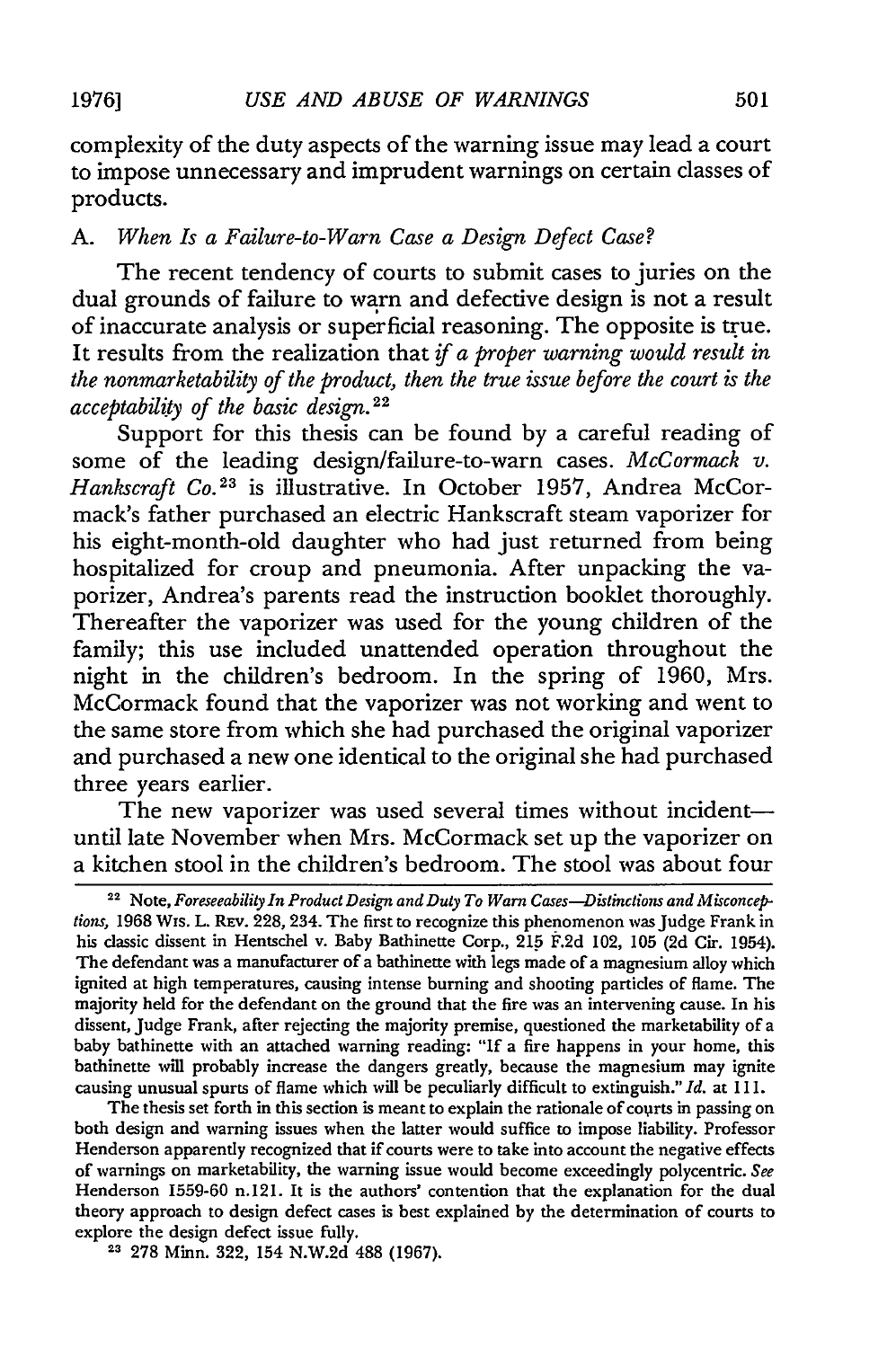feet from the foot of Andrea's bed. When steam started to come from the unit Mrs. McCormack left the room. After visiting a neighbor, she returned to the room at about 1:30 a.m. to replenish the water supply in the vaporizer. Using a mitt to protect her hand from the heat, Mrs. McCormack lifted the cap and poured water from a bottle into the vaporizer jar. She then went to bed. At about 2:30 a.m. Mrs. McCormack heard a terrible cry. She ran to the bedroom and found Andrea lying on the floor screaming. The metal stool was upright, but the vaporizer was on the floor. Scalding hot water had come out of the jar. The vaporizer had separated into three parts-a glass jar, a metal pan, and the plastic top containing the heating unit. The electric cord was still plugged into the outlet. In some manner, Andrea, while intending to go to the bathroom, had tipped over the vaporizer and had caused the scalding water in the jar to spill upon her. As a result, Andrea suffered third degree burns over a large portion of her body. She was hospitalized for six months. The disfigurement of Andrea's face and other portions of her body was both severe and permanent.

The *McCormack* case is of particular importance because the appellate court affirmed jury findings of both negligent design and failure to warn. The court found that the jury had properly determined that the manufacturer had unreasonably designed the vaporizer in that it should have adopted some form of screw-on cap which would have prevented the scalding hot water from gushing out if the vaporizer tipped. Such am-alternative design was both feasible and inexpensive to implement. The court also found that the defendant had failed to warn consumers (here Mrs. McCormack) that the water in the jar which served as a reservoir for the heating element was scalding hot. The court noted that there was no way that an observer could discern by sight or touch that the water reached such a high temperature—the danger was not obvious.

So much for the court's decision. The critics would, we believe, take the position that the court took on an unnecessary issue by affirming on design defect grounds.<sup>24</sup> One can only find a design defect, they would argue, if the product cannot be marketed *under any conceivable conditions.*<sup>25</sup> Merely because a defendant has been

<sup>24</sup>*See* authorities cited in note 20 *supra.*

<sup>&</sup>lt;sup>25</sup>A product should not be regarded as an inherently bad product-an unreasonably dangerous product per se—unless there is safety legislation prohibiting the sale of the product, or a reasonable person with full knowledge of all of the risks and dangers involved in its use would not market the product under any circumstances or conditions.

Keeton, *supra* note 20, at 399 (footnotes omitted).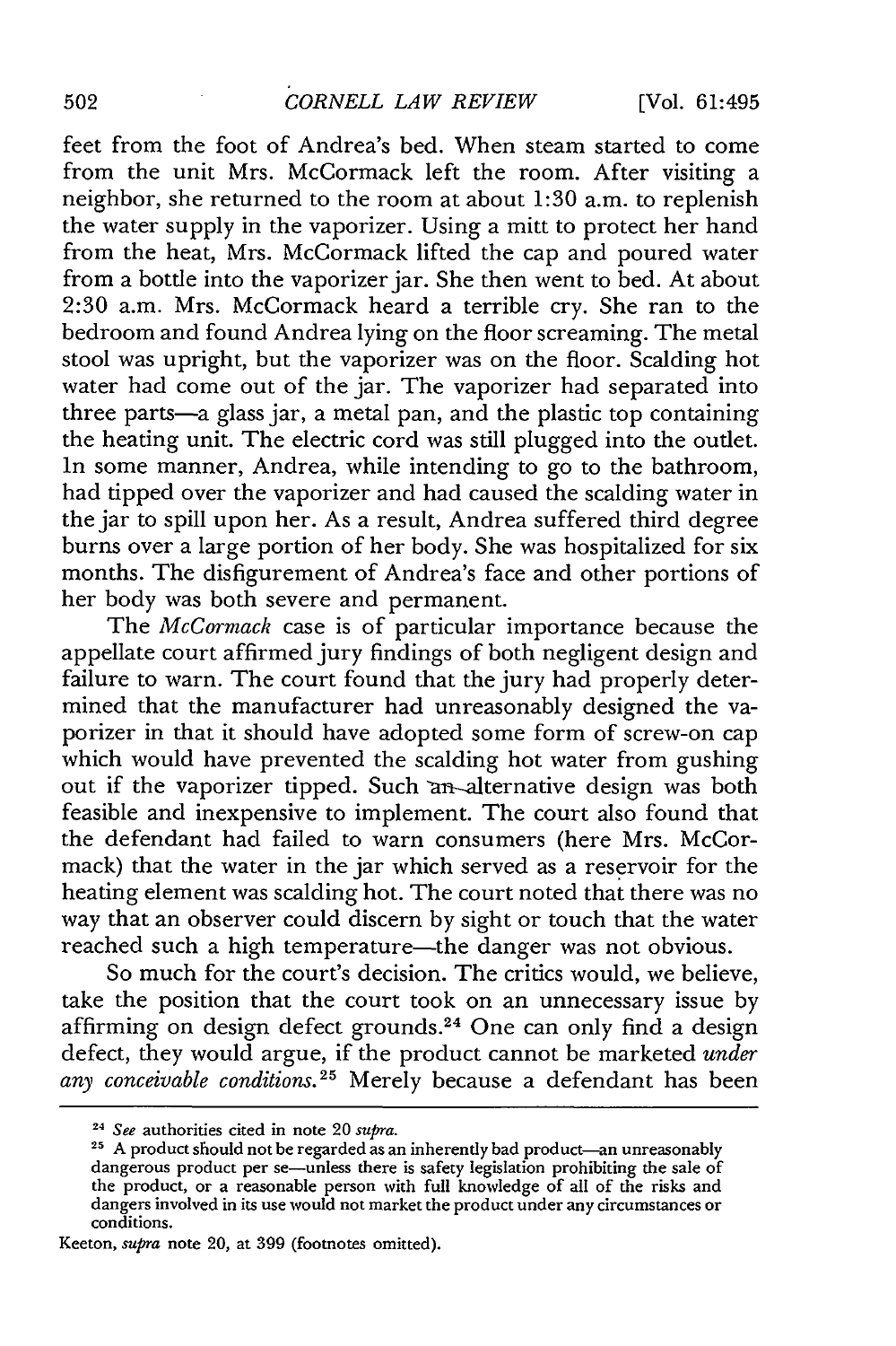guilty of a failure to warn is no reason to believe that with adequate warnings the product would be unreasonably dangerous. Thus, they would conclude, the design defect rationale does not belong in the case. Why then do the courts bother to confront the more difficult and what has been argued to be the more polycentric issue?

To respond to this most perceptive question requires an analysis as to how a defendant could fulfill his duty to warn. In the *McCormack* case, for a warning to convey adequately the danger involved to the consumer, we suggest that a sharply worded warning would be' required-something along the line of the following:

#### THIS VAPORIZER WHEN OPERATING IS FILLED WITH SCALDING HOT WATER-IF THIS VAPORIZER IS TIPPED, THE WATER WILL POUR OUT AND ONE COULD BE SERIOUSLY INJURED OR KILLED-DO NOT USE IN THE VICINITY OF CHILDREN

If one contemplates the impact of this kind of warning, there is little question that it would sharply curtail if not entirely eliminate the marketability of the product as well as its utility for use with children. 26 When faced with risks of this magnitude it is not difficult to understand why the court decided the case on alternative design grounds. Once the court perceived the magnitude of the risk of injury and the impact that its revelation would have on marketability, it was naturally led to a consideration of what alternatives were available to reduce the risk. The reasons for this are several. First, if to impose the kind of warning-that will truly reduce the risk will lead to nonmarketability, then the court must consider what alternatives consumers will seek in order to replace the dangerous product. If, as a result of an adequate warning, consumers will be faced with alternatives that are even more dangerous than the questioned product without a warning, then perhaps the warning should not be imposed or if imposed should be couched in less frightening language. Thus, if the only alternative to the lift-off-cap vaporizer were a return to the tea kettle on the electric hot plate, perhaps we ought not to be so ready to abandon the present model. When the court has before it, however, an alternative that costs only slightly more, reduces risk, and enhances utility, it can safely force the manufacturer either to issue a warning which is harsh or to redesign the product and not warn at all. Second, as we shall demonstrate in the ensuing section, warnings may not be the most effective method of reducing the risk level attendant to use of a product. Where the risk

<sup>&</sup>lt;sup>26</sup> See authorities cited in note 22 supra.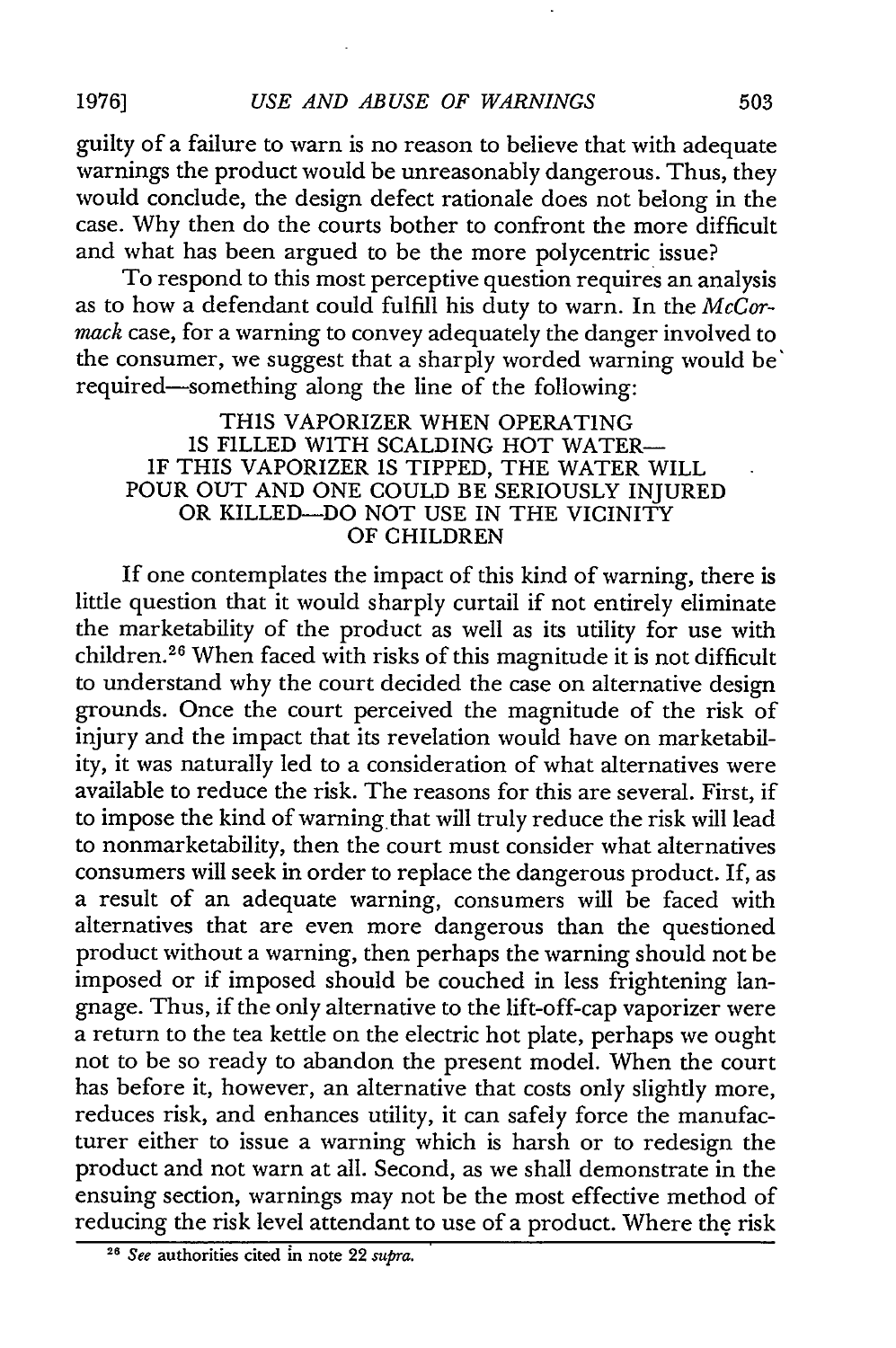level can be cut drastically by redesign, the court may wish to signal that even if the manufacturer should decide to cut the risk by warning, it has no absolute guarantee from the courts that it will enjoy immunity from liability. To the extent that the design language is dicta, it is dicta of a most informative nature.

The most important reason, however, for the court's discussion of the design issue is pragmatic. It reflects the court's sensitivity to the harshness of an edict that would require a manufacturer to place a warning on a product which would destroy its marketability. The court is telling the manufacturer that the court appreciates the commercial implications of its decision and that it is examining design alternatives which will permit long-range marketing of the product. The court's discussion of feasible design alternatives is in the best tradition of a governmental regulator's offering constructive advice to a regulated industry when it seeks to impose regulations that will affect the business future of the regulated party. To the extent that the court presents to the manufacturing community a reasoned, sensitive decision, it enhances its credibility and assures its continued presence as a viable force in setting product safety standards through the adjudication of design alternatives.

*Dudley Sports Co. v. Schmitt27* provides a graphic example of the devastating effect that an adequate warning would have on product marketability. The case concerned an automatic baseball pitching machine which consisted of a frame and an open extended metal throwing arm. No protective shield guarded the throwing arm. When the throwing arm was released, a large spring in the base of the machine swung the arm rapidly and forcefully, throwing the baseball with a high velocity. There was an electric motor on the machine, but its function was only to rewind the spring automatically, thus eliminating the necessity of manually returning the throwing arm to the energized position after each ball was thrown. The throwing arm was thus capable of delivering a powerful blow when the spring was rewound, even though the motor was unplugged. When the machine was in this energized position with the spring rewound, it could be set off by any slight vibration or even by a change in atmospheric conditions.

The plaintiff was a student at a high school that had recently purchased the pitching machine. He was sweeping in the locker room and apparently his broom touched the machine. The next thing he knew, he had been hit in the face by the throwing arm and suffered extensive and serious facial injuries. In affirming a jury

**<sup>27</sup>151 Ind.** 217, **279 N.E.2d 266** (1972).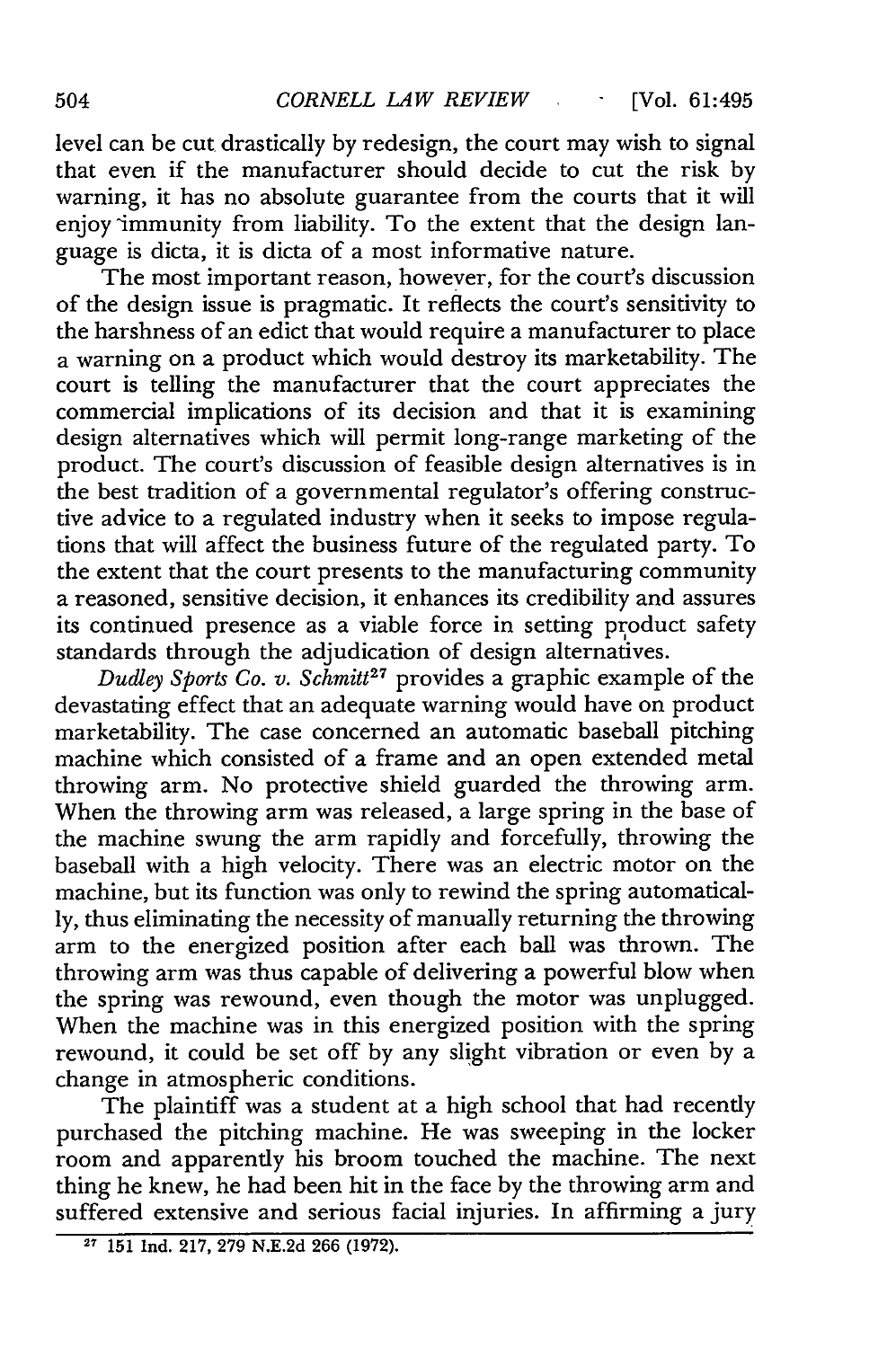verdict in favor of the plaintiff, the appellate court found the defendant had failed to design the machine in a safe manner and that the defendant had failed to warn consumers of the danger inherent in the machine. The design defect identified was the failure to provide a shield around the pitching arm. As for the failure-to-warn issue, the court found that the warning given about the machine's danger was too general and did not specifically inform the user that the machine could trigger itself even when unplugged. Again, if we were to conjure up an adequate warning, it would read as follows:

THE THROWING ARM OF THIS **MACHINE CAN** BE **SET** OFF BY **ANY** SLIGHT VIBRATION OR BY **CHANGES** IN ATMOSPHERIC CONDITIONS-IT **CAN** MAIM OR KILL **ANYONE** WHO **GETS** TOO **CLOSE** TO IT IF THE ARM IS NEARLY **FULLY** ENERGIZED

It takes no great stretch of the imagination to gauge the reaction of the athletic director in charge of purchasing to a product advertised with that kind of warning. It would be a foolhardy act to purchase a product whose danger level was so enormously high. Given the nonessential nature of the product, the irresponsibility of its normal users (teenage youths), and the high probability that the machine would be left unattended so that persons unfamiliar with the machine might come in contact with it, it would be sheer folly to purchase the pitching machine. Thus, the dual grounds of decision *(i.e.,* failure to warn and design defect) reflect the court's value judgment; to wit, to impose the kind of warning that might make the product reasonably safe constitutes ipso facto an instruction to the manufacturer to redesign it in a manner that will sharply reduce its danger level.<sup>28</sup>

In addition, courts that have abandoned the patent-danger rule have made clear their position that even with a product that implicitly states its warning through the very openness of its danger, the true issue for the court is the safety of the overall design. These courts have thus rejected warnings as an acceptable ersatzSee, *e.g.,* Pike v. Frank **G.** Hough Co., 2 Cal. **3d**

**<sup>28</sup>A** large number of design/failure-to-warn cases reflect the pattern set forth in the text. One need only consider the nature of the warning that would have been required to properly sensitize the user to conclude that an adequate warning would destroy marketability. The following cases are illustrative: Ussery v. Federal Laboratories, Inc., **[1973-75** Transfer Binder] **CCH PROD. LIAB. REP. 7084** (4th Cir. **1973);** Caruloffv. Emerson Radio **&** Phonograph Co., 445 **F.2d 873 (2d** Cir. **1971);** Rhoads v. Service Mach. Co., **329** F. Supp. **367 (E.D.** Ark. **1971);** Putensen v. Clay Adams, Inc., 12 Cal. **App. 3d 1062, 91** Cal. Rptr. **319 (1970);** Byrnes v. Economic Mach. **Co.,** 41 Mich. **App. 192,** 200 **N.W.2d** 104 **(1972);** Ford Motor **Co.** v. Matthews, **291** So. **2d 169** (Miss. 1974); Bexiga v. Havir **Mfg.** Corp., **60 N.J.** 402, **290 A.2d 281 (1972);** Singer v. Walker, **39 App.** Div. **2d 90, 331 N.Y.S.2d 823** (1st Dep't 1972), *aff'd,* **32 N.Y.2d 786, 298 N.E.2d 681,345 N.Y.S.2d** 542 (1973); Berkebile v. Brandy Helicopter Corp., **-** Pa. **-, 337 A.2d 893 (1975);** Helicoid Gage Div. of Am. Chain **&** Cable **Co.** v. Howell, **511 S.W.2d 573** (Tex. Civ. **App.** 1974).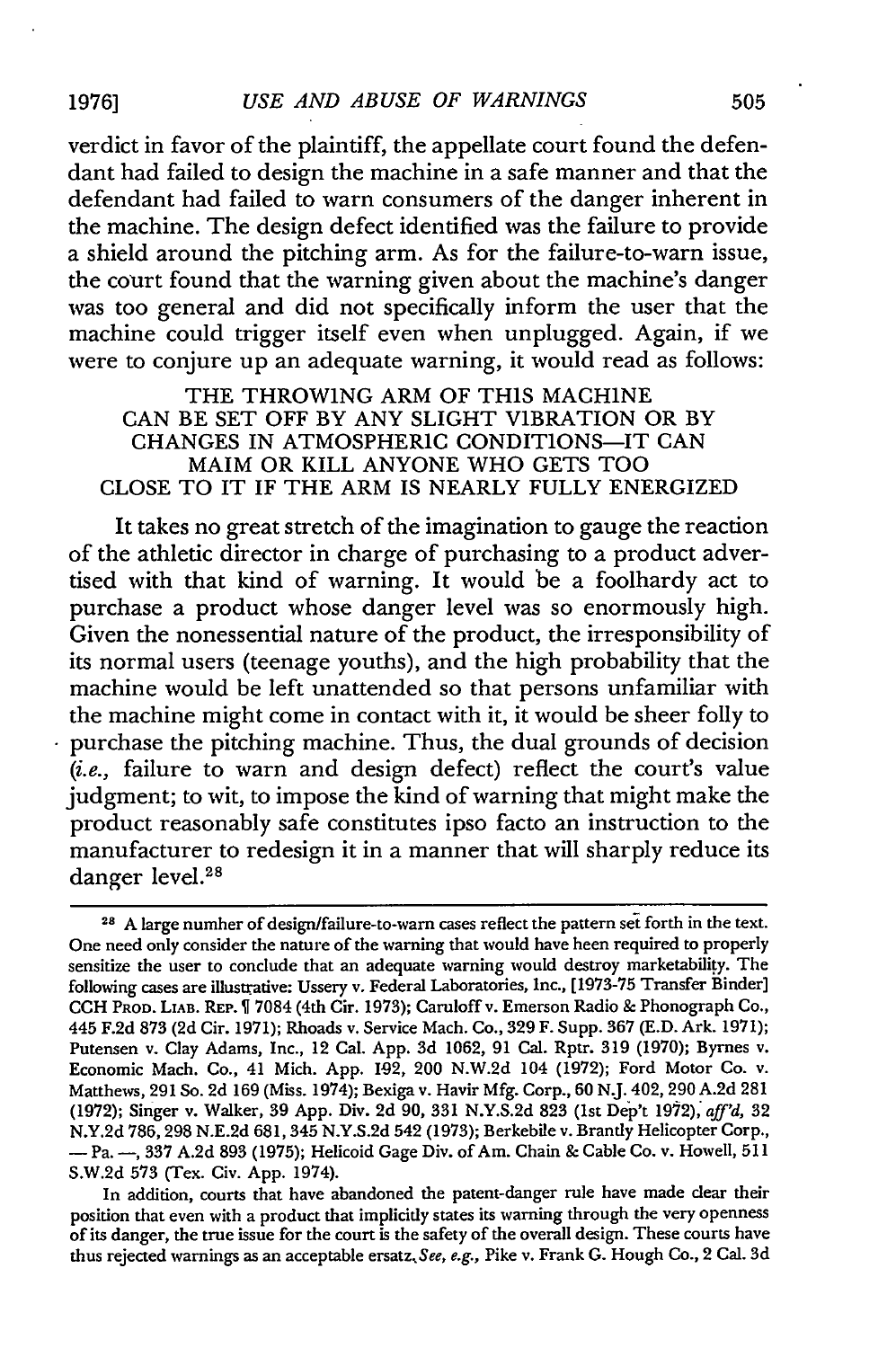#### B. *Warnings-Do They Reduce the Danger Level?*

Where warning is given, the seller may reasonably assume that it will be read and heeded; and a product bearing such a warning, which is safe for use if it is followed, is not in defective condition, nor is it unreasonably dangerous.<sup>29</sup>

As with various other comments to the *Restatement (Second) of Torts* section 402A, the above-quoted comment is a gross simplification of a very complex problem. The first question that one must ask when faced with a potential failure-to-warn case is—what function will the warning serve? In most instances the answer is fairly clear. By bringing the dangers that inhere in the product to the consumer's attention there is every reason to believe that the consumer will treat the product with proper respect and avoid the dangerous condition. This technique may work some but not all of the time.

Commentators have long recognized that in some circumstances a warning will not have any effect on a class of foreseeable users and that even with a warning the product may be unreasonably dangerous.<sup>30</sup> Thus, for example, where foreseeable users are children too young to appreciate a warning, or casual bystanders who may not be alerted to a warning, liability will follow. It is no surprise, therefore, that in the two cases discussed above, *McCormack v. Hankscraft*<sup>31</sup> and *Dudley Sports Co. v. Schmitt*,<sup>32</sup> the courts based their decisions on design as well as failure-to-warn grounds. In *McCormack,* the plaintiff Andrea was a three-year-old child. A warning that the vaporizer contained scalding water would not be of direct value to her. The warning would only be of direct value to her mother by alerting her to take proper precautions in setting up the

465, 467 P.2d 229, 85 Cal. Rptr. 629 (1970); Parsonson v. Construction Equip. Co., 386 Mich. 61, 191 N.W.2d 465 (1971); Palmer v. Massey-Ferguson, Inc., 3 Wash. App. 508,476 P.2d 713 (1970); Meyer v. Gehl Co., 36"N.Y.2d 760, 761, 329 N.E.2d 666, 667, 368 N.Y.S.2d 834, 835 (1975) (dissenting opinion, Fuchsberg, J.).

**29 RESTATEMENT (SECOND)** OF TORTS, Explanatory Notes § 402A, comment *j* at **353** (1965). The comments to *Restatement (Second) of Torts, §* 402A tend to mask some very real problems. Comment  $g$  describes a product as defective when it is "in a condition not contemplated by the ultimate consumer" and comment i describes a product as unreasonably dangerous when it is "dangerous to an extent beyond that which would be contemplated by the ordinary consumer who purchases [the product], with the ordinary knowledge common to the community as to its characteristics." This language has been interpreted as a mere paraphrasing of the patent-danger rule. *See* Donaher, *supra* note 2; Wade, *supra* note 2. Comment *k,* dealing with the unavoidably unsafe product, has also caused considerable confusion. *See* Keeton, *Manufacturer's Liability: The Meaning of "Defect" in the Manufacture and Design of Products, supra* note 2, and Keeton, *supra* note 20.

*o See* sources cited in note 29 *supra;* Noel, *supra* note 2.

- **<sup>31</sup>**278 Minn. 322, 154 N.W.2d 488 (1967).
- **<sup>32</sup>**151 Ind. 217, 279 N.E.2d 266 (1972).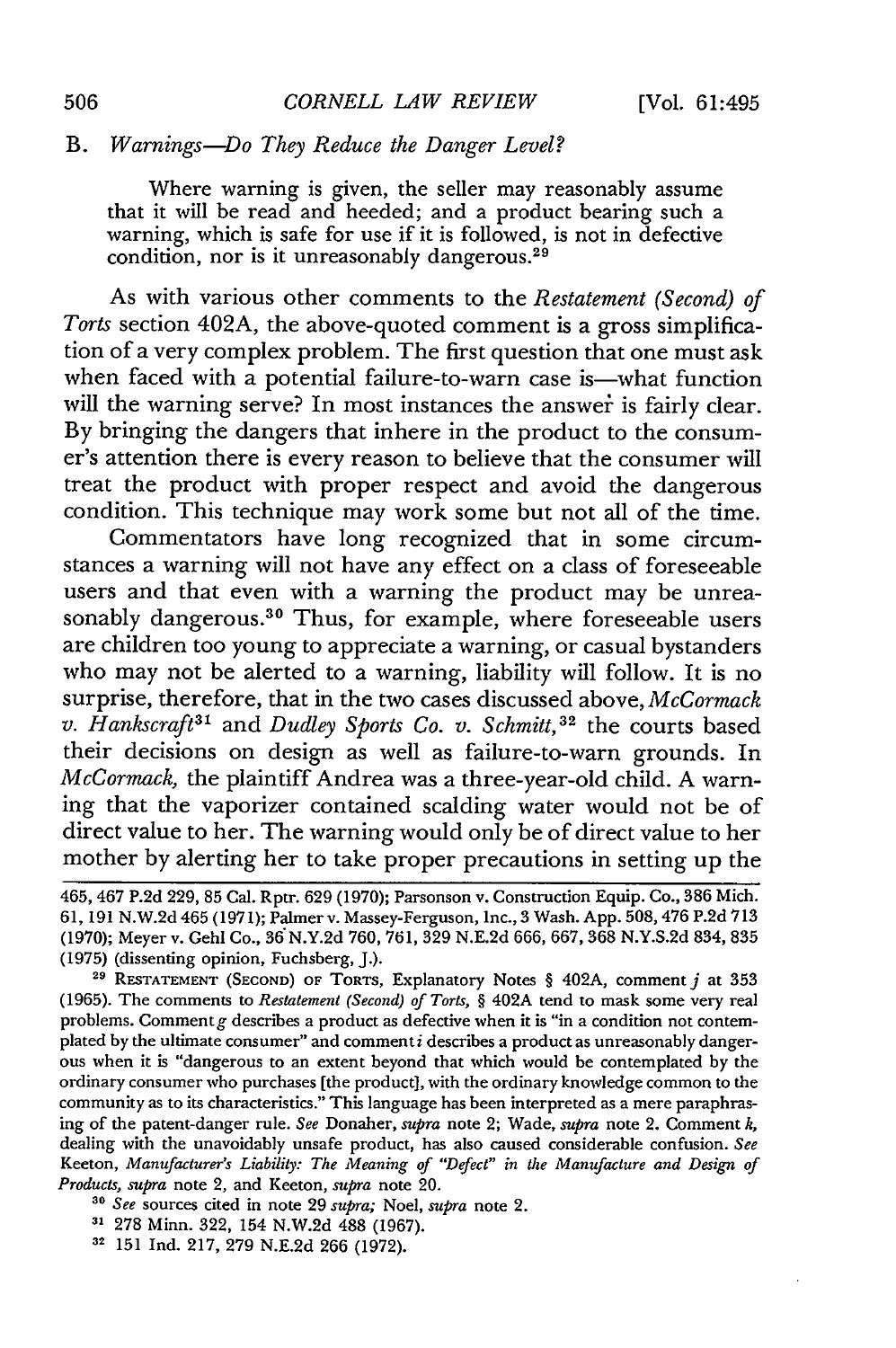vaporizer. But if it was foreseeable that a "safe" location might mitigate the effectiveness of the steam and thus that a mother might place the vaporizer on a stepstool to get maximum effect from the steam, or that preoccupied with other matters, she would forget the awesome dangers of the vaporizer, then the probability of risk may remain so high that designing safety into the vaporizer may be the only reasonable method of reducing the risk of injury to children such as Andrea McCormack. Similarly in the *Dudley* case, the question that a court must ask itself is whether the presence of bystanders not privy to knowledge of the dangers of the baseball pitching machine is of such frequency that it becomes necessary to find an alternative method of reducing the danger level. Again, it is understandable why the court proceeded on both failure-to-warn and design grounds. The product before the court called for a finding that a warning, even a harsh warning, would not sufficiently reduce risks to bring the product into the "reasonably safe" category.

When, however, the injured plaintiff is a direct user (who either purchased the product or has familiarity with it), less attention has been paid to the adequacy of the warning as a method of reducing risk. To the extent that the problem has arisen, it has been hopelessly confused with the affirmative defenses of contributory negligence and assumption of the risk.33 We shall demonstrate that the failure to analyze the risk level of products has caused the courts inordinate difficulty in the failure-to-warn and obvious danger cases. If courts are willing to protect foreseeable third parties from products that contain a warning, but do not reduce the risk of harm to them, they should also be prepared to recognize that a direct user deserves the same protection.

The patent-danger rule is perhaps the most striking example of misplaced judicial respect for the efficacy of warnings. This rule provides that a manufacturer of a product is under no duty to guard against injury from a patent peril or from a source manifestly dangerous. 34 A product with a patent peril has, so to speak, a built-in warning—the danger speaks for itself. This rule has rightfully come

**<sup>33</sup>**The tendency of courts to decide cases on grounds of affirmative defenses before focusing on the prima facie case has been noted. *See* Mansfield, *Informed Choice in the Law of Torts,* 22 **LA.** L. REv. 17 (1961); Twerski, *Old Wine in a New Flask-Restructuring Assumption of Risk in the Products Liability Era,* 60 IowA L. REV. 1 (1974).

*<sup>34</sup> See, e.g.,* Downey v. Moore's Time-Saving Equip., Inc., 432 F.2d 1088 (7th Cir. 1970); Ilnicki v. Montgomery Ward Co., 371 F.2d 195 (7th Cir. 1966); Maas v. Dreher, 10 Ariz. App. 520,460 P.2d 191 (1969); Patten v. Logemann Bros., 263 Md. 364,283 A.2d 567 (1971); Bohm v. Triumph Corp., 33 N.Y.2d 151, 305 N.E.2d 769, 350 N.Y.S.2d 644 (1973); Campo v. Scofield, 301 N.Y. 468, **95** N.E.2d 802 (1950).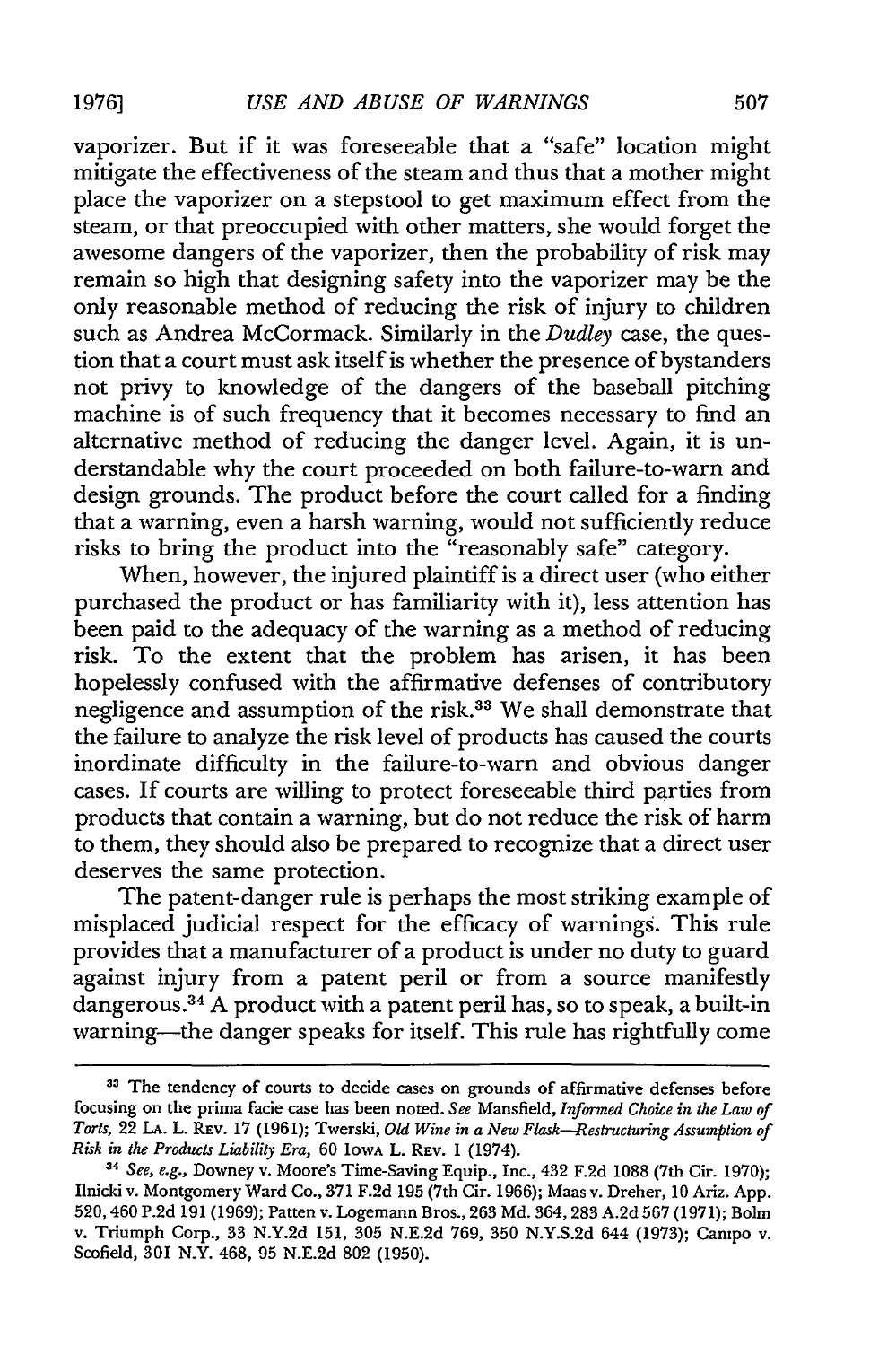under heavy academic attack<sup>35</sup> but still maintains surprising vitality.36 The recent Maryland case, *Patten v. Logemann Brothers,37* illustrates the injustice fostered by its rigid application.

Plaintiff Joshua Patten worked as a paper baler for approximately five years prior to his injury. The paper baling machine on which he worked had a lubrication and maintenance opening about seven or eight inches wide located twenty-five inches above the floor. The sliding piston that compressed the paper into bales passed by the opening within one inch of the inside wall of the machine. This piston did not move constantly, but was automatically activated when the paper in the compaction chamber had reached a predetermined level. In a deposition, Patten indicated that prior to the accident he had seen the piston passing by the hole. On the day of the accident, the plaintiff tripped on a bundle of baling wire lying loose on the floor next to the baling machine. As he fell his left hand went into the lubricating hole and the piston closed over several fingers of his hand.

The Maryland court affirmed a previous decision,<sup>38</sup> and insisted on retaining the rule that there could be no recovery for a patent danger. The decision is an unconscionable one. The lubricating hole was clearly unreasonably dangerous. The cost of a simple

*<sup>35</sup>***E.g.,** 2 F. HARPER **&** F. JAMES, THE LAW **OF** TORTS § 28.5 (1956); Noel, *supra* note 2, at 837; Twerski, *From Codling, to Bolm, to Velez: Triptych of Confusion*, 2 HOFSTRA L. REV. 489 (1974).

*<sup>36</sup>See* cases cited in note 34 *supra.* It should be noted that the advent of comparative negligence may lead to the abandonment of the patent-danger rule. One of the principal reasons that the patent-danger rule became an absolute bar to a plaintiffs recovery was that it gave courts control over an issue that was generally in thejury's domain. Instead of permitting the jury to decide whether a plaintiff has voluntarily assumed a known risk (a matter that requires proof that the plaintiff was subjectively aware of the risk *(see* RESTATEMENT **(SECOND)** OF TORTS § 496D (1966))), the courts, in the case of an obvious danger, were able to remove the case from the jury on the ground that the defendant had no duty to the plaintiff. Thus, the patent-danger rule, like the "open-and-obvious" rule of limited liability for landowners to licensees and trespassers, was a manifestation of jury mistrust. *See generally* Keeton, *Personal Injuries Resulting From Open and Obvious Conditions, 100* U. PA. L. REV. 629 (1952).

Part of the fear involved in permitting juries to pass on the issue of assumption of risk was that defendants only slightly at fault might be required to pay the total damages even when the plaintiff either was aware or should have been aware of an openly dangerous condition. Under comparative negligence, the fear of jury lawlessness is curbed somewhat, since juries have a tool for comparing fault. It is interesting to note that *the Judicial Conference Report,* which recommended the adoption of comparative negligence in New York, has taken the position that under comparative negligence the patent-danger rule, which is followed in New York, should become merely one factor in the overall calculation. See JUDICIAL CONFERENCE REPORT **ON** CPLR, in 1 N.Y. LAWS 1477, 1485-86 (McKinney 1975). It remains a matter of speculation whether the New York Court of Appeals will take the advice of the Judicial Conference and so read the comparative negligence statute.

**<sup>37</sup>**263 Md. 364, 283 A.2d 567 (1971).

**3** Blankenship v. Morrison Mach. Co., 255 Md. 241, 257 A.2d 430 (1969).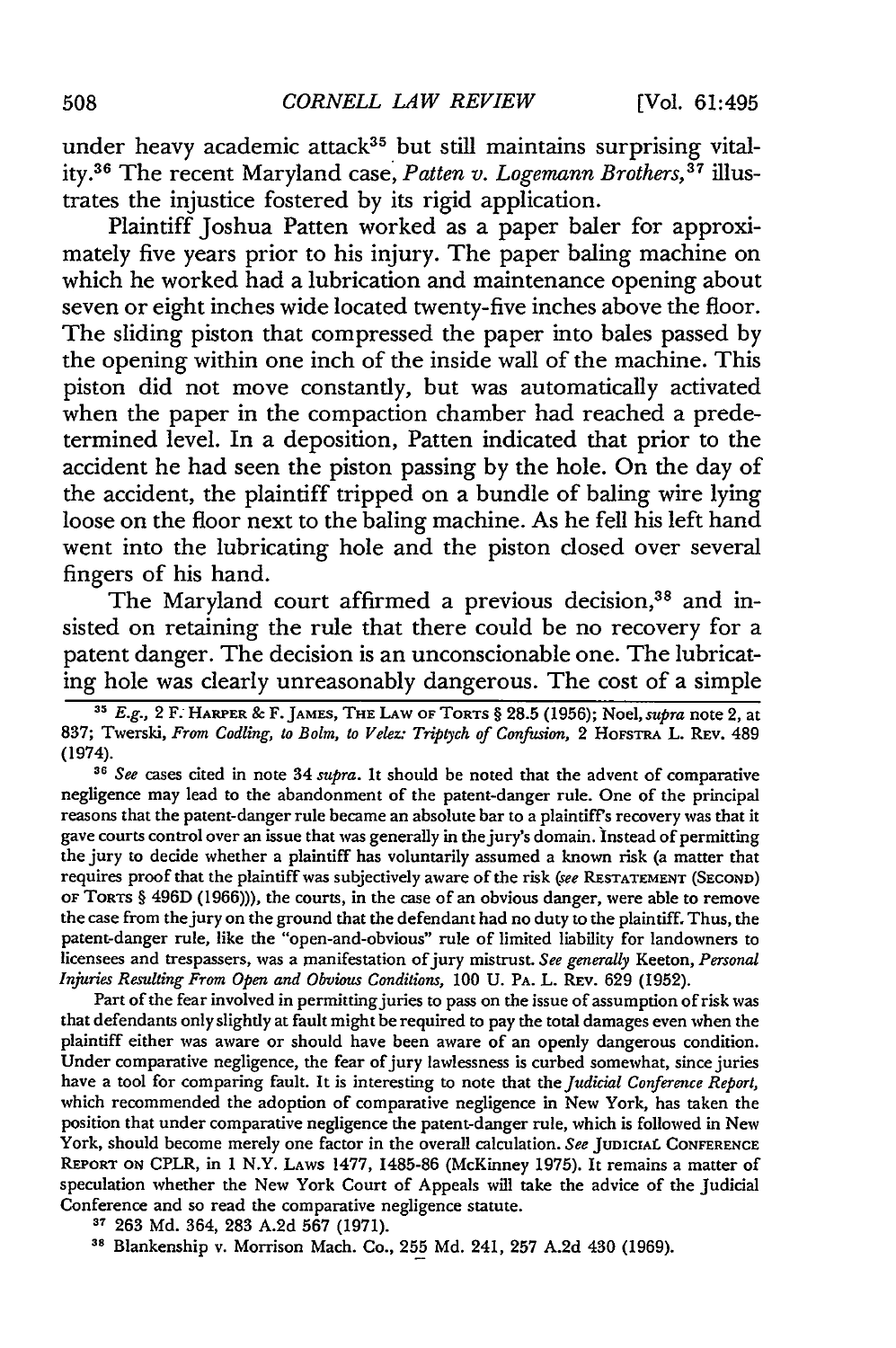protective screen would have had no adverse effect on the operation or usefulness of the machine. In standard negligence parlance, the probability of harm to someone from the unscreened hole was substantial, the utility of maintaining the risk was negligible, and the burden of precaution was minimal.<sup>39</sup> The finding of negligence was probably so clear that in the absence of the limited-duty rule a court should have directed a verdict on the standard-of-care issue.

It is absurd to hold in this case that the "obviousness of the danger" is sufficient as a matter of law to serve as a warning to the user. Even with the warning arising from the obvious danger the level of risk was of such magnitude that it should have been protected against. Given the context of the actual use of the machine (around baling wire where workmen can easily trip), screening the lubricating hole was the only way to reduce the risk of injury. It is simply impossible for any warning to stop a falling worker from instinctively reaching for the nearest handhold to steady himself, even if he had earlier recognized the danger.

The problem is fundamental. Warnings and obvious dangers are of value only to users who are and can be attentive to them. But what of the foreseeable risks that arise precisely because of the inadvertent or impulsive acts of users who trip or fall or momentarily lapse into forgetfulness?<sup>40</sup> Is not one of the principal functions of safety features to guard against precisely these foreseeable situations? This is not to say that warnings are irrelevant to the reduction of risk.41 They often can and do bring the risk level down to an acceptable level. But warnings should not become the only focus of a products liability case. Where design can sharply curtail the danger level at an insignificant cost, the design modification is the preferred alternative. It will not suffice to argue that the patent-danger rule will not alter the ultimate result because the plaintiff would, in any event, be barred by the affirmative defenses of contributory negli-

<sup>&</sup>lt;sup>39</sup> Under strict liability, courts employ risk-utility theory to determine the issue of unreasonable danger. *See* Donaher, *supra* note 2, at 1307; Wade, *Strict Tort Liability of Manufacturers,* **19** Sw. L.J. **5, 17 (1965);** Wade, *supra* note 2, at 837-38; Weinstein, *supra* note 2, at 428-31. Judicial decisions approving this approach are numerous. *See, e.g.,* Borel v. Fibreboard Paper Prods. Corp., 493 F.2d **1076** (5th Cir. 1973); Rivera v. Rockford Mach. & Tool Co., **I** Il. App. 3d 641,274 N.E.2d 828 (1971); Metal Window Prods. Co. v. Magnusen, 485 S.W.2d **355** (Tex. Civ. **App.** *1972).But see* Calabresi & Hirschoff, *Toward a Test for Strict Liability in Torts,* 81 **YALE** L.J. **1055,** 1060 (1972); Fletcher, *Fairness and Utility in Tort Theory,* 85 HARV. L. REV. 537, 543 (1972); Marschall, *An Obvious Wrong Does Not Make a Right: Manufacturers' Liability for Patently Dangerous Products,* 48 N.Y.U.L. **REV.** 1065, 1071 (1973).

**<sup>40</sup>**Meyer v. Gehl Co., 36 N.Y.2d 760, 761, 329 N.E.2d 666, 667, 368 N.Y.S.2d 834, **835** (1974) (dissenting opinion, Fuchsberg, J.).

<sup>41</sup>*See* Dorsey v. Yoder Co., 331 F. Supp. 753, 759-60 (E.D. Pa. 1971), *aff'd,* 474 F.2d 1339 (3d Cir. 1973).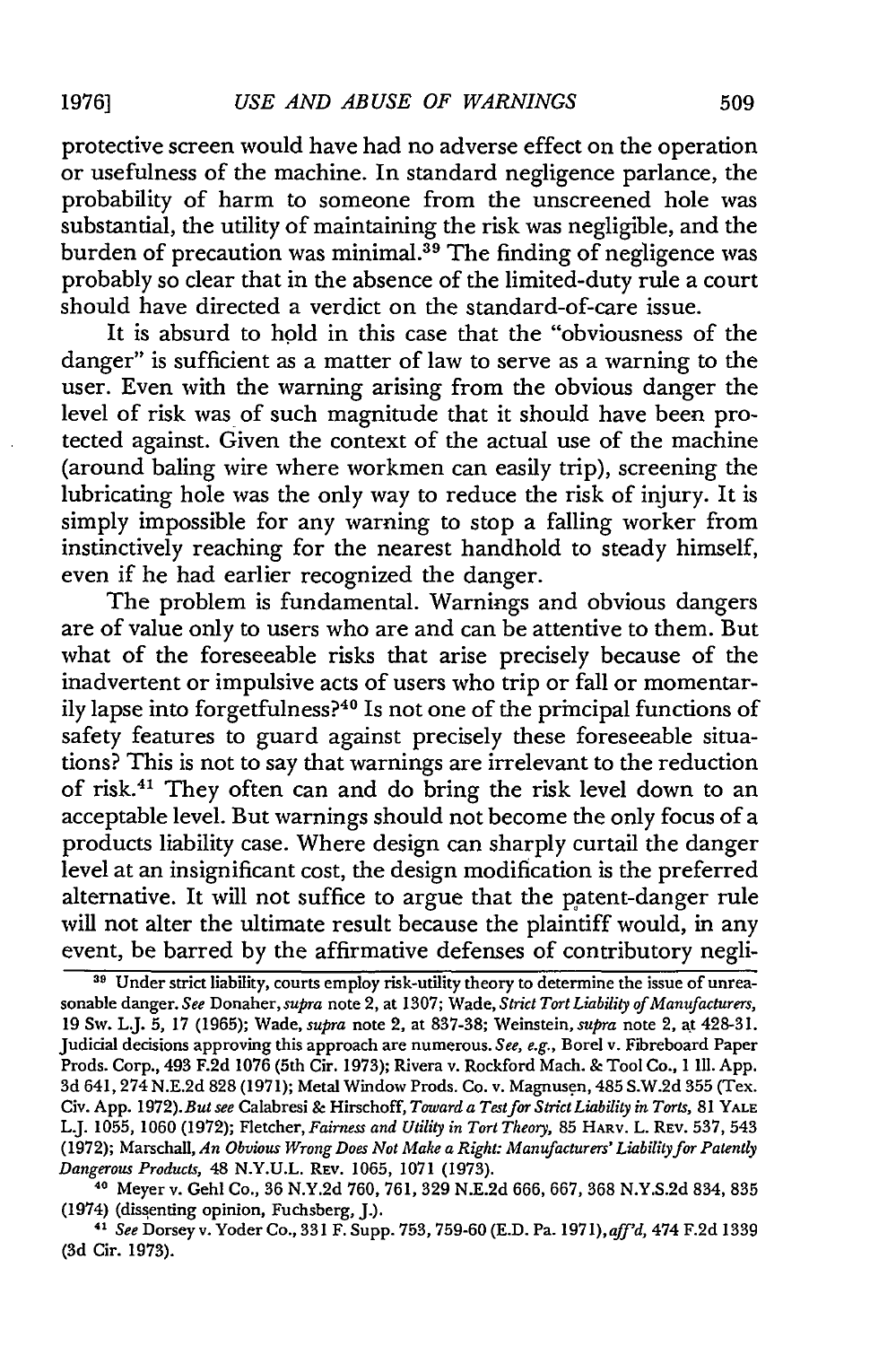gence or assumption of the risk. The vagaries of the plaintiff's conduct are so diverse that one cannot always conclude that either of the affirmative defenses could be established. Indeed, there is a serious question of whether these affirmative defenses should be available when the defendant's duty is to do more than warn of the dangers that inhere in the product.<sup>42</sup>

In short, even the most honest and forthright warnings may be of marginal value in reducing the risk. Furthermore, as this Article shall demonstrate, $43$  it is not possible to warn against all risks attendant to the use of products, and therefore trade-offs must inevitably be undertaken in determining which risks are to be warned against and which are to be designed out. This process demands risk-utility balancing of the highest order. The courtroom cannot avoid becoming the theater for this dispute. It must necessarily concern itself with both the safety and honesty of a product in the environment of its use.

A recent Oregon case, *Phillips v. Kimwood Machine Co., <sup>44</sup>*illustrates the problems that can arise when courts overemphasize the warning doctrine. The plaintiff in this case was injured while feeding fibreboard sheets into a sanding machine. The machine in question was a six-headed sander. Three of the heads sanded the top of the fibreboard sheet and three sanded the bottom. The top half of the machine could be adjusted manually to accommodate fibreboard sheets of varying thicknesses. The adjustment was made only if a production run called for sheets of a different thickness. The bottom half of the machine had powered rollers that moved the fibre-

Under comparative negligence, however, the plaintiff's appreciation of the danger will not automatically bar him from recovery. It now becomes crucial not to short circuit the plaintiff's cause of action **by** focusing on the warning as the *sine qua non* of the defendant's duty.

<sup>43</sup>*See* notes 46-51 and accompanying text *infra.*

<sup>42</sup>*James,Assumption of Risk: Unhappy Reincarnation,* 78 **YALE** L.J. 185 (1968). For an even more extreme position, see Twerski, *supra* note 33, and Marschall, *supra* note 39.

The recognition of the limitations of warnings becomes all the more important as the role of assumption of risk as an affirmative defense diminishes under the onslaught of comparative negligence legislation. *See* Schwartz, *Strict Liability and Comparative Negligence,* 42 **TENN.** L. REv.. 171 (1974); note 36 *supra.* Courts will have to be vigilant not to declare products reasonably safe on the strength of warnings alone. In an earlier era, the warnings may have become the equivalent of a patent danger, thus leading to either a no-duty rule or some form of assumption of risk as a matter of law. *See* text accompanying note 34 *supra.* Although in the authors' opinion this is erroneous for the reasons set forth in the text *(see* text accompanying notes 43-46 *infra),* it is true that overreliance on warnings did not create inordinate mischief; when adequate warnings were present the issue easily became transformed into an assumption-of-risk case. With assumption of risk as a complete bar, the theory on which the plaintiff was barred made little difference.

**<sup>44</sup>** 525 P.2d 1033 (Ore. 1974).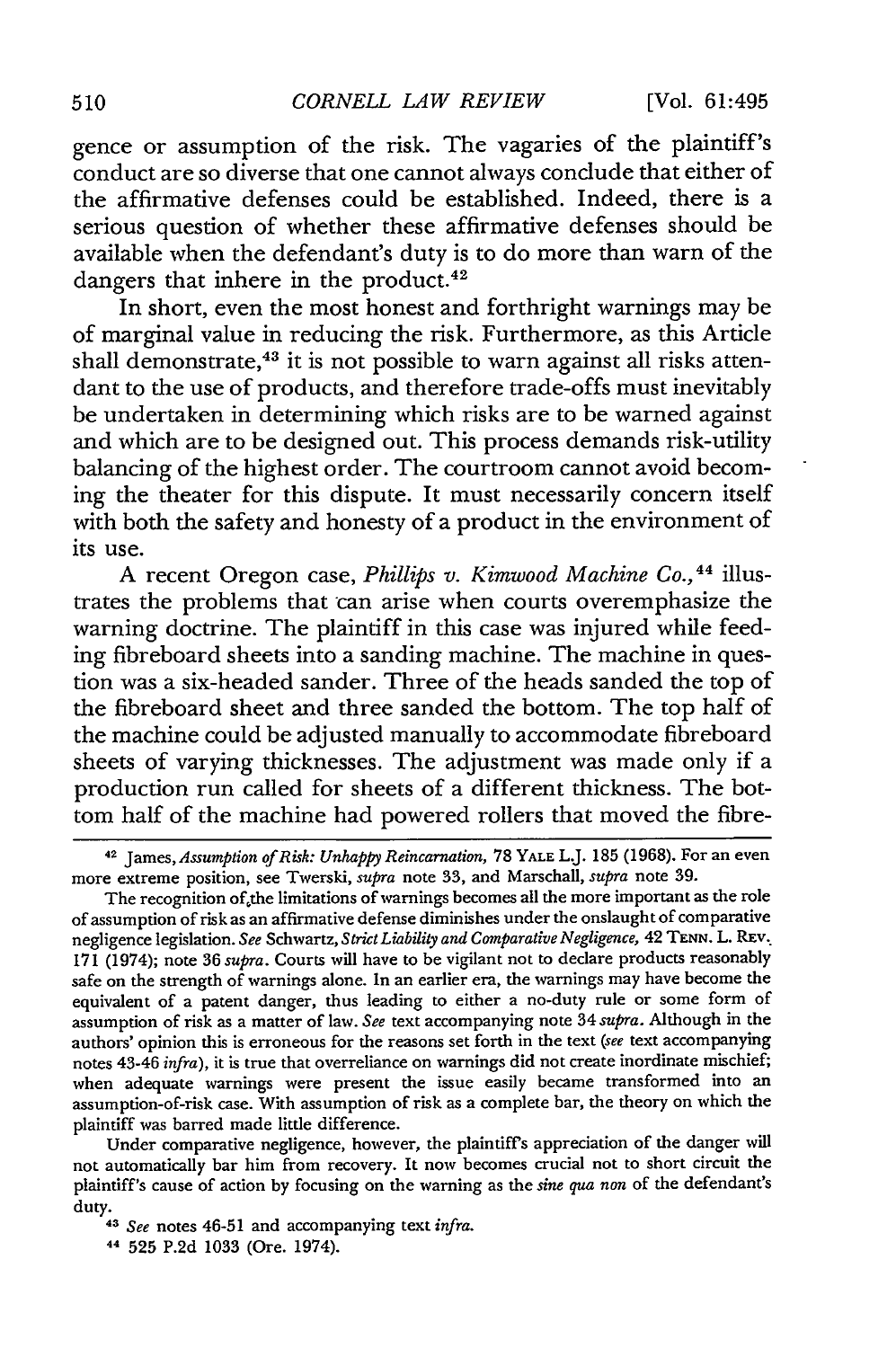board through the machine as the fibreboard was being sanded. The top half of the machine had pinch rolls that, when pressed down on the fibreboard by springs, kept the sanding heads from forcefully ejecting the fibreboard from the machine.

On the day of the accident, the plaintiff was feeding sheets of fibreboard into the sander. Because of the faulty operation of a press (unrelated to the sander) a large group of sheets of increased thickness was received for sanding. To accommodate these new sheets, the sanding machine was reset. During the sanding of the thicker sheets, a thin sheet of fibreboard that had become mixed with the lot was inserted into the machine. The pressure exerted by the pinch rolls in the top half of the machine was insufficient to counteract the force that the sanding belts exerted upon the thin sheet of fibreboard. As a result, the machine regurgitated the piece of fibreboard, hitting the plaintiff in the abdomen and causing serious injuries.

The case proceeded on both design defect and failure-to-warn grounds, following a familiar pattern. The court first discussed the inadequacies of the design and found that a jury could conclude that for a relatively small cost, a line of metal teeth that would press lightly against the sheet could have been installed into the machine. In case of attempted ejection the teeth would bite into the sheet, thus stopping its backward motion. The court then found that, in any event, the manufacturer had failed to warn properly of the danger of the machine's spewing forth a sheet of fibreboard that was not of uniform thickness with the rest of the stack.

What follows is not intended as a criticism of the opinion in the *Phillips* case. Indeed, the opinion is a model of clarity in its setting forth of the parameters of strict liability in products liability litigation.45 Since the court was faced with a manufacturer who had failed

Judge Holman's argument proceeds in the following manner. In a strict liability case, the issue is the condition (dangerousness) of an article that is sold without any warning, while in a negligence case, we are talking about the reasonableness of the manufacturer's actions in selling the article without a warning. Because of a lack of warning, the article can have a degree of dangerousness that the law of strict liability will not tolerate, even though the actions

**<sup>45</sup>**Judge Holman used the occasion of the *Phillips* case to indicate that in litigation of design defect or failure-to-warn cases the issue of whether the product is defective is synonymous with the issue of unreasonable danger *(i.e.,* there is always a weighing of the utility of a product against the risk of its use). *Id.* at 1037. He makes it clear that in both design defect and failure-to-warn cases the issue is the unreasonable character of the product rather than the manufacturer's neglience. The former focuses on the product and the latter on the conduct of the defendant. The *Phillips* opinion thus is in accord with the position espoused by Dean Keeton, *supra* note 20, and with the result in Jackson v. Coast Paint & Lacquer Co., 499 F.2d 809 (9th Cir. 1974). It is contrary to that set forth by Dean Prosser *(supra* note 13, § 96, at 644-47), and to the result in Borel v. Fibreboard Paper Prods., 493 F.2d 1076 (5th Cir. 1973).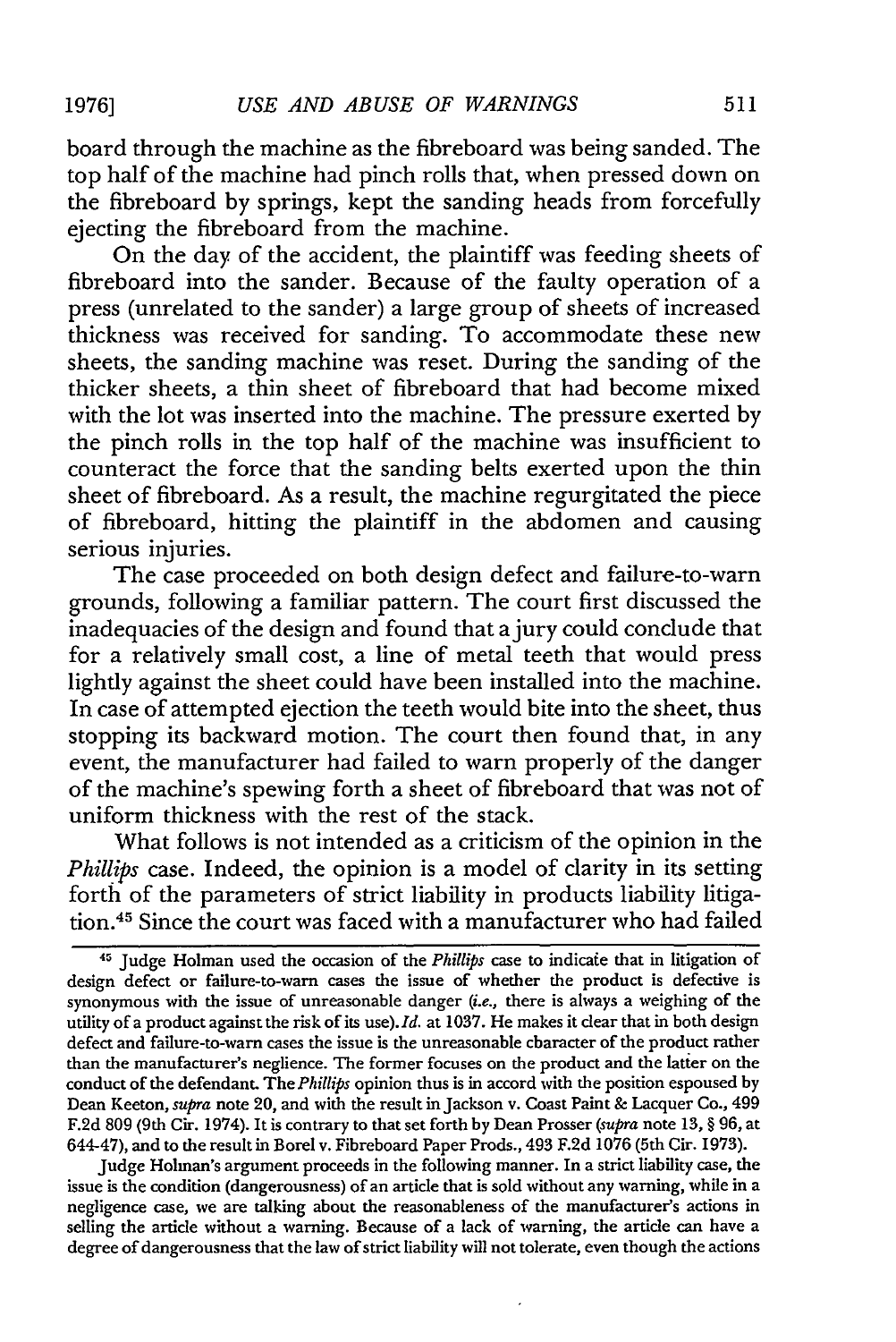to warn of the dangers, it had no reason to decide what would happen if the manufacturer had fulfilled his duty to warn.

The *Phillips* case, however, is an excellent vehicle for investigating the efficacy of a warning, had it been given. It seems clear that in evaluating the adequacy of a warning regarding this sanding machine the following questions must be asked:

*(1)* How frequently does a thinner sheet of the material become intermixed with those of usual thickness?

*(2)* Was the operator's location at the time of the injury the usual one for feeding sheets into the sanding machine?

*(3)* How much thinner than normal must a sheet be in order to be forcefully expelled by the machine?

(4) Would a sheet thin enough to be expelled be readily detectable, visually, by the operator in the course of his normal job of feeding sheets into the sanding machine?

If, for example, the normal operator position coincides with the ejection point of a thin sheet and if such a thin sheet cannot be easily detected by the operator during the feeding operation, then a warning, even prominently positioned on the face of the machine, may not serve to minimize the risk. Alternatively, if the operator is paid by piecework and if the only way to detect a thin sheet is to measure each one before feeding it into the machine, the employee is faced with what may be regarded as an unreasonable choice: either ignore the warning and not measure each sheet (in order to preserve a high production rate and hence a reasonable income), or obey the warning and accept a reduced income. In fact, the plant environment created by its management may not make a choice possible if high

of the seller in selling the article without a warning are entirely reasonable in light of what he knew or should have known at the time he sold it. A way to determine the dangerousness of the article, as distinguished from the seller's culpability, is to assume that the seller knew of the product's propensity to injure as it did, and then to ask whether, with such knowledge, he would have been negligent in selling it without a warning. 525 P.2d at 1036-38.

The notion that a product is unreasonably dangerous if a reasonable seller with full knowledge of its harmful characteristics would not market the product in the same condition is somewhat unfortunate. Although this formulation of the unreasonable danger standard has received approval in Welch v. Outboard Marine Corp., 481 F.2d 252 (5th Cir. 1973), it has been criticized by the authors *(see* Donaher, *supra* note 2, at 1306) because it establishes the strict-liability standard from the viewpoint of the seller.

The following jury instruction would better reflect the notion that the product is the focal point of the litigation:

A product is defective if it is not reasonably safe-that is, if the product is so likely to be harmful to persons [or property] that a reasonably prudent person who had actual knowledge of its harmful character would conclude that it should not have been marketed in that condition. It is not necessary to find that the defendant had or should have had knowledge of the harmful character of the product in order to determine that it is not reasonably safe. It is sufficient that a reasonably prudent person with knowledge of its harmful character would have concluded that the product should not have been marketed in that condition.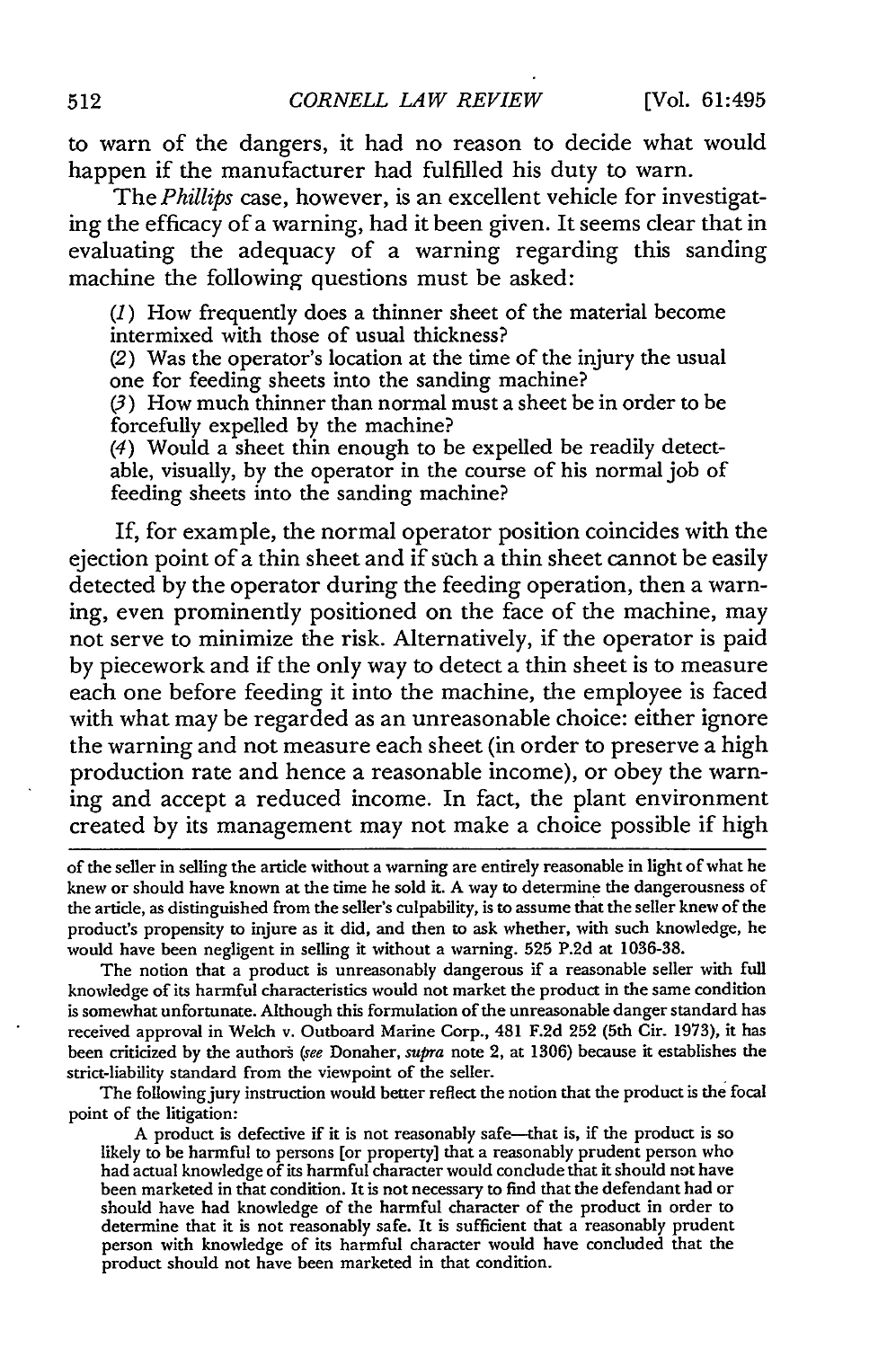rates of production are expected, even with an effective warning or instructions on the machine.

We believe that the reason appellate courts have gone through the trouble of deciding cases on both design and warning grounds is that they have intuitively reached the conclusion that the warning issue cannot be decided in a vacuum. A warning may or may not be sufficient depending on the probability of reducing the risk and the feasibility of the design alternatives that would eliminate the risk or substantially diminish it. Courts sensitive to the very real limitations that affect warnings have indicated their concern that in some instances even the best of warnings may not shield the manufacturer from liability. The vehicle for this instruction to manufacturers has been the design issue. To accomplish this objective courts have knowingly violated the judicial axiom that cases ought to be decided on the narrowest possible ground.46

## *C. Warnings-Selectiveness and Effectiveness*

A disturbing phenomenon has begun to manifest itself in products liability cases. It can be simply stated-when, in doubt, warn. The reason for the trend toward overwarning is clear. Warnings are an *apparently inexpensive* mode of dealing with risks that cannot be designed out of a product without adding substantially to its cost or otherwise affecting its utility. Nowhere in the literature, neither academic nor judicial, is open consideration given to the very real problem of the impact that overwarning will have on consumers. Furthermore, there is no explicit recognition that warnings do not always reduce the risk level of the product. Some warnings are

<sup>&</sup>lt;sup>46</sup> The problem raised by the warning issue in the two cases in this section, Patten v. Logemann Bros., **263 Md. 364,283** A.2d **567** (1971), and Phillips v. Kimwood Mach. Co., **525** P.2d **1033** (Ore. 1974), would presumably not trouble Professor Henderson. He would argue that the warnings" would not be sufficient in these cases because the plaintiffs would be unable to participate in free marketplace negotiation. *See* Henderson **1566-67.** Our argument is directed primarily at the high risk level of the product which persists even after an adequate warning as to risks is given. Admittedly it could be argued that if an adequate warning is given that honestly informs the consumer of the high risk level to which he is exposing himself, and if the consumer has freely chosen to encounter that risk, then the law should step aside and permit the parties their free encounter. This approach presumes a freedom of action on the part of the consumer that is highly unrealistic. The kind of choice-making that is sufficient to make out a case for voluntary assumption of risk is not one of total unfettered freedom. There are almost always elements of duress operating in assumption-of-risk cases. *See* Keeton, *Assumption of Risk in Products Liability Cases,* 22 **LA.** L. REv. 122, 157-58 (1961); Twerski, *supra* note 33. Consumer decisions to purchase products are made in the context of such considerations as style, financial limitations, availability on the open market of suitable alternatives, etc. It is in this context ihat decisions must be made as to whether to design safety into a product or warn as to its dangers. Thus, even if in some rarified atmosphere of total consumer freedom of choice there is merit in Professor Henderson's thesis, it is of questionable validity in the limited choice world in which we all must live.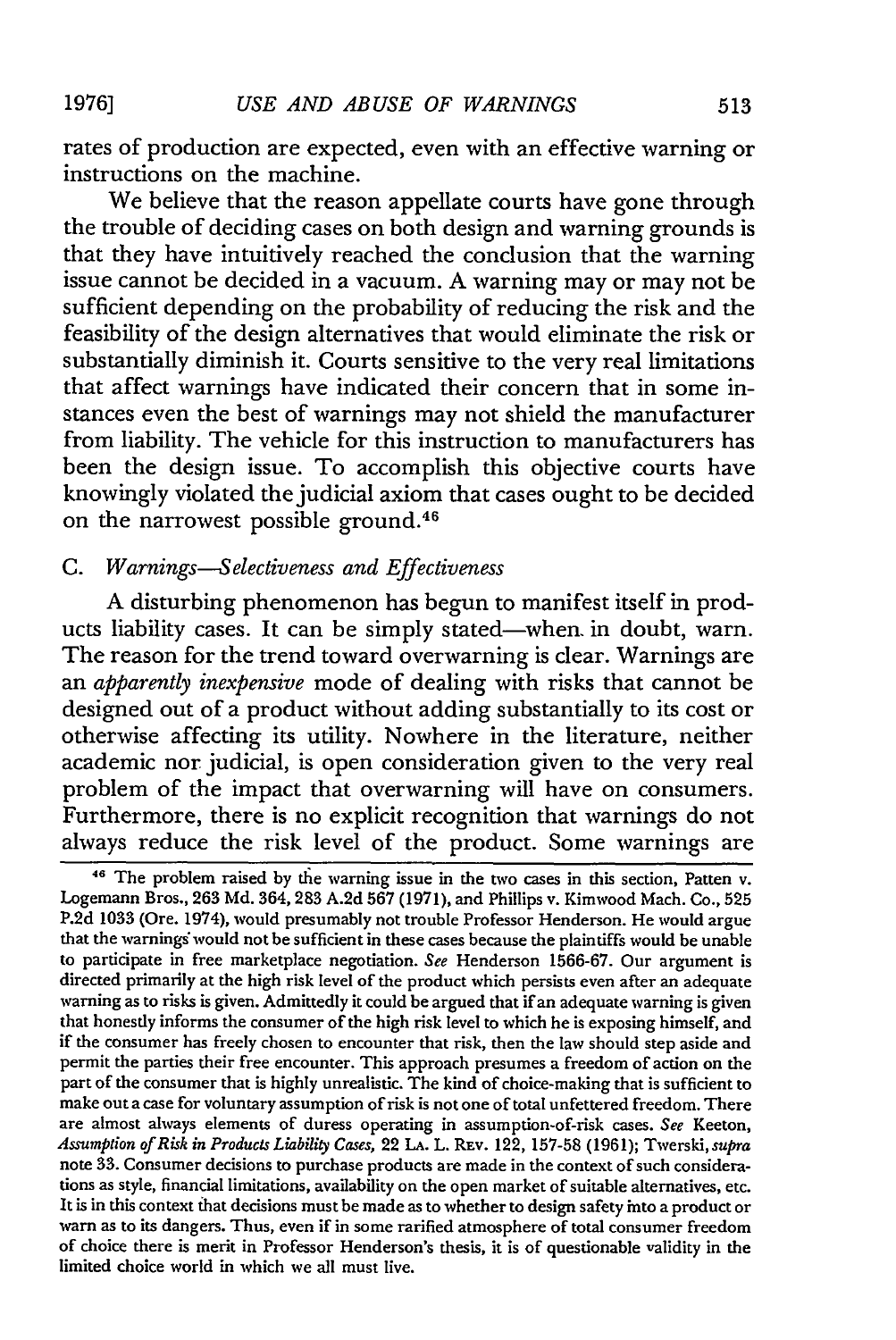merely informative in nature. They do not permit the consumer to reduce his exposure to risk if he uses the product; they merely tell him that a risk inheres in the product and that he has the option to take it or leave it. There has been an unfortunate overlapping between these generic kinds of cases. The issues raised by these very different situations may call for different levels of communication with consumers.

#### *D. Warnings--At What Cost?*

In deciding whether to declare a product unreasonably dangerous because a warning against a hazard was not given, courts are faced with a unique problem. The test for unreasonable danger requires balancing the probability and gravity of harm if care is not exercised against the cost of taking appropriate precautions. Where the issue is failure to warn and the probability of harm is quite remote, the question arises of whether or not to warn against it. The attitude of the court on this point in *Moran v. Fabergé*, *Inc.*<sup>47</sup> is not atypical:

[W]e observe that in cases such as this the cost of giving an adequate warning is usually so minimal, amounting only to the expense of adding some more printing to a label, that this balancing process *will almost always weigh in favor of an obligation to warn of latent dangers,* if the manufacturer is otherwise required to do so. <sup>48</sup>

The unexamined premise that warnings are not costly in riskutility balancing is, in our considered opinion, highly questionable. Warnings, in order to be effective, must be selective. They must call the consumer's attention to a danger that has a real probability of occurring and whose impact will be significant. One must warn with discrimination since the consumer is being asked to discriminate and to react accordingly. The story of the boy who cried wolf is an analogy worth contemplating when considering the imposition of a warning in a case of rather marginal risk. These considerations are of particular significance when considering whether a warning should be imposed or a design change mandated in a products liability case. Those who argue for warning as *the* judicial solution to latent defect cases labor under a naive belief that one can warn against all significant risks.<sup>49</sup> The truth is that such a marketing

**<sup>47</sup> 273** Md. 538, 332 **A.2d 11** (1975).

**<sup>48</sup>***Id.* at 543-44, 332 A.2d at 15 (emphasis supplied).

**<sup>49</sup>** In a telling footnote, Professor Henderson comments that his analysis, which emphasizes marketplace negotiation (duty to warn) as a means of assuring nonpolycentric litigation, depends on the assumption "that the courts will commit themselves to a rule of full disclosure regardless of what might be described as indirect or secondary costs or conse-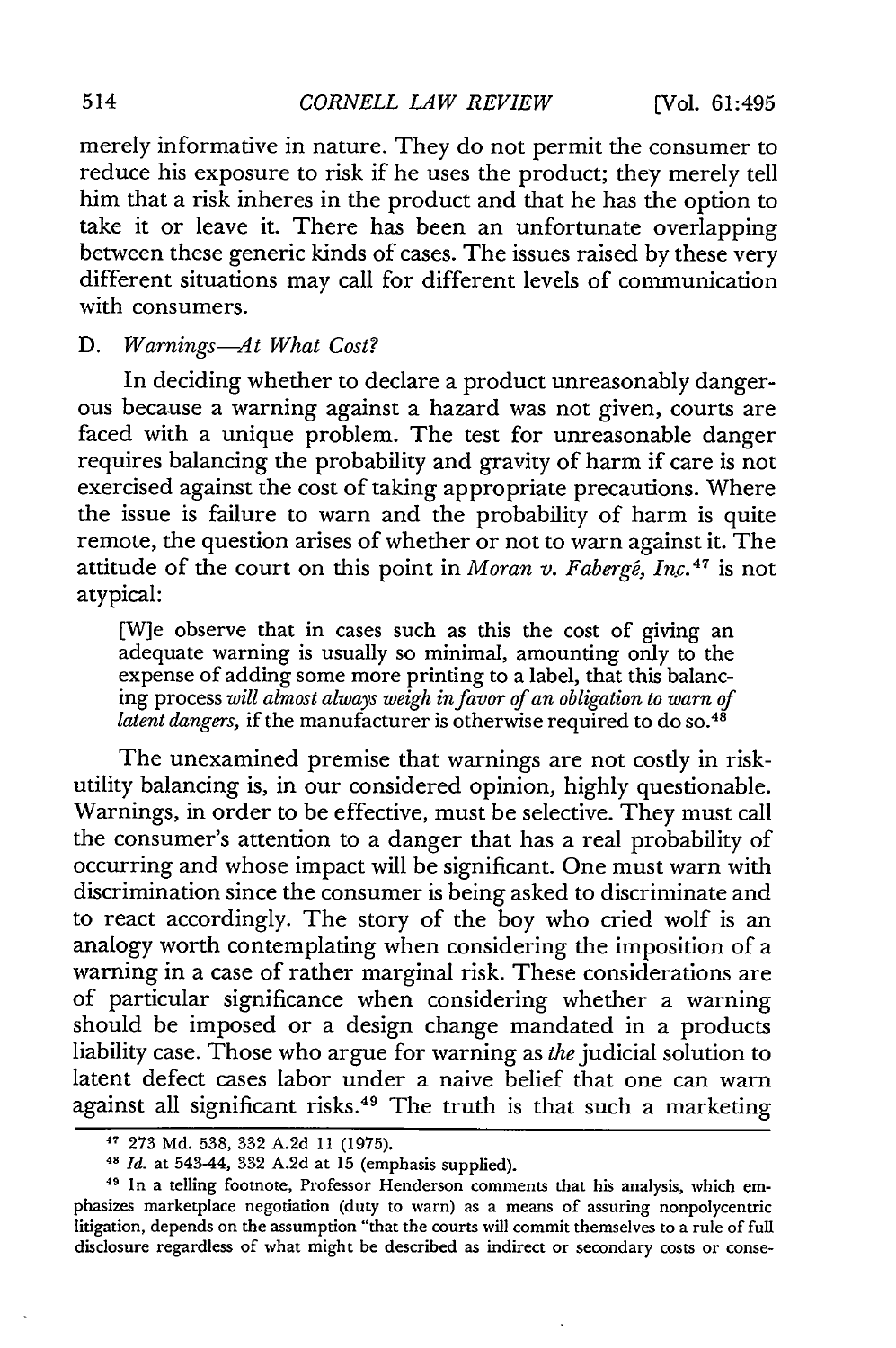scheme is not feasible. The warning process, in order to have impact, will have to select carefully the items which are to become part of the consumer's mental apparatus while using the product. Making the consumer account mentally for trivia or guard against risks that are not likely to occur imposes a very real societal cost. Even when the risks are significant, one must consider whether the consumer will perceive them as significant. If the only way to ensure that the consumer will consider them significant is to oversell the warning by increasing its intensity, one may again face the problem that all warnings will come into disrepute as overly alarming. This does not mean that warnings do not have a major role to play in the area of product safety. 50 It does mean, however, that there is a real

quences of such disclosure." Henderson 1559-60 n.121. *See also* Marschall, *supra* note **39,** at **1079.**

**-5** Tucson Industries, Inc. v. Schwartz, **15** Ariz. **App. 166, 487 P.2d** 12 **(1971),** demonstrates the feasibility of creating a reasonably safe product through the adequacy of a warning.

The plaintiff suffered severe eye injuries when fumes from an adhesive, a generally recognized toxin, were circulated to the plaintiff's vicinity **by** an air conditioning system. The label on the adhesive container bore, among other warnings, the following statements:

**DANGER,** Extremely flammable, read the instructions, be sure to provide adequate ventilation and safety first.

The **air** conditioning system for the building was turned on in an attempt to remove the fumes from the room in which the adhesive was being used. Whatever device there may have been for introducing fresh air into the air conditioning system was not being utilized. As a result, there was no significant dilution of the fumes, and they were continually recirculated throughout the building. *Id.* at **168-69, 487 P.2d** at 14-15.

The pivotal question here is whether it is possible to formulate a warning that would be adequate to reduce the danger to an acceptable level within the environment of its actual use. The issue revolves around the phrase "be sure to provide adequate ventilation." Because of the wide distribution of adhesives of this nature, the spectrum of users will range from the relatively untutored to those with **highly** specialized knowledge of ventilating system designs. The warnings must communicate to the user an appreciation of the nature of the risk to be guarded against and, equally as important, it must afford adequate instruction concerning the actions to be taken to minimize or eliminate the risk.

In this situation, the first requirement was probably adequately met **by** the following message:

VAPORS HARMFUL. TOXIC. Keep out of reach of children. Avoid prolonged or repeated breathing or contact with skin.

Nonetheless, we would submit that the instruction concerning the actions to be taken-"Provide adequate ventilation"--falls short of communicating information essential to the consumer's appreciation of the meaning of the term "adequate ventilation." The warning, which was of no value in protecting the bystander-plaintiff, contained language that would not be adequate even for the ordinary user's protection, simply because the phrase "adequate ventilation" has no absolute meaning, and indeed is highly ambignous.

An adequate warning, the only feasible alternative to withdrawing the product from the market, must describe the type of action to be taken by the user to either obviate the hazard or reduce it to an acceptable level for himself and those in the vicinity. An adequate warning might read as follows:

*Fumes are dangerous.* They *must* be exhausted directly to the *outside air.* Use as near as possible to open window or outside door. Fans or blowers can be used *only* if they exhaust to *outside air.* Exposure to fumes can cause blindness or other serious injury.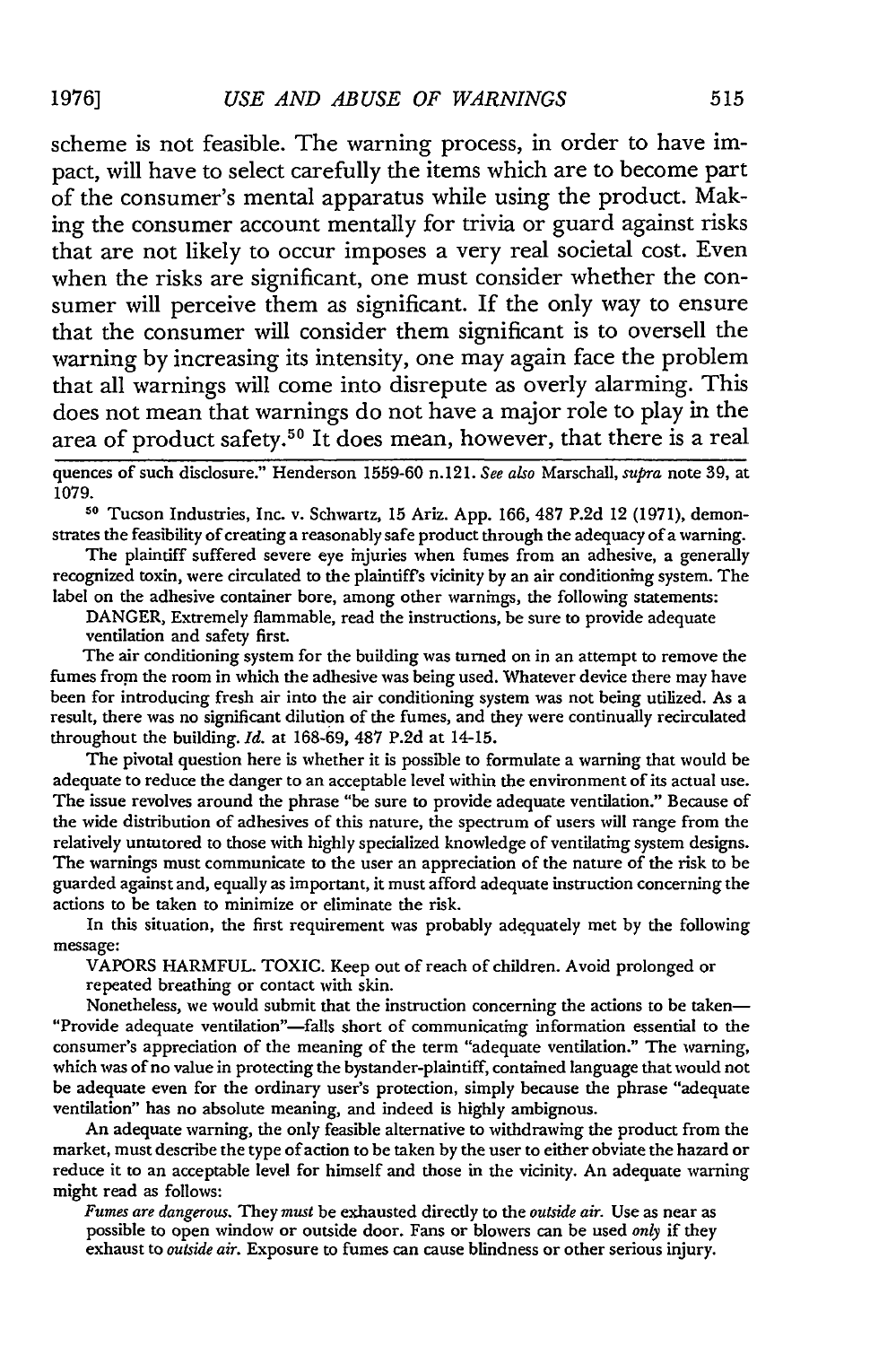question as to which dangers must be warned against and which dangers should be designed out of products. Furthermore, for every danger that is designed out it may become possible to warn against others that still remain as potentially dangerous.

*Moran v. Fabergé, Inc.*<sup>51</sup> illustrates the problem in a striking fashion. The plaintiff, Nancy Moran, a seventeen-year-old, went to visit her girlfriend, Randy, on a warm summer night. The two girls, apparently bored that evening, focused their attention on a lit candle that was positioned on a shelf behind the couch in the gameroom. The girls began to discuss whether or not the candle was scented. After agreeing that it was not scented, Randy exclaimed: "Well, let's make it scented!" Randy impulsively grabbed a "drip bottle" of Fabergé's Tigress Cologne that Randy's mother kept in the basement for use as a laundry deodorant, and began to pour its contents onto the lower portion of the candle, somewhat below the flame. Instantaneously, a burst of fire sprang out and burned Nancy's neck and breasts as she stood nearby watching, not fully aware of what her friend was doing. Evidence was introduced that cologne has a high percentage of alcohol, is dangerously combustible, and has a flash point of seventy-three degrees Fahrenheit. On the other hand, Tigress Cologne had a twenty-seven-year accident-free history.

The major question that divided the court was whether the general foreseeability of misuse of the product was sufficiently high to require a warning of flammability. The majority found that the general fire hazard was sufficiently foreseeable that a jury question was made out as to whether a warning should be required. The dissent stated that given the safety history of the product in the context of its normal use, the hazard was too remote as a matter of law.

It will be recalled that in the *Moran* case the majority prefaced its discussion of the warning problem with the statement that it approached a failure-to-warn case with the bias that warnings are inexpensive-costing only a few extra words on a label. Nowhere in either the majority or dissent is the question raised of whether a manufacturer will also be required to warn of other equally remote risks *(e.g.,* not to ingest, keep away from children, etc.). If so, one could expect that a cologne bottle might be required to have a laundry list of warnings on the label-all to be equally disregarded by consumers. Thus, the warning question was approached by the court in isolation and not within the context of the general problem

**<sup>51</sup>**273 Md. 538, 332 A.2d 11 (1975).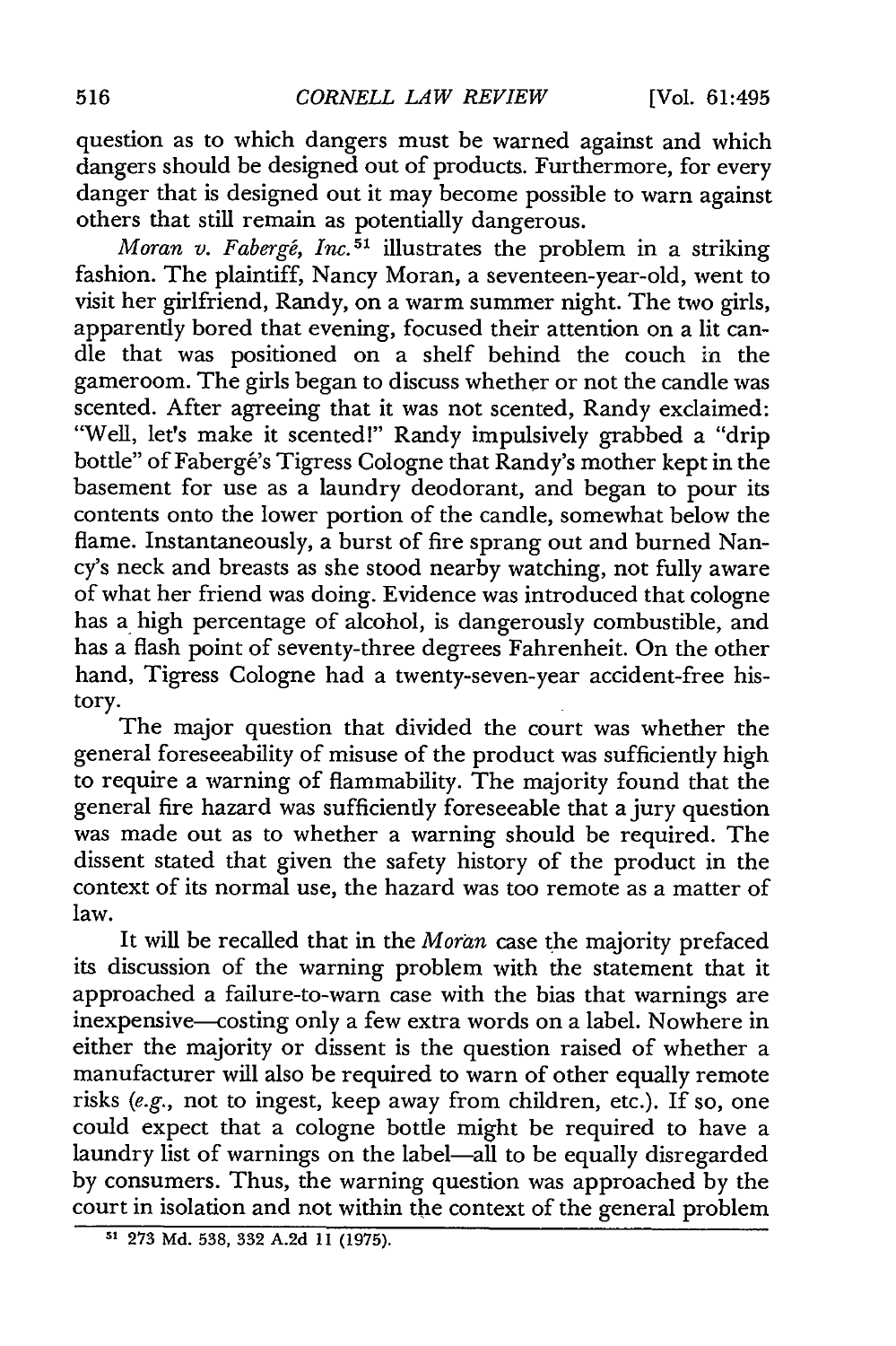of warnings to which a manufacturer may have to respond. More important, however, is the failure of the court to take into account the societal cost of warning of a risk as remote as the one before it. The words "Danger-Flammable" are an alert to a consumer that a real risk is imminent. If the "Danger-Flammable" label is overused, one can only expect that consumers will become jaded to its message. If even remote risks are to be forced to the consumer's attention, the danger signal is diluted. Had the bottle not been equipped with a "drip-cap" that ensured that cologne would not come out of the bottle in large quantities, then perhaps the risk would have been more substantial. But the consumer knows that cologne does not emerge from this bottle, except in drops. To tell him that flammability is a problem will bring into disrepute the danger signal that must service more serious situations.

In short, when calculating the burden of precaution which is part of the risk-utility calculus, it will be necessary to focus on costs other than the cost of label printing. The efficacy of warning is a societal cost of substantial importance. Thus, it will not be possible for the courts to rely on warnings alone to ensure product safety. The range of risks are so broad, and the type of consumer response so varied, that the courts cannot avoid asking "what is a reasonably safe product" or "how much product safety is enough." The answers will sometimes lie with an adequate warning, sometimes with redesign of the product, but most often with warning and design blended together to give an adequate level of safety.

#### *E. Warnings That Do Not Reduce the Inherent Risk*

In the past several years, a new breed of failure-to-warn cases has emerged. In these cases, the warning, even if given, could not reduce the incidence of injury by making the consumer more careful in his use of the product. Courts have proceeded on a failureto-warn rationale and have concluded that without a warning the product is unreasonably dangerous.

*Davis v. Wyeth Laboratories, Inc.* **52** is illustrative. The plaintiff, a thirty-nine-year-old male, responded in March 1963, to a mass polio immunization campaign in which residents of eastern Idaho and western Montana were being innoculated with Sabin Type III vaccine. Within thirty days after taking the vaccine the plaintiff contracted polio, ultimately resulting in paralysis from the waist down. Davis sued Wyeth Laboratories, the manufacturer of the vaccine, on

**<sup>52</sup>**399 F.2d 121 (9th Cir. *1968).See also* Reyes v. Wyeth Laboratories, Inc., 498 F.2d 1264 (5th Cir. 1974); Cunningham v. Charles Pfizer & Co., 532 P.2d 1377 (Okla. 1974).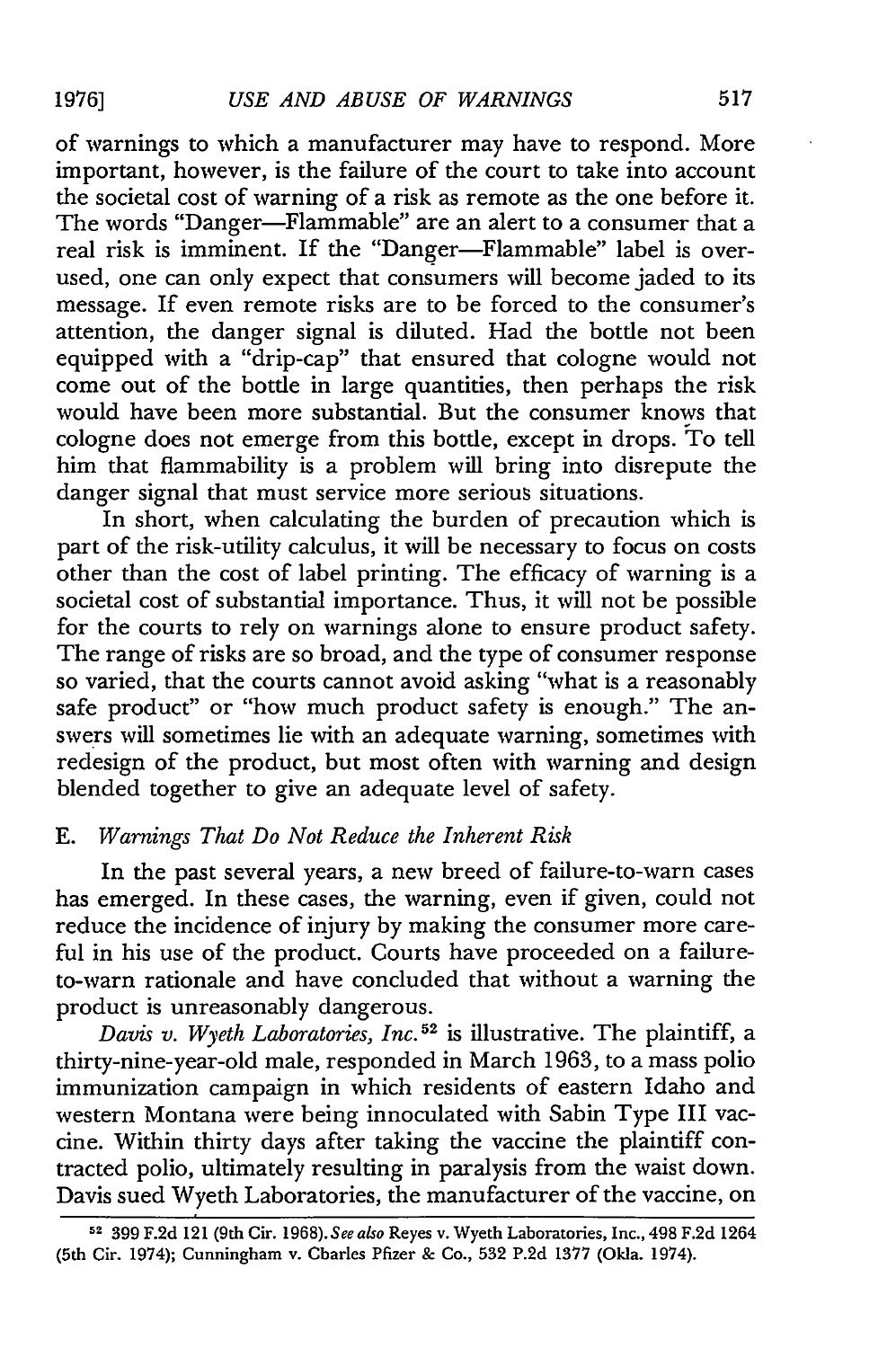theories of negligence, breach of warranty, and strict liability. The plaintiff relied on the fact that in September 1962, almost simultaneous reports were issued by the Surgeon General and a national association of health officers suggesting that there was a small but definite risk of contracting polio from the use of the vaccine. The risk was remote—in the range of less than one case for every one million doses. On the other hand, the risk of contracting polio without taking the vaccine, for persons over the age of twenty, was calculated by the Surgeon General to be somewhat less than one in a million as well. It was therefore the recommendation of the Surgeon General that Type III oral vaccine be administered primarily to preschool and school age children, and that it be used for adults "only with the full recognition of its very small risk."<sup>53</sup>

The Ninth Circuit analyzed the case as one falling under the failure-to-warn rubric. Judge Merrill recognized that in this case he was faced with a rather special type of warning problem:

There are many cases, however, particularly in the area of new drugs, where the risk, although known to exist, cannot be ... narrowly limited and where knowledge does not yet explain the reason for the risk or specify those to whom it applies. It thus applies in some degree to all, or at least a significant portion, of those who take the drug. This is our case; there seems to be no certain method of isolating those adults who may be affected adversely by taking Type III Sabin vaccine.

In such cases, then, the drug is fit and its danger is reasonable only if the balance is struck in favor of its use. Where the risk is otherwise known to the consumer, no problem is presented, since choice is available. Where not known, however, the drug can properly be marketed only in such fashion as to permit the striking of the balance; that is, by full disclosure of the existence and extent of the risk involved.<sup>54</sup>

Then, in a comment pregnant with meaning, the court concluded:

As comment k [to section 402A] recognizes, human experimentation is essential with new drugs if essential knowledge ever is to be gained. No person, however, should be obliged to submit himself to such experimentation. *If he is to submit it must be by his voluntary and informed choice or a choice made on his behalf by his physician. <sup>55</sup>*

As a result of this analysis, the court found that the failure to warn in this case "rendered the drug unfit in the sense that it was thereby rendered unreasonably dangerous."56

Davis v. Wyeth Laboratories, Inc., **399 F.2d** 121, 124 (9th Cir. **1968).**

**<sup>54</sup>***Id.* at **129** (footnote omitted).

<sup>&</sup>lt;sup>55</sup> Id. (emphasis supplied).

*<sup>56</sup> Id.* at **130.**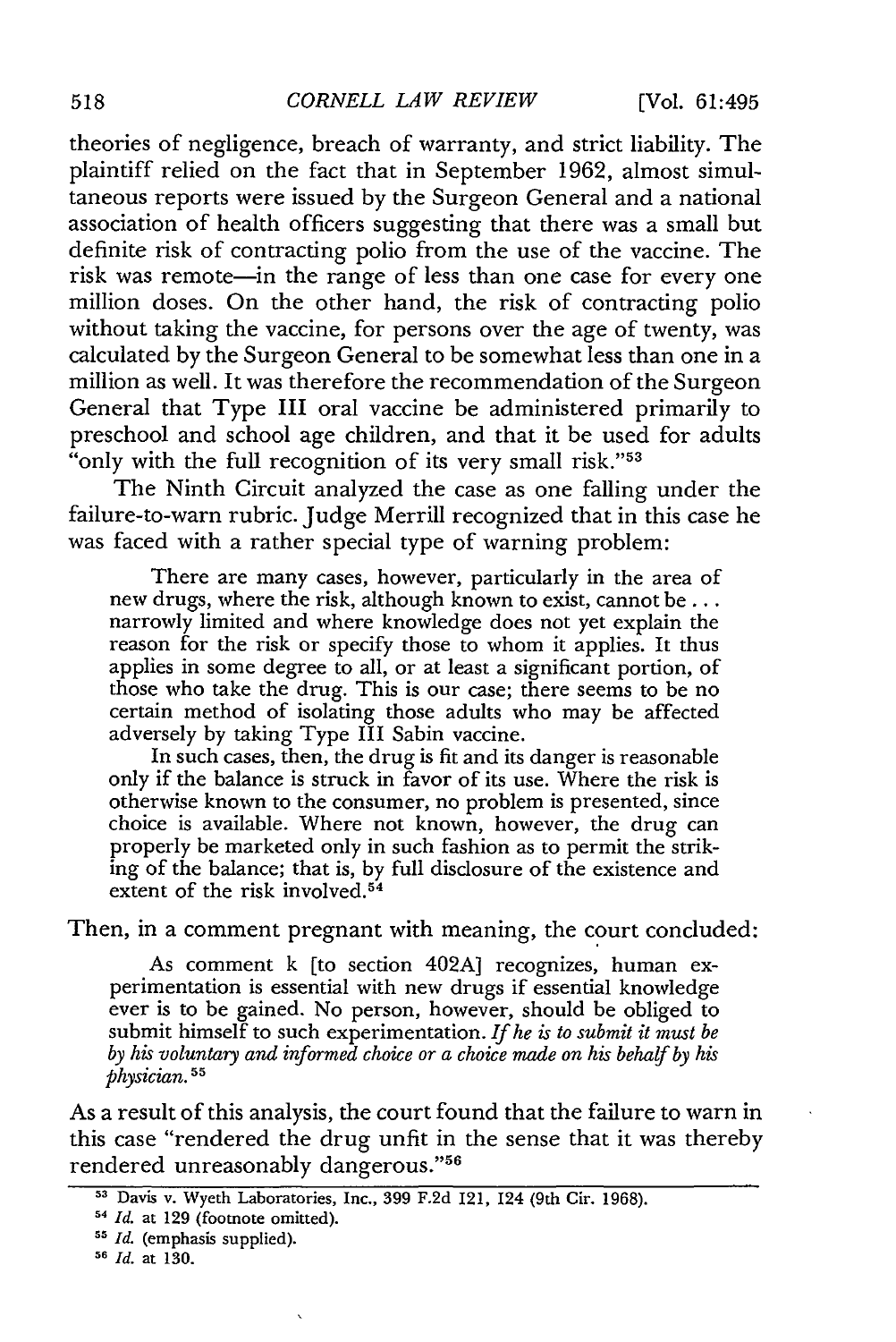In our opinion, the court's analysis misses the mark. The court may be correct in concluding that the consumer is entitled to the information about the dangers that inhere in the drug; nevertheless, the court is decidedly incorrect in reasoning that the failure to warn makes the drug unreasonably dangerous. The desired information, even if given to the consumer, would not make the drug more safe. The warning does not alter the inherent probability of harm. There are no precautions that the doctor or consumer can undertake either in the administration or the monitoring of the drug that would reduce the incidence of risk. There is no method by which a user can determine a priori whether or not he is one of the select group of persons who would be susceptible to the polio threat that inheres in the drug. The warning in this case does not reduce the theoretical risk level but does serve the legitimate purpose of communicating sufficient information so that the consumer can intelligently choose whether or not to ingest the drug.

The determination of whether or not there has been sufficient communication of information to the plaintiff so that he can intelligently judge whether or not he wishes to expose himself to the drug has little to do with the inherent safety of the vaccine. The issue rests on the choice-making mechanism of the consumer. The legal parameters for this problem belong more to the law of "informed consent" than to the law of products liability.<sup>57</sup> It is clear that the defendant need not inform the plaintiff of all risks. The most liberal test of informed consent adopted by the courts requires only that the plaintiff be given the information that a reasonable man in the plaintiffs position would like to have before making a decision of such moment.<sup>58</sup> The advantage, however, of focusing on the issue of

**<sup>57</sup>**Twerski, *supra* note 33, at 46. In analyzing the *Davis* case, Professor Twerski argues that it is clear that the court believed that the plaintiff was entitled to the information about the remote dangers of the Sabin vaccine. To accomplish this goal the court believed that it somehow had to fit the defendant's product into the procrustean bed of "unreasonable danger." Yet, if one analyzes the facts of the *Davis* case, it becomes evident where the court's error lay. It is perfectly reasonable to say that a defendant owes a duty to a plaintiff to inform him of the possible harmful nature of a drug so that he can intelligently choose whether to ingest that drug. Logic suggests that in defining the relationship between defendant and plaintiff vis-a-vis the drug, the defendant owes a duty to tell the plaintiff something. The duty is then a duty to communicate information. Must one say that without that information the drug is unreasonably dangerous? It would seem not. If we focus on the duty of the defendant to inform the plaintiff about his ensuing encounter with a potentially harmful, yet not unreasonably dangerous substance, it becomes apparent that we are into an entirely different area of the law. The issue is not one of unreasonable product danger, but rather one of informed consent. The defendant manufacturer of the product had a duty to inform potential plaintiffs that certain risks are inherent in the drug. If the plaintiff's consent to take the drug was based on inadequate knowledge, then his consent to a battery was fraudulently obtained.

**"s** *See* Canterbury v. Spence, 464 F.2d 772, 783-88 (D.C. Cir.), *cert. denied,* 409 U.S. 1064 (1972); Cobbs v. Grant, 8 Cal. 3d 229, 241-45, 502 P.2d 1, 8-11, 104 Cal. Rptr. 505, 512-15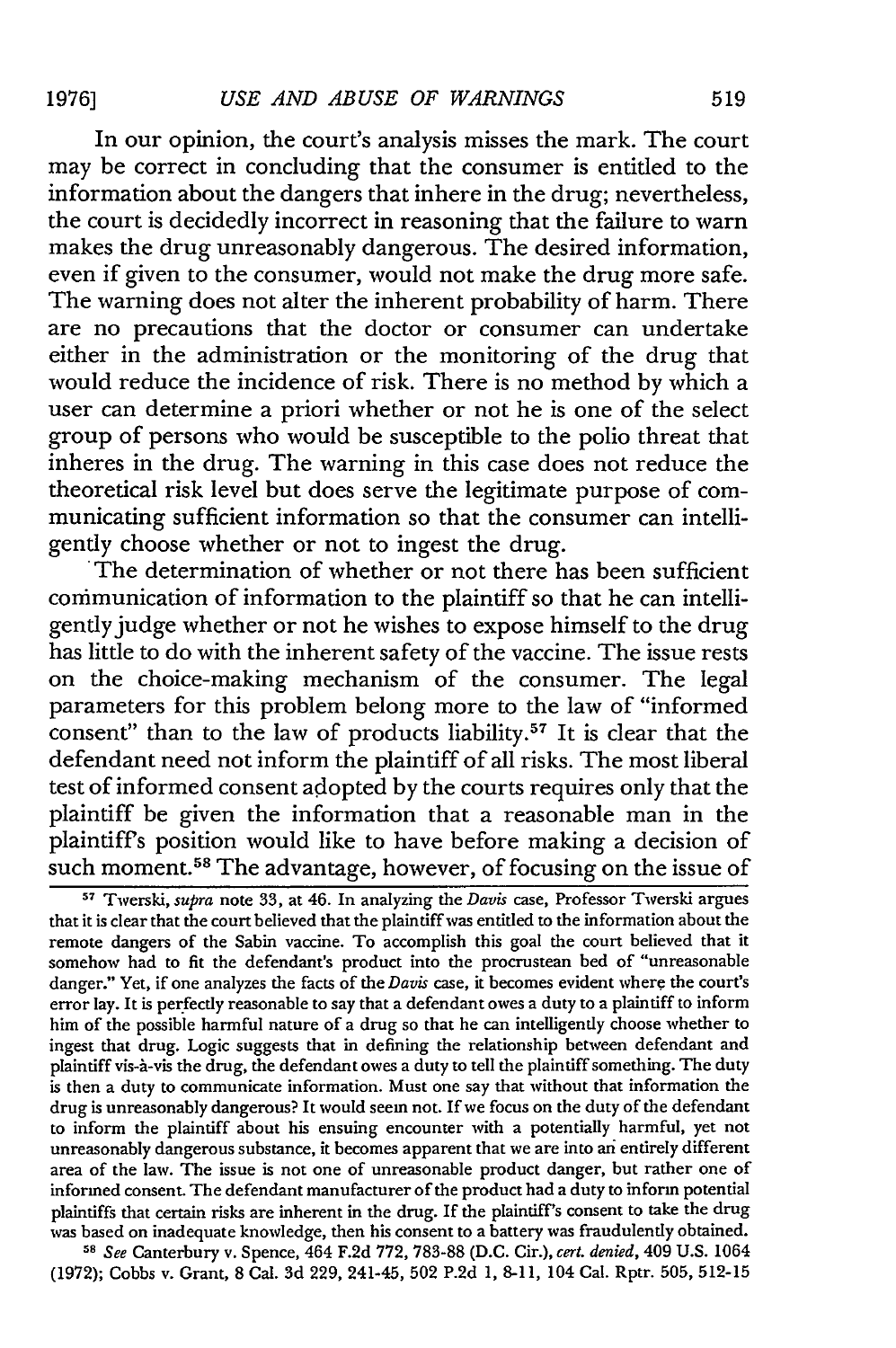choice rather than on the unreasonably dangerous nature of the product is substantial. 59 By determining whether the plaintiffs consent must be obtained before exposing him to the risk, it becomes possible to distinguish rationally those cases in which courts believe that the information would have no impact on the plaintiff's decision. Two products may have the same risk potential, but because of the diverse nature of product benefits, consumers may desire to have the risk potential information in one case and yet may not be particularly concerned with the matter in the other. This is generally a jury issue. It is important to note here that the product's danger itself is but one element of the overall question of consent. Whether the plaintiff has the information that a reasonable man would want before submitting himself to potential harm (reasonable or unreasonable) depends on factors far more complex than the risk of harm that may be incurred in using the product.

It becomes important at this point to differentiate *Davis* from the standard failure-to-warn case where the purpose of the warning is to reduce the risk potential of the product. When dealing with risks of varying seriousness and frequency in failure-to-warn cases, it has become fashionable to cite *Davis* as authority that even more remote risks should be warned against. <sup>60</sup>*ButDavis,* if our analysis is

(1972); Holland v. Sisters of Saint Joseph of Peace, 522 P.2d 208, 211-12, *opinion withdrawn on other grounds,* 526 P.2d 577 (Ore. 1974); Cooper v. Roberts, 220 Pa. Super. 260, 265-69, 286 A.2d 647, 649-51 (1971).

**59** One advantage in analyzing these cases as arising out of the doctrine of informed consent is that the difficult problem of causation is eliminated. Defendants have argued, with some justification, that the plaintiff should be required to prove that had he known of the risk he would not have exposed himself to it. In Cunningham v. Charles Pfizer & Co., 532 P.2d 1377 (Okla. 1974), the court resolved this problem by giving the plaintiff the benefit of a rebuttable presumption that the consumer would have read a required warning had it been given. *Id.* at **1382.** *See also* Technical Chem. Co. v. Jacobs, 480 S.W.2d **602** (Tex. 1972). It has been suggested that under Cobbs v. Grant, 8 Cal. 3d 229, 502 P.2d 1, 104 Cal. Rptr. **505** (1972), and Canterbury v. Spence, 464 F.2d 772 (D.C. Cir.), *cert. denied,* 409 U.S. 1064 (1972) (both informed consent cases arising from medical malpractice situations), the courts found it necessary to decide whether a reasonably prudent person would have refused the vaccine if adequate warning of risks had been given. We submit that in informed consent cases that are properly analyzed on a battery theory the issue should not be what a reasonable person would have done if he had had the necessary knowledge, but rather whether the touching was an unauthorized one. Twerski, *supra* note 33, at 46. In *Cunningham,* the court recognized the problem as one of informed consent, but was still troubled by the causation issue. **If** the plaintiff should have been supplied with the additional information prior to the touching *(i.e.,* the administration of the drug), the cause of action is made out without proving causation-infact either as part of a prima facie case or in response to a rebuttable presumption.

*<sup>60</sup>See, e.g.,* Jackson v. Coast Paint & Lacquer Co., 499 F.2d 809, 811 (9th Cir. 1974); Alman Bros. Farms & Feed Mill, Inc. v. Diamond Laboratories, Inc., 437 F.2d 1295, 1303 (5th Cir. 1971); Schenebeck v. Sterling Drugs, Inc., 423 F.2d 919, 922 (8th Cir. 1970); Boains v. Lasar Mfg. Co., 330 F. Supp. 1134, 1137 (D. Conn. 1971); Ward v. Hobart Mfg. Co., 317 F. Supp. 841, 849 (S.D. Miss. 1970), *rev'd on other grounds,* 450 F.2d 1176 (5th Cir. 1971); McEwen v. Ortho Pharmaceutical Corp., **528** P.2d 522, **530** (Ore. 1974).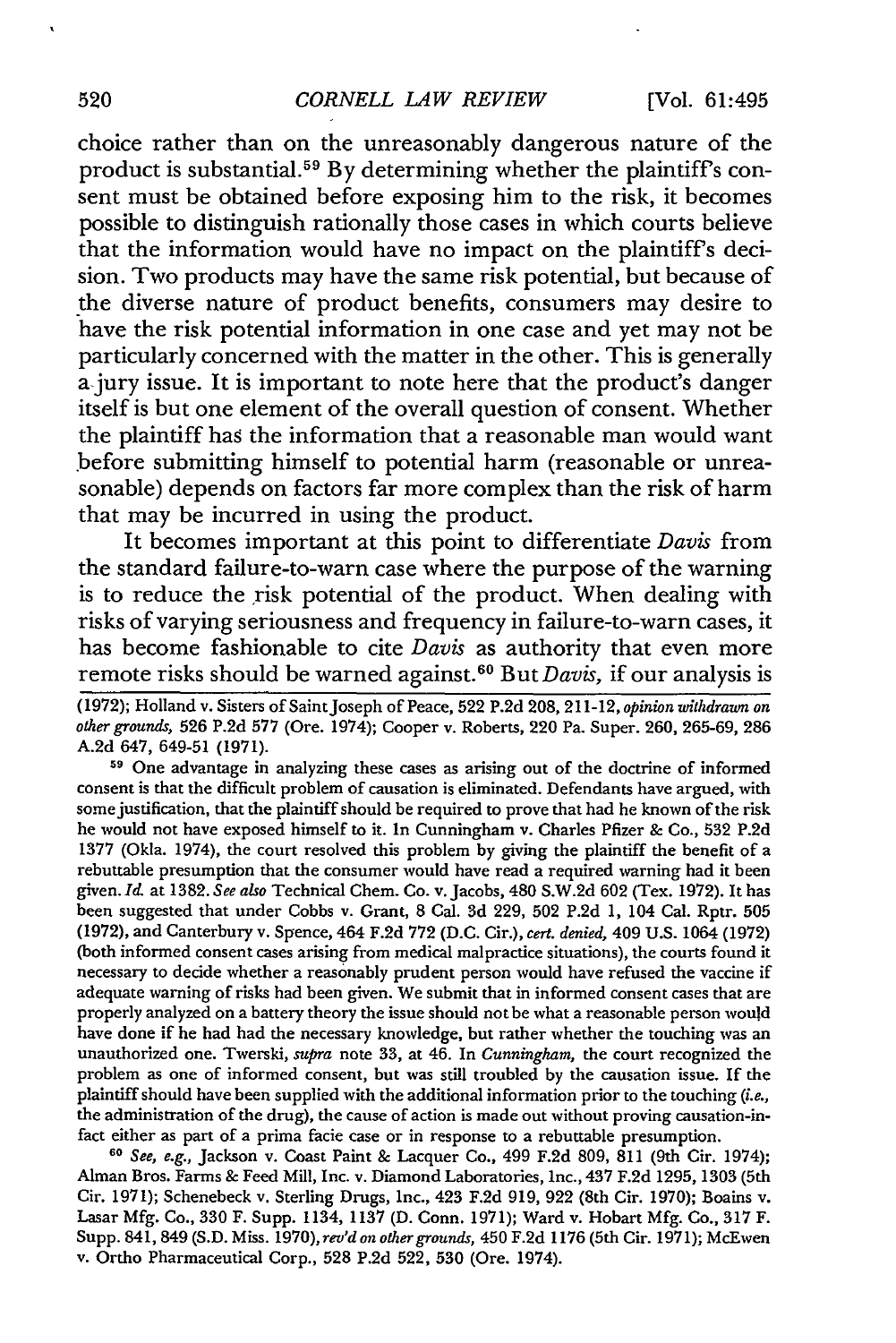correct, does not stand for the proposition that one must warn against remote,risks where the purpose of the warning is to alert the consumer to risks that will reduce the incidence of harm. In the failure-to-warn case, where the warning tells the consumer how to act in relation to the product so as to minimize the chance of harm, the consumer is asked to make the warning part of his mental apparatus when using the product. It is something about which he must remain ever vigilant. As pointed out earlier, there are limits to the number of risks for which we can hope to hold the consumer accountable. If we overuse warnings, we invite mass consumer disregard and ultimate contempt for the warning process. This is not true of the warning that merely informs the consumer that he has a "take-it-or-leave-it" option because of a remote risk in the product. In this latter kind of warning situation, as in *Davis,* the consumer need not carry the baggage of the warning with him. He need only make the choice at the outset as to whether he wishes to use the product. It is thus not unreasonable to ask the manufacturer to list even remote risks for a product that is reasonably safe.

If this leads to a somewhat paradoxical situation wherein the manufacturer of a product that embodies a remote risk that cannot be avoided no matter how much caution is exercised is required to warn of its presence, whereas the manufacturer of a product that embodies a remote risk that can be avoided by caution need not warn of it, so be it. The paradox arises out of the different goals to be accomplished by sharing information with consumers.

It may well be that even with regard to the kind of warning that must be annexed to the product, significant differences can result, depending on the function of the warning. Cautionary labels designed to impress on the consumer the dangers attendant to the use of a product may require attention-getting words designed to place the consumer on guard and keep him on guard. The informationtype warning whose purpose is merely to present the consumer with a one time "take-it-or-leave-it" choice might not have to be quite as alarming and attention-riveting. We conclude that analysis cannot proceed in failure-to-warn cases unless a careful evaluation is undertaken of the nature and function of the proposed warning and its relationship to possible design modifications.

## *F. Warning-The Duty Dimension*

The rather minimal financial cost of including a warning with the product has implications for a rather special type of failure-towarn case. West v. Broderick and Bascom Rope Co.<sup>61</sup> exemplifies the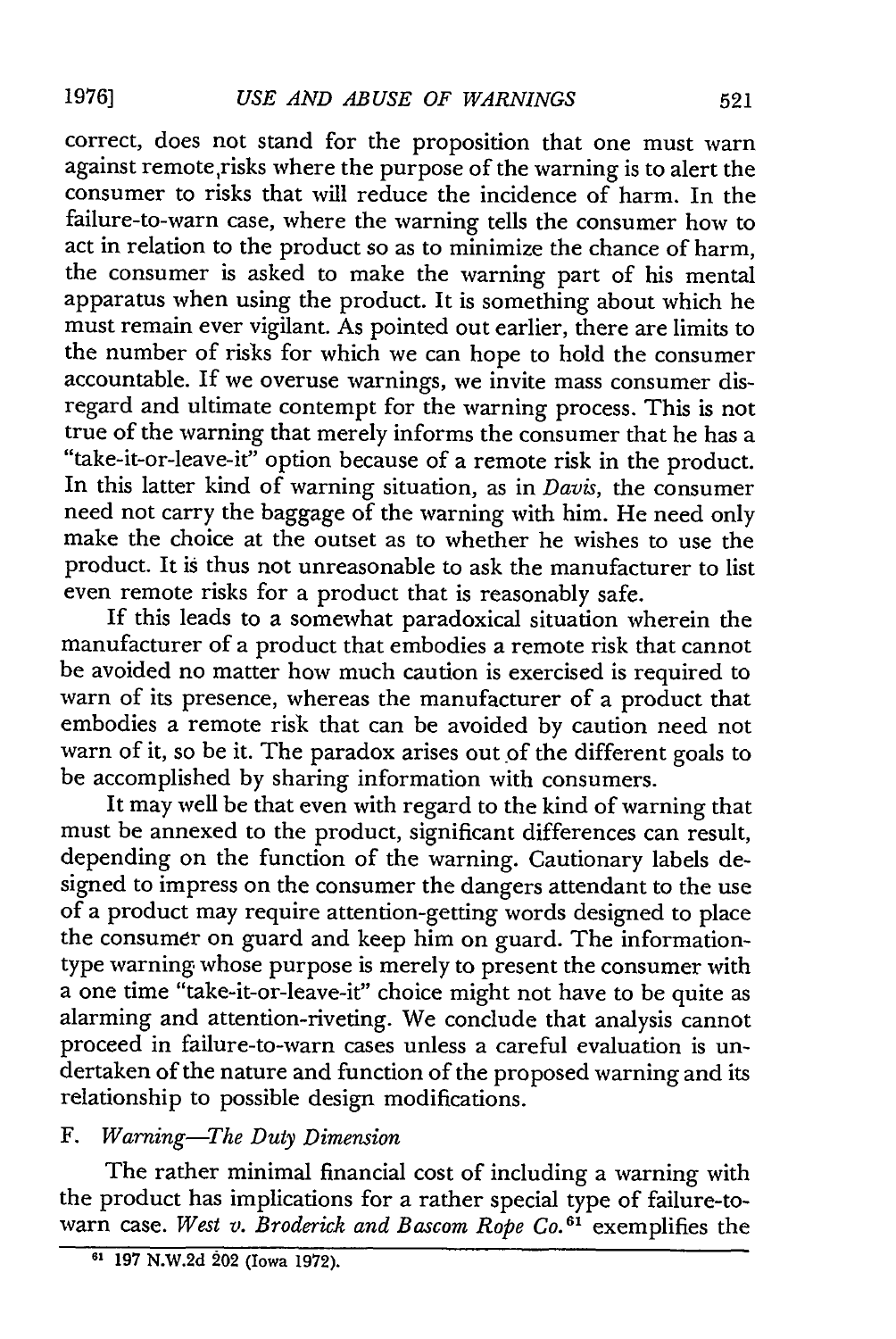problem. In this case, a manufacturer of steel cable was sued when a cable broke while lifting a weight well beyond its tensile strength (breaking point). From long experience Broderick and Bascom knew with exactitude the ultimate breaking point of the cable it manufactured. To avoid the possibility of injury to personnel or damage to the cable itself, the manufacturer rated cable for use at one-fifth its tensile strength. It is accepted practice in the industry that steel cable should not be used beyond its rated capacity. Thus, when the cable failed, it was presumably being used at over five times its rated capacity. The evidence indicated that the cable was rated for 2.7 tons but was actually being used to haul a weight of 15-20 tons. As a result of this overload, the cable literally exploded, causing serious permanent injuries to the plaintiff, an ironworker who was standing in the vicinity.

The negligence alleged was that the defendant failed to attach a permanent tag to the cable to indicate that its rated capacity was 2.7 tons. The defendant did distribute literature about the rated capacity of various size cables and apparently also tagged them. Although the opinion is somewhat unclear on this point, it appears that the tag was somehow knocked off in service.

The warning problem in a case such as this raises serious duty questions. The court assumed that ironworkers who work with cables are well aware that using a cable beyond its rated capacity is extremely dangerous. One witness testified that only a fool would use a cable beyond its rated capacity, let alone use one at five times its rated capacity. One must then question how the cable *without* a tag indicating its rated capacity is an unreasonably dangerous product. Given the great danger that is clear to ironworkers, how could the worker have assumed anything at all about the strength of the rope? At worst, this cable said nothing at all to its user about the load it could withstand.

The Iowa court, although reversing the decision on other grounds, affirmed a jury finding that the defendant had a duty to warn by placing a nonremovable or permanent tag on the cable. The court reasoned that the cost of such a warning was minimal compared to the possible danger in using the wrong cable. We tend to agree with the court that the cost of a tag in such a case is minimal. Unlike the other kinds of warnings described earlier that bear a substantial societal cost, the tag in this case would be convenient and would have no adverse effect on the believability of warnings in general. But how does mere convenience turn into unreasonable danger? If the steel cable did not represent itself as capable of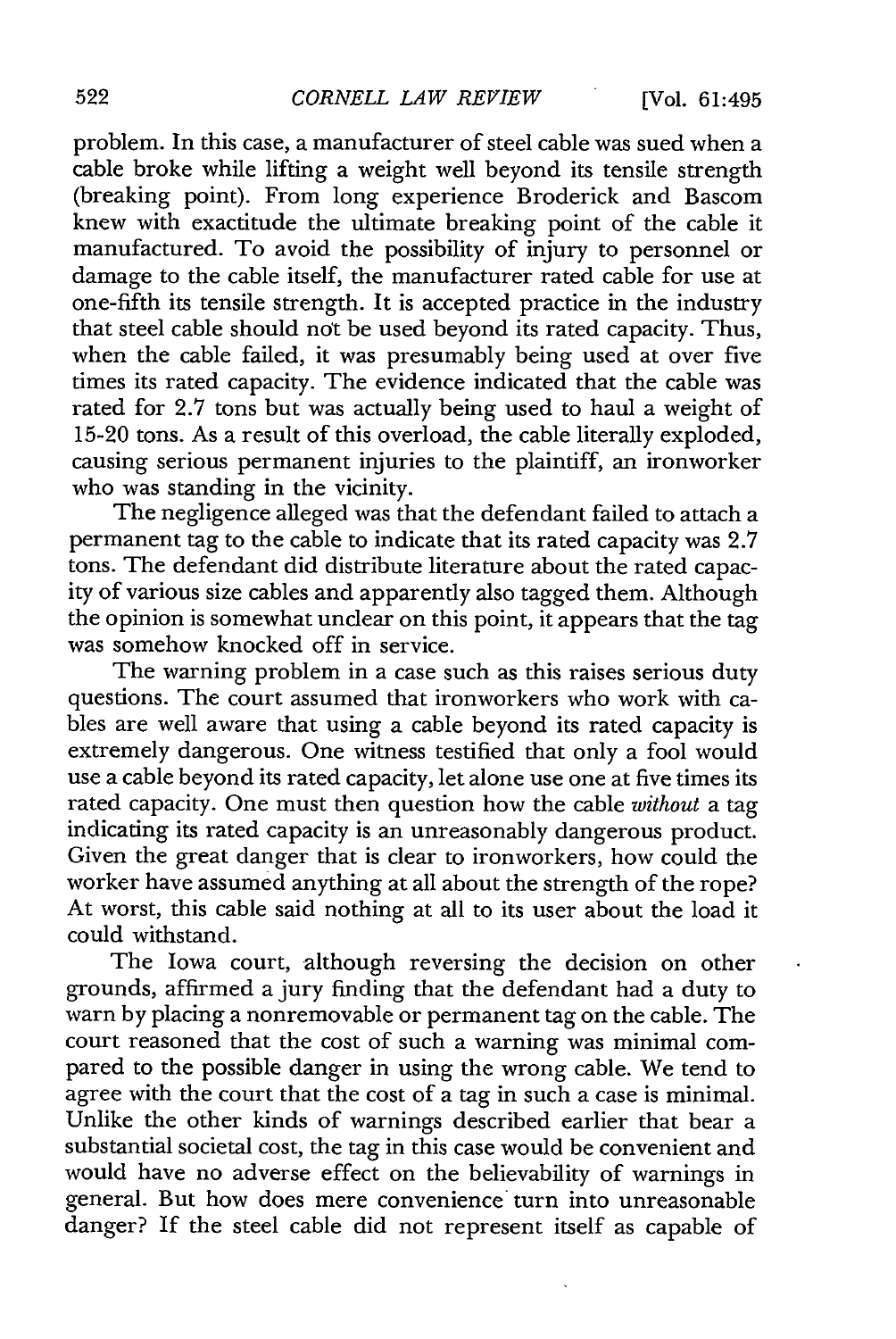carrying any particular load and was to be used by a sophisticated user, what grounds are there for imposing liability?

The answer the court gives is both simple and simplistic: it would be nice to have the tag and cheap to put it on. Even admitting that this conclusion is valid, it has little to recommend it as a standard for determining when to impose a duty to warn. It is the court that must make a threshold decision as to whether in any case the danger level and the nature of product use is such that society ought to consider the imposition of safety features. It is especially important in warning cases that courts face the duty question first and not commence their analysis with the standard-of-care issue.62 The reason is simplicity itself. The inexpensive nature of convenience-type warnings can easily lure a court to conclude that a warning should be imposed.<sup>63</sup> Yet somewhere the judicial process must focus attention upon factors other than minimal cost and convenience and address the question of whether the law is prepared to impose legal liability when the danger level of a product is minimal. The duty question permits a court to take into account a broad range of policy factors that lie well beyond the pale of risk-utility balancing.<sup>64</sup> Thus, factors such as the normal use patterns of the workers, their relative sophistication, the demands of the work environment, the spectrum of use and users of the product, the ultimate impact of the warning, the safety record of the industry, and similar factors should be addressed at this initial stage of the legal analysis.

It is clear to us, then, that in framing the warning issue from the perspective of the duty question, a sophisticated court will have to

**<sup>63</sup>**There is evidence that the court in West v. Broderick & Bascom Rope Co., 197 N.W.2d 202 (Iowa 1972), was so misled. In discussing why it believed that there was sufficient evidence to take this case to a jury, the court stated: "Moreover, expert witnesses, including one of Broderick & Bascom's own experts, testified that tagging slings with working capacities would certainly be useful information in field operations." *Id.* at 211.

**<sup>62</sup> RESTATEMENT (SECOND) oF TORTS** § 388(b) (1965) limits liability for negligence in cases of a supplier of chattels known to be dangerous for their intended use when the defendant "has no reason to believe that those for whose use the chattel is supplied will realize its dangerous condition." This section would seem to be based on a duty analysis. **A** plaintiff does not make out a cause of action unless each one of the requisites set forth in subsections (a), (b), and (c) are met. The reasonable care standard is set forth in subsection (c). Thus, even if a plaintiff establishes that the defendant acted unreasonably in failing to give a warning, liability will not attach if the defendant has no reason to believe that users will not perceive the danger. Focusing on factors outside standard risk-utility considerations as a prerequisite to the imposition of liability is, of course, the hallmark of duty analysis. *See* Goldberg v. Housing Authority, 38 N.J. 578, 186 A.2d 291 (1962); Tobin v. Grossman, 24 N.Y.2d 609, 249 N.E.2d 419, 301 N.Y.S.2d 554 (1969); W. PROSSER, *supra* note 13, § **53** at 324-25; Green, *Foreseeabiliy in Negligence Law,* 61 **COLUM.** L. REv. 1401, 1417-18 (1961); Hoenig & *Goetz, supra* note **1.** The authors would not limit the duty considerations as narrowly as does the *Restatement.*

**<sup>64</sup>** *See* authorities cited in note 62 *supra.*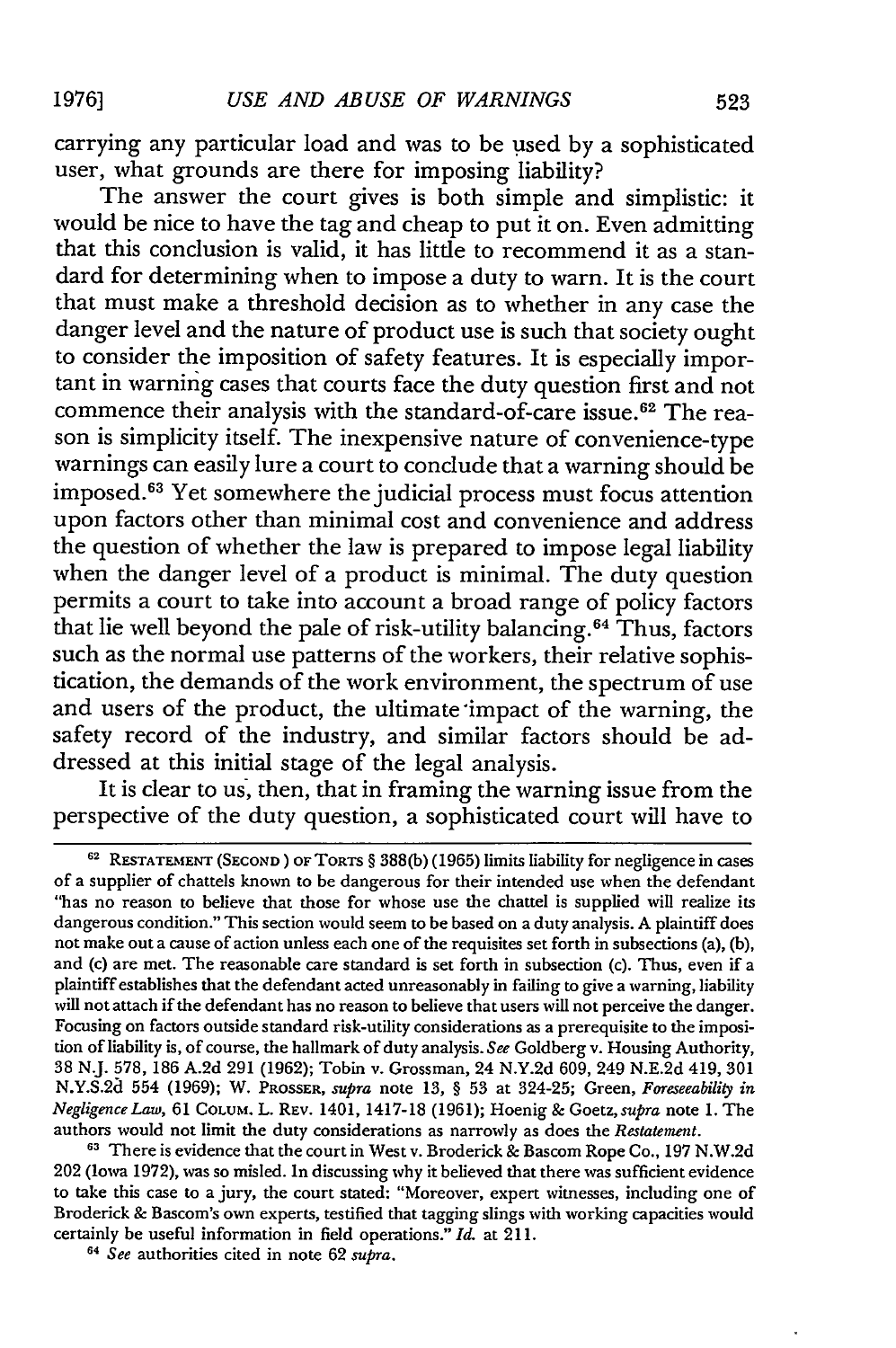examine the product within the environment of its use. Failure to recognize that courts have to make a policy judgment of the first order in warning cases can lead to untoward results. Courts could easily turn mere convenience-type warnings into a sword by which to hold manufacturers liable simply because after the fact they determine that a cheap warning could have avoided this particular accident.

#### *G. The Role of the Trial Judge in Warning Cases*

If the authors have been at all successful, it should be clear at this point that failure-to-warn cases are highly complex. In the first instance, they require a judgment on the part of the court that the use environment of the product justifies considering a warning. This is a duty question on which the court must bring to bear the whole panoply of considerations that traditionally have been invoked by the law of torts in deciding whether society is prepared to impose a certain kind of obligation on the manufacturing community. <sup>65</sup>

Once the duty decision has been made and the court is overseeing the standard-of-care issue through risk-utility balancing, the court has the obligation to demand the kind of evidence (under the threat of a directed verdict) that will demonstrate the risk level of the product and the ability of consumers both to react to the warning and to retain the warning in their minds so that the danger level is truly reduced. Otherwise, consideration must be given to the design defect issue so that possible warnings can be balanced against design alternatives. The questions of warning and design are often inextricably woven together. The time has come for their interdependence to be given judicial cognizance. Only after these problems have been successfully resolved can the case proceed to the causation issue and to the inquiry as to the nature of the plaintiff's conduct.

#### III

#### DESIGN DEFECT LITIGATION-EXPLODING SOME MYTHS

The basic attack directed against the justiciability of design defect cases has been that they bring to a judicial forum complex technological issues that the courts are not equipped to handle. <sup>66</sup> Professor Henderson has now added an extra dimension to this theme by insisting that design defect cases are unfocused and

**<sup>65</sup>** *Id.*

*<sup>66</sup>See* **authorities cited in** note **1** *supra.*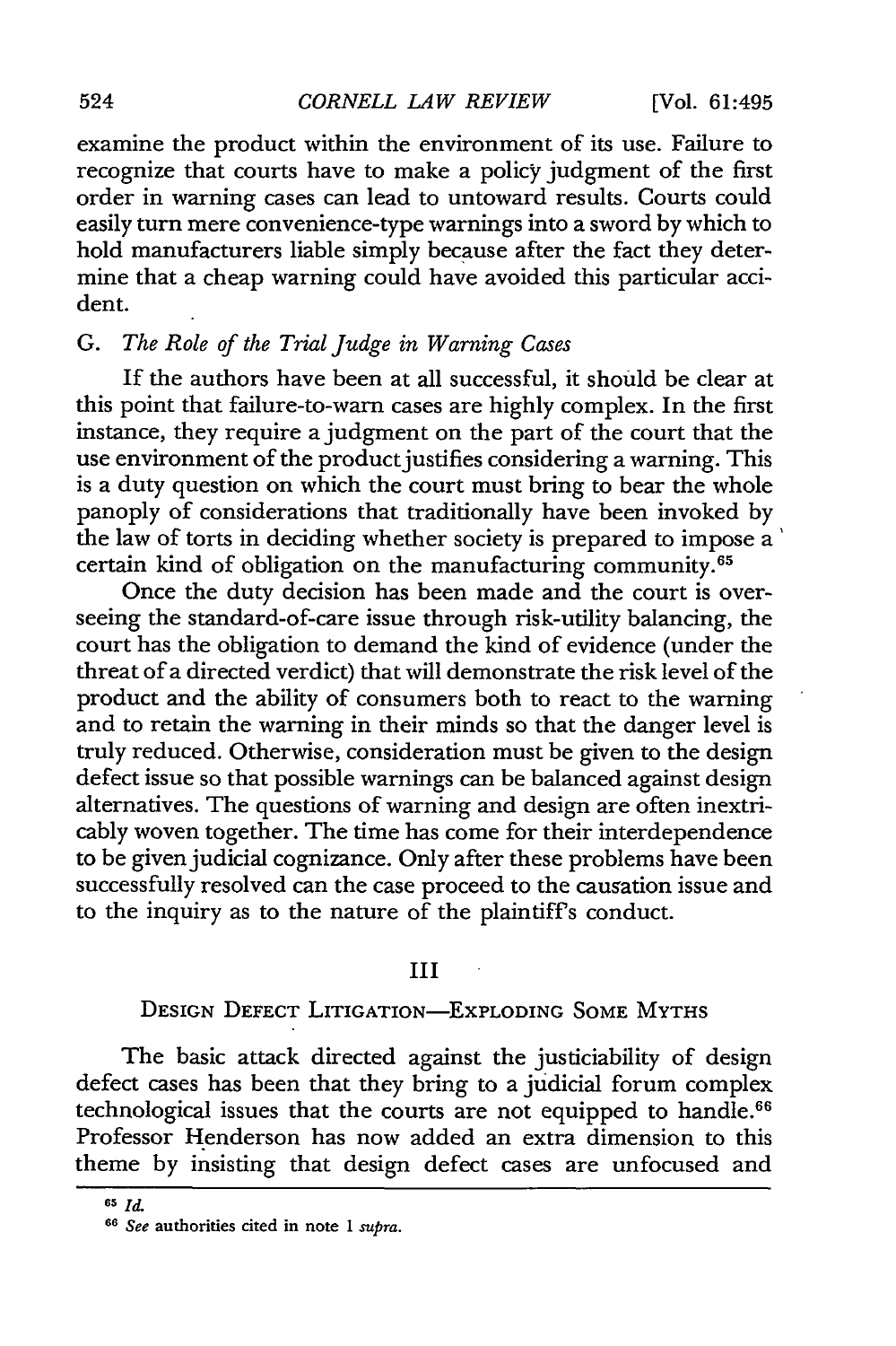polycentric in nature and that therein inheres the difficulty that makes them nonjusticiable.<sup>67</sup>

The earlier portion of this Article has been devoted to establishing the thesis that there is no escape from sophisticated risk-utility balancing in both design defect and failure-to-warn cases. We believe that we have demonstrated that the suggested principal alternative to risk-utility balancing--deciding cases on the failure-towarn ground alone—is no alternative at all. First, it is an inadequate substitute for the design defect approach.<sup>68</sup> Second, a failure-towarn case properly understood can be every bit as complex and can involve the same elements of polycentricity as a classic design defect case.<sup>69</sup>

We now turn our attention to the issue of polycentricity itself. Do design defect cases test the principle that courts are beyond their depth when they undertake litigation in which the parties cannot address themselves to the basic elements of the case by presenting "proofs and arguments" as separable issues? We believe, along with Professor Fuller, that truly polycentric problems may well be nonjusticiable. But design defect cases, properly understood, are not really all that polycentric. To support our thesis we turn to Professor Fuller:

What is a polycentric problem? Fortunately I am in a position to borrow a recent illustration from the newspapers. Some months ago a wealthy lady by the name of Timken died in New York leaving a valuable, but somewhat miscellaneous, collection of paintings to the Metropolitan Museum and the National Gallery "in equal shares," her will indicating no particular apportionment. When the will was probated the judge remarked something to the effect that the parties seemed to be confronted with a real problem. The attorney for one of the museums spoke up and said, "We are good friends. We will work it out somehow or other." What makes this problem of effecting an equal division of the paintings a polycentric task? It lies in the fact that the disposition of any single painting has implications for the proper disposition of every other painting. If it gets the Renoir, the Gallery may be less eager for the Cezanne, but all the more eager for the Bellows, et cetera. If the proper apportionment were set for argument, there would be no clear issue to which either side could direct its proofs and contentions. Any judge assigned to hear such an argument would be tempted to assume the rôle of mediator, or to adopt the classical solution: Let the older brother (here the Metropolitan) divide

**<sup>67</sup>***See* text accompanying notes **3-19** *supra.*

**<sup>68</sup>***See* text accompanying notes 29-45 *supra.*

*<sup>69</sup>See* text accompanying notes 47-51 *supra.*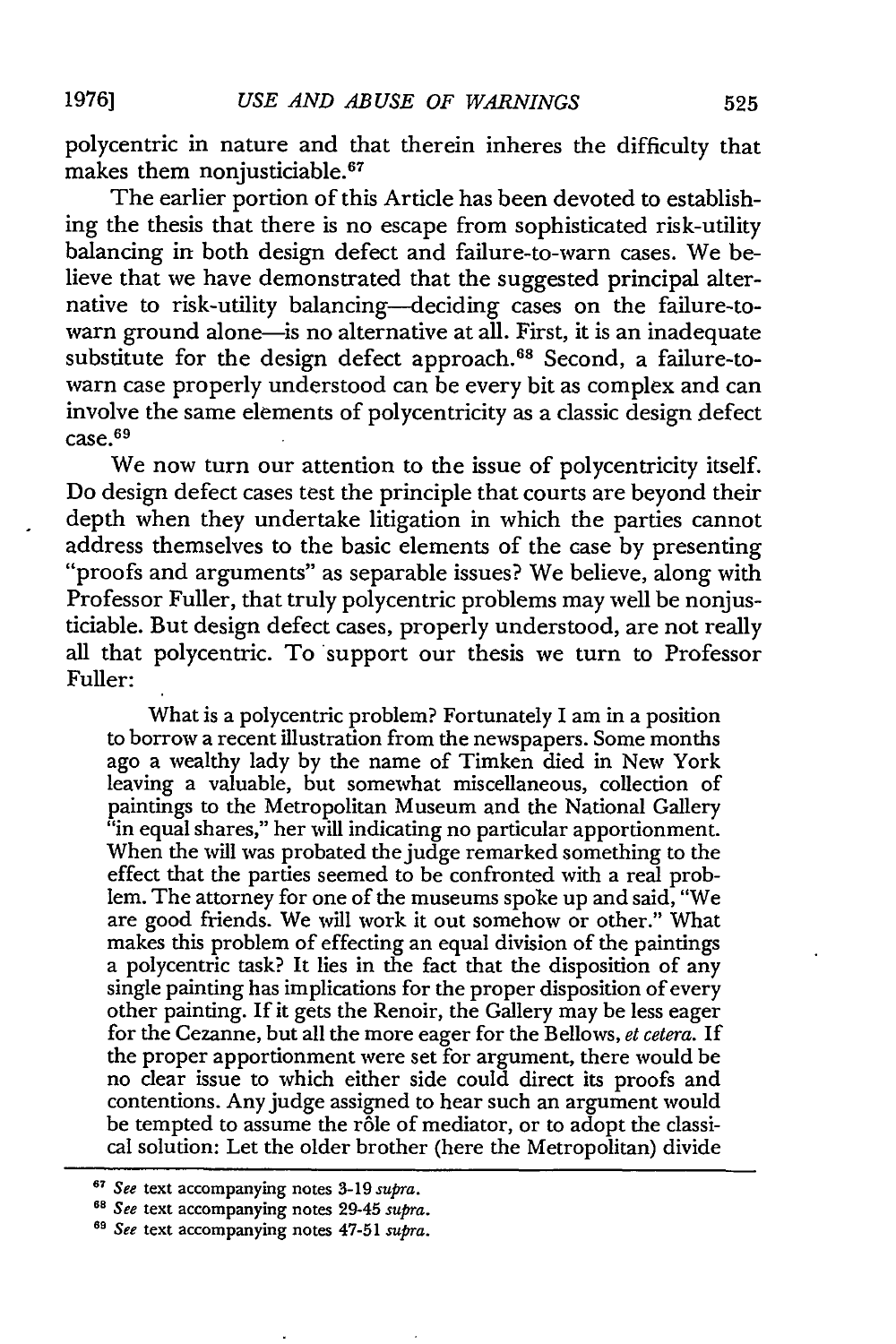the estate into what he regards as equal shares, let the younger brother (the National Gallery) take his pick.

Let me now give a series of illustrations of polycentric problems, some of which have been assigned, with poor success, to adjudicative treatment, some of which have been proposed for adjudicative treatment, and some of which are so obviously unsuited for adjudicative decision that no one has dreamed of subjecting them to it: setting prices and wages within a managed economy to produce a proper flow of goods; redrawing the boundaries of election districts to make them correspond to shifts in population; assigning the players of a football team to their respective positions; designing a system of throughways into a metropolitan area; allocating scarce funds for projects of scientific research; allocating air routes among our various cities; drawing an international boundary across terrain that is complicated in terms of geography, natural resources, and ethnology; allocating radio and television channels to make balanced programs as accessible to the population as possible.70

Do design defect cases reflect the kinds of problems which Professor Fuller has 'identified as polycentric? At first blush one finds 'a surface appearance of similarity. It certainly appears that in balancing such factors as market price, functional utility, aesthetics, and safety, courts would be involved in a polycentric task. Indeed, the Henderson argument, that a court is really second-guessing the design engineer by using the very factors which the engineer utilizes in his decision-making process, is not unpersuasive. But the analogy is inapposite for several significant reasons.

In the cases discussed by Professor Fuller, courts are thrown a complex problem and asked to resolve it on no basis other than general notions of fairness and equity. Such litigation is unfocused and diffuse. There is no central focal point that becomes the axis about which all considerations must turn. In product design litigation the opposite is true. Admittedly, absolute safety is unattainable and is not the only consideration germane to a design defect case. But the focal point of the case is clearly defined. It revolves around the question of whether the product has met a minimal level of product safety acceptability, *i.e.,* the product is not unreasonably dangerous. To the extent that factors such as cost, aesthetics and functional utility are examined, they are examined not in isolation but in relation to safety.

An understanding of this concept is central not only to an appreciation of the litigation process, but also in distinguishing the design engineer's perspective from that which pervades a products

**<sup>70</sup>**Fuller, *Adjudication and the Rule of Law, supra* note 8, at 3-4.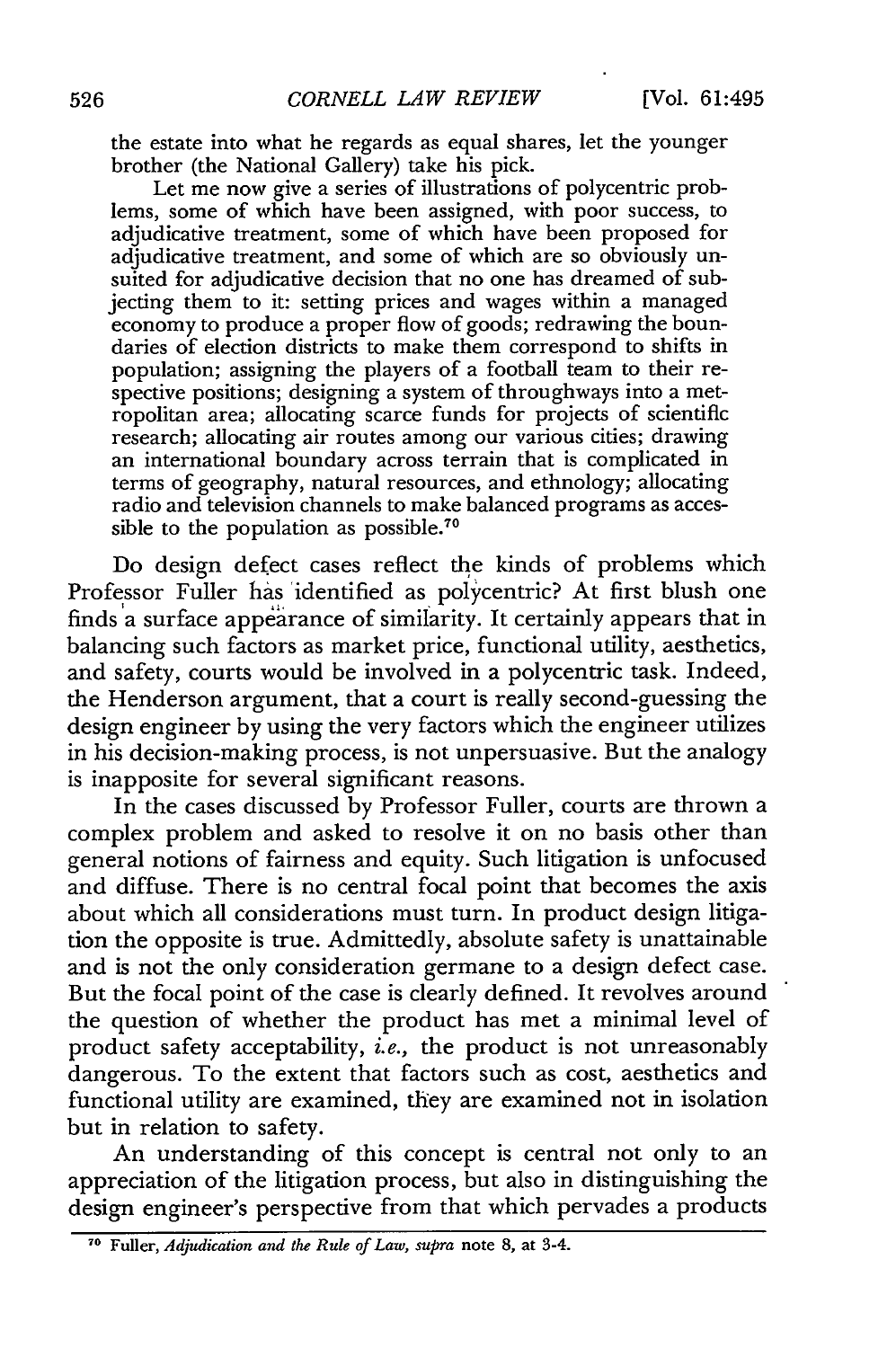liability trial. For it is not true that a court merely mimics the same process that has once been undertaken by the design engineer. In fact, the very difference in perspective is one of the major reasons for a judicial presence in this area of the law:

The industrial design engineer pays first allegiance to the trilogy of cost, marketability, and competitive position within the context of product function. Although safety is a factor in his design plan, it cannot and does not become the focal point of his endeavors. The engineer does not sit down to design a product with safety at the head of his list of features or concerns. The products liability case provides that shift in focus whereby society reexamines the design, taking into account all the factors that the design engineer must account for, with one difference: in this forum they are viewed in light of their ultimate impact on product safety.

There is another aspect to product safety litigation which sets it apart from the polycentric problems that are the focus of Professor Fuller's concerns. Although courts in design defect cases purportedly set product safety standards, they do so, at best, in a backhand fashion. It is not the function of a court in a design defect case to set the appropriate standard of safety. This is a function more suited for an administrative agency. Rather, what the court does is to set a negative standard. It declares that the design before the court is inadequate and that the product does not meet the minimum level of societal acceptability. To set this negative standard, alternative designs must be examined. But a court is not required to choose among alternatives to come up with the safest or optimum design. It need only be convinced that a feasible alternative exists which would provide for a level of safety superior to the one at bar and which, had it been instituted, would have prevented the injury.<sup>71</sup> The court then must conclude that, in light of the alternatives available, the present design is unreasonably dangerous. It should be noted that the feasibility of alternative design in this context does not present the court with open-ended options; but rather, it is the raw material that the court uses in making its negative decision.

**<sup>71</sup>**A cynic might suggest that a court will permit a case to go to the jury when it is convinced that the safety dimension of the product has not been adequately considered by the manufacturer, even though the plaintiff has not established the true feasibility of possible alternative designs. It is difficult to find authority to support this proposition. Nevertheless, we are convinced that the litigation process is often used as a tool to mete out cadre justice. This does not mean that the record is devoid of evidence of possible feasible alternatives. We only suggest that what must pass for minimal evidence on the issue of alternative design to withstand a directed verdict may vary with the degree of a defendant's culpability. For a comparable analogy on the causation issue, see Malone, *Ruminations on Cause-In-Fact,* **9 STAN.** L. REv. 60 (1956).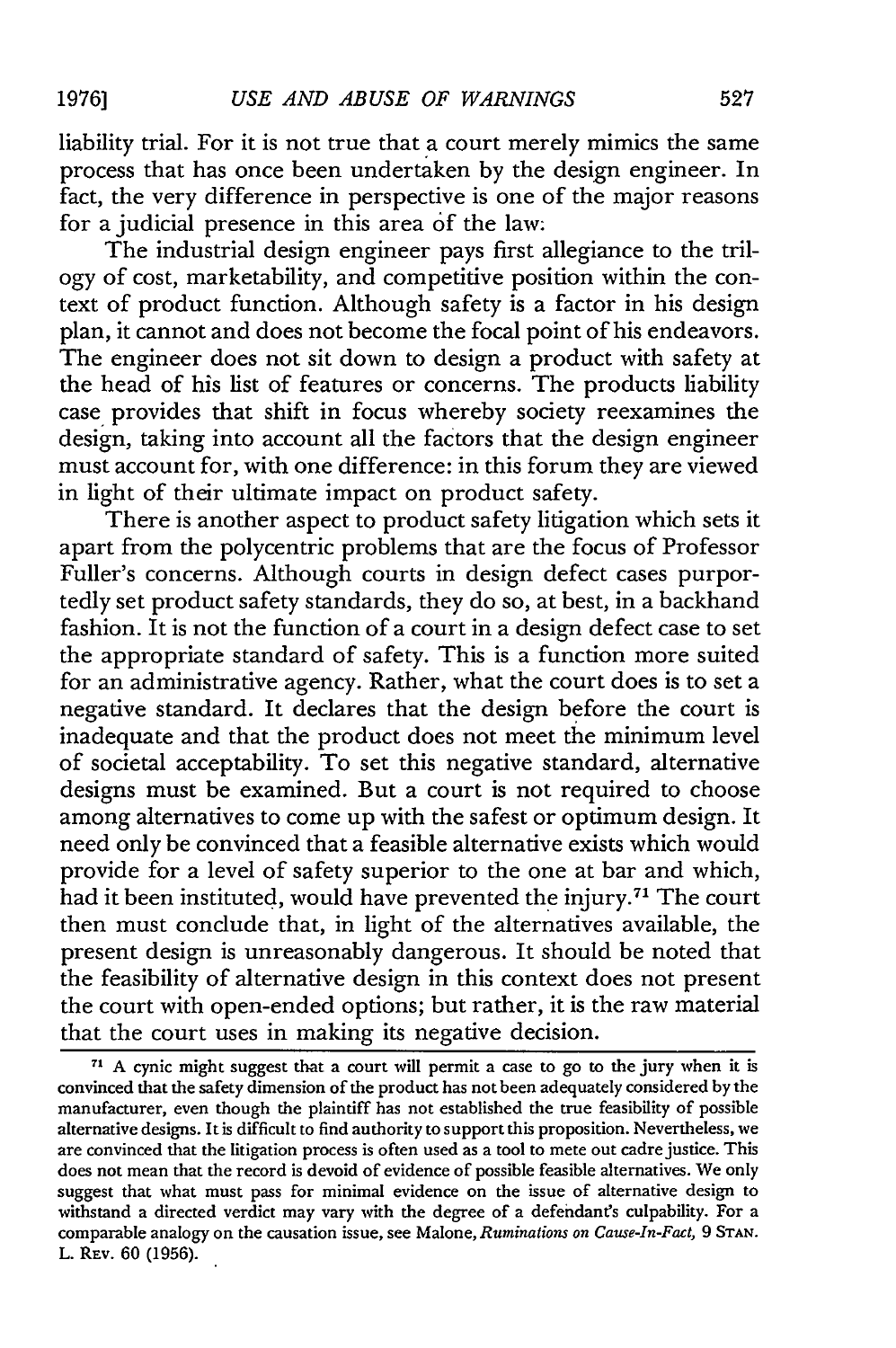The factors outlined above are of sufficient significance to distinguish the design process from the problems that have heretofore been labelled polycentric. When coupled with the reality that design litigation only rarely involves the entire product (most often it addresses itself to an isolated feature of the product) it is clear that the problem of polycentricity is not of major significance.

## *A. Design Choices: How Sophisticated and How Conscious?*

Professor Henderson has astutely observed that courts and scholars have traditionally evidenced discomfort when evaluating the design process in the context of litigation. 72 The reasons for this discomfort are many. Underlying them, in our opinion, is an instinctive aversion to tampering with conscious design choices, which are believed to have been achieved by a delicately balanced scientific assessment.

Unfortunately, the notion held by many outside the engineering profession, that the product design process always involves a sophisticated fine-tuning of carefully articulated and quantified parameters, is a myth. As we have indicated elsewhere, $73$  every product is a compromise between quantifiable aspects of design and the uncertainties of actual performance of the product in the environment of its use. This gap is usually closed by the safety factor (really a factor of ignorance), which is a subjective judgmental response to the inherent uncertainties in any design. This response to the technological uncertainties endemic in the design process, when joined with the pressures from marketing efforts, production costs, and competing products, serves to dispel the notion that a sacrosanct product will necessarily emerge from these competing pressures. Safety is often a stepchild in the design process and is usually addressed as an afterthought.

A striking example of the structuring of these priorities is found in *Garst v. General Motors Corp. 7 <sup>4</sup>*We single out this case for attention because Professor Henderson has pointed to *Garst* as a case that is so polycentric that courts dare not undertake adjudication of its like since each trade-off decision made with regard to one design parameter may cause a corresponding change in another.<sup>75</sup> Although *Garst* may be somewhat polycentric, the reasons for forcing the defendant into design defect litigation are very strong. *Garst* demonstrates that the decision-making process engaged in by the

**<sup>72</sup>**Henderson 1531-33.

<sup>7</sup> Weinstein, *supra* note 2, at 452. 74 207 Kan. 2, 484 P.2d 47 (1971).

**<sup>75</sup>**Henderson 1569.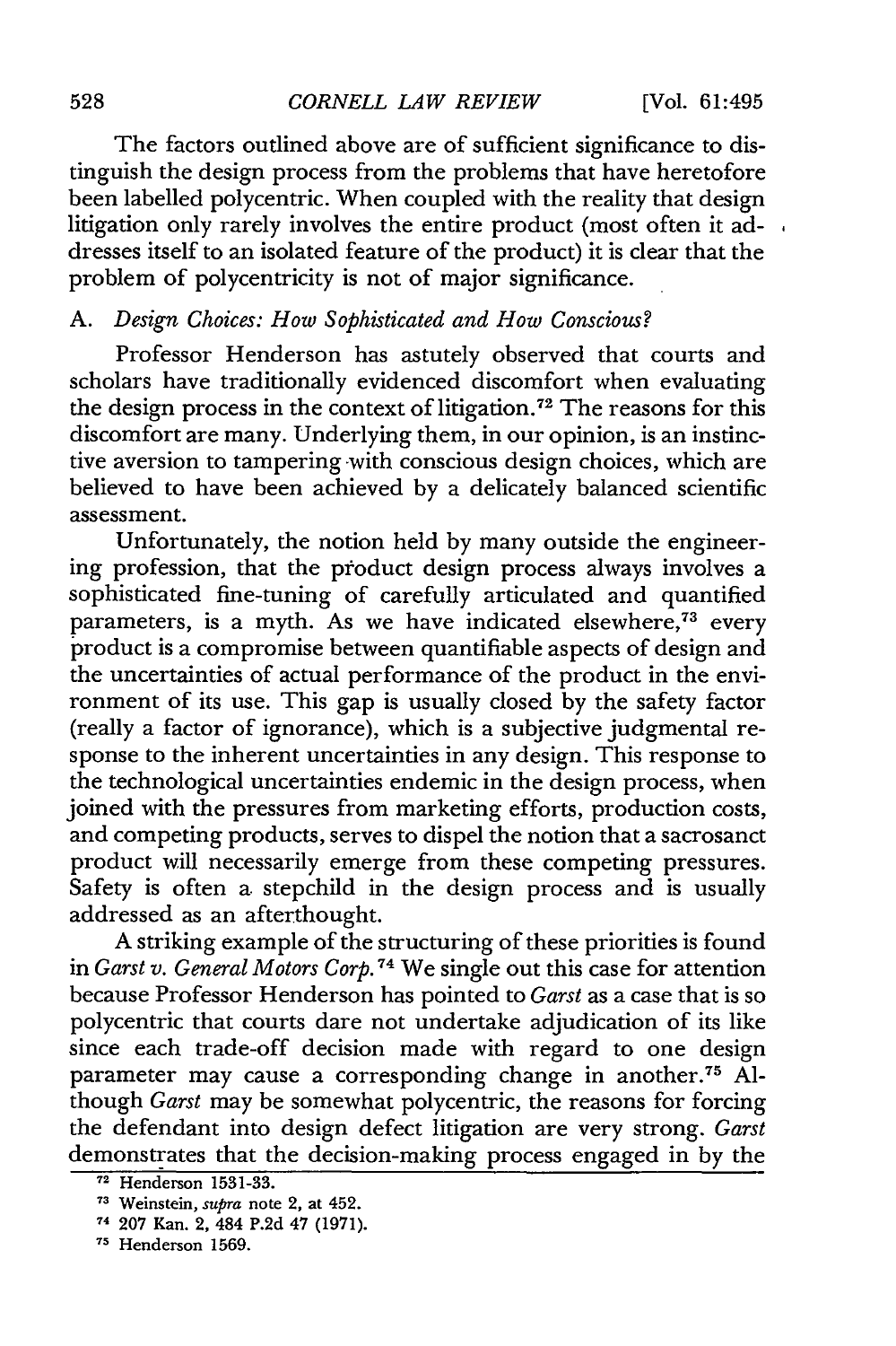design engineers does not partake of the sophistication and sensitive balancing that Professor Henderson presumes is pervasive in those cases that he labels as conscious design choices. Though the decisions may have been conscious ones, the question must be asked: Precisely what factors weighed heavily in the defendant's consciousness? It will be seen that, polycentricity notwithstanding, the conscious process is indeed suspect and amenable to the "flesh and blood" reasonable man standard which serves so well in negligence litigation.<sup>76</sup>

In *Garst* three workmen were struck at a dam construction site **by** a scraper (a heavy earth-moving machine), resulting in the death of one and injury to the others. At the trial, it was undisputed that the operator of the scraper first became aware of the presence of the workmen when the scraper was less than fifteen feet away from them and was moving at approximately ten to twelve miles per hour. The claim against the scraper manufacturer was based on two independent counts of design defect:<sup>77</sup> (1) the braking system on the scraper was not enclosed so as to exclude mud or other foreign materials which might impair braking, and *(2)* the hydraulic system failed to deliver adequate steering power at low-engine speed.

**A** careful reading of the record and the expert testimony provides numerous examples that shatter the myth of the sophisticated conscious design decision which delicately balances all elements of risk and utility in arriving at a societally acceptable product. We offer the following as illustrations:

*(1)* One of defendant's experts, a design engineer, stated: "If you have performance, reliability, and durability, you automatically have safety."78

*(2)* One of the elements of the design which was questioned by the plaintiff was the inadequacy of the steering system of the scraper. When referring to the evolution of the steering system design, the defendant reported on performance tests conducted on a smaller, earlier model of the scraper:

**19761**

<sup>&</sup>lt;sup>76</sup> Professor Henderson attempts to distinguish products liability cases from standard negligence cases which, because they presumably make use of the reasonable-person test, require risk-utility balancing, thus bringing polycentric considerations into play. He maintains that the difficulties of polycentric litigation were submerged **by** two institutions: the reasonable-person test and thejury. *Id.* at 1541. The flesh-and-blood moralistic qualities of the reasonable person were ideally suited to helping lawyers and courts resolve polycentric problems presented by nontechnical litigation. For reasons set forth in the text, we believe that the flesh-and-blood reasonable person is still a valuable tool in the litigation process.

**<sup>77</sup>**207 Kan. 2, 7, 484 P.2d 47, **52** (1971).

**<sup>7&#</sup>x27;** Record at 113, Garst \*.'General Motors Corp., **207** Kan. 2, 484 P.2d 47 **(1971).**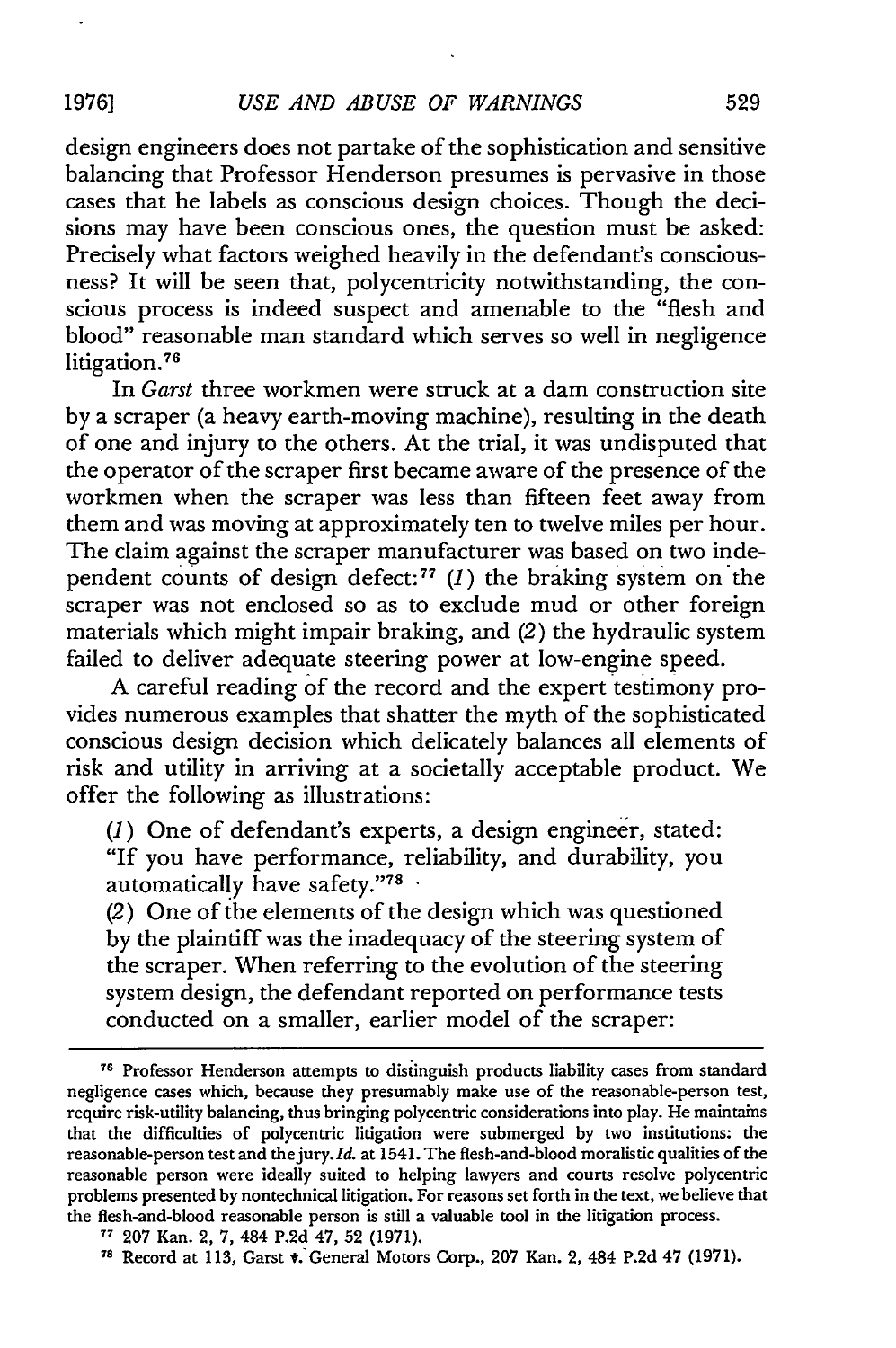The purpose of this test was to evaluate our position in the industry with regard to *competitive machines* and thereby determine the ability of the machine to perform in that environment....

**...** As a result of these tests, it was concluded that the system *compared very favorably with the competitive machines tested.* Based upon the torque curve, which is the absolute measurement of what steering effort is available, we determined that our steering system *power* was comparable to, and in some cases better, than our competition....

**. ..** The [scraper] compares favorably with comparable machines tested insofar as turning torque and 'turning time are concerned; however, it is felt that some consideration could be given the refinement and improvement of the steering control system to provide better response characteris $tics.<sup>79</sup>$ 

On the basis of these tests, the engineer in charge concluded: "I believe that the turning speed of the scraper at high and low engine rpm's is *within the range customarily used within the industry.* I believe that the steering system on the scraper is reasonably designed for the intended use."80

*(3)* The second design issue raised in this case was the inadequacy of the braking system. When questioned with regard to the design methodology used in establishing an appropriate stopping distance, one of the defendant's experts responded as follows, during cross-examination:

- Q. "Now, you say you are interested in developing stopping in a reasonable distance?
- A. Yes, sir.
- Q. Somebody has got to make a decision as to what a reasonable distance is.
- A. Yes, sir.
- Q. And do you know where or how that distance is set insofar as these machines are concerned?
- A. Yes, sir. It's done on a comparative evaluation basis, *comparing with competitive machines of this category,* both in kind and in size available in the marketplace.
- Q. All right. So, *the biggest consideration, then, is what your competitors are doing?*
- A. It's a guide; yes,  $\sin$ ."81

We submit that the design of neither the steering system nor the braking system involved a conscious<sup>82</sup> decision-making process

**<sup>79</sup>**Record at 92-104 (emphasis supplied).

**<sup>81</sup>**Record at **115** (emphasis supplied). **I"** Record at **99** (emphasis supplied).

**<sup>82</sup>**If, in fact, "conscious" design choices are in large measure reflections of a competitor's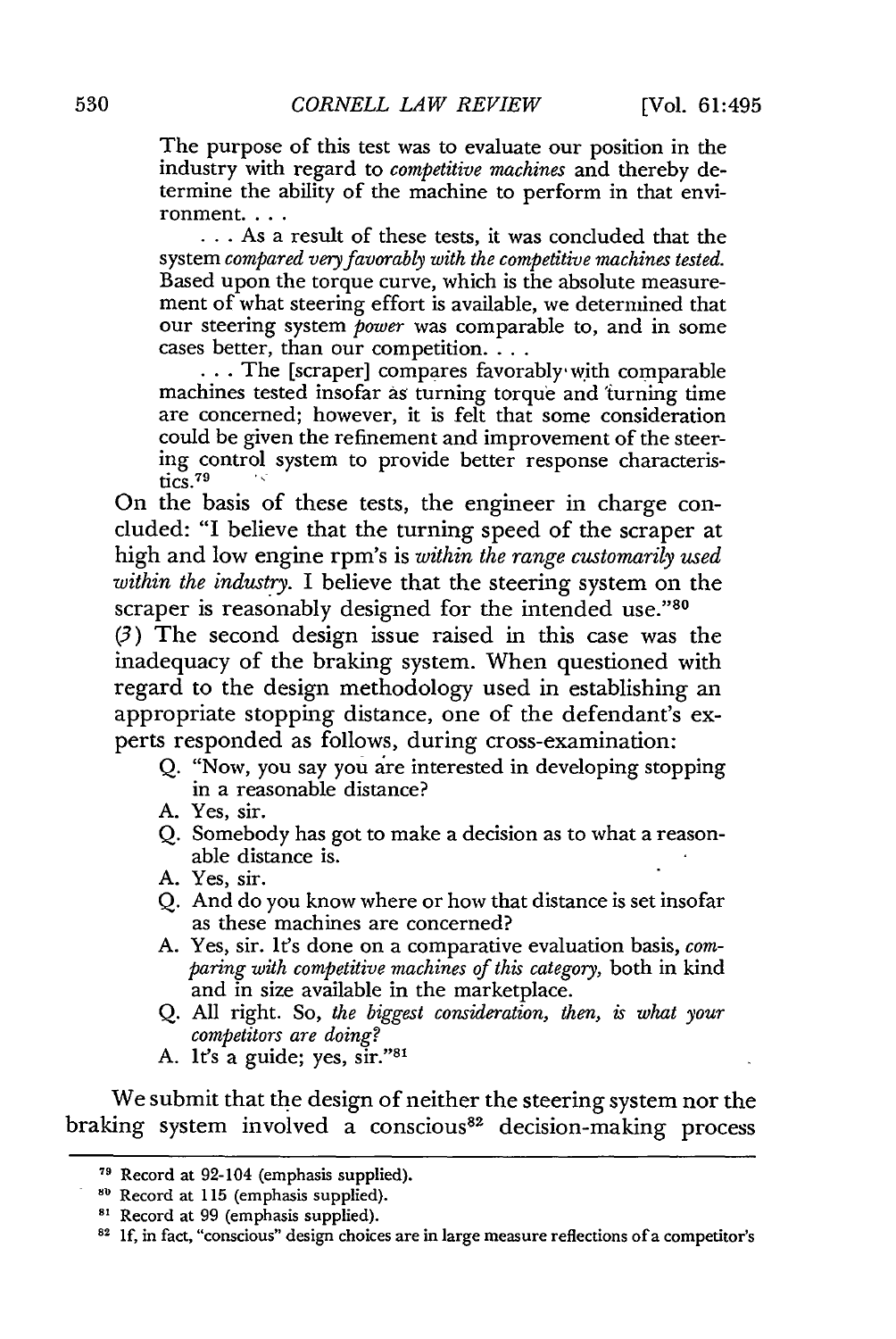based on a delicate balancing of risk and utility in developing a societally acceptable product. This does not necessarily indicate that the product which evolved did not meet the criteria of societal acceptability; it merely suggests that product design is not an unimpeachable decision-making process.<sup>83</sup>

It is no great revelation that the principal thrust of the design process is directed toward productive function and marketability within the existing competitive structure. The principal design considerations are typically directed toward establishing desired levels of productive capability such as how well a scraper moves dirt or a can opener opens cans. Although there is no question that productive capability is an essential element in product design, the isolated development of acceptable product capability does not necessarily result in a reasonably safe product. The manufacturer often attempts to make the product reasonably safe by providing instructions which he assumes will be slavishly followed by an idealized user who is immune from error of judgment or inadvertent acts.

It is the interplay of the level of product safety with that of product capability that is the focus in design defect litigation. Since this reevaluation process principally focuses on an ordering of priorities rather than esoteric design parameters, it does not appear to us that this process is per se beyond the capabilities of the litigation process. An integral part of the evaluation of the ordering of priorities will always be an assessment of the design alternatives open to the defendant that would obviate the danger without basically compromising the productive or economic viability of the product. As we pointed out earlier, it is the province of an appropriate and effective expert to identify and evaluate the viable alternatives by balancing risks and utility within the actual environment of

<sup>83</sup> It is ironic to note that the specific consideration of the braking and steering design alternatives raised in this case may have been totally irrelevant. It can be shown to a reasonable degree of technical certainty that none of the design alternatives suggested by the plaintiff would likely have prevented the scraper's hitting the workmen, given the 10-12 mile-per-hour speed and the less than 15-foot distance available for stopping. It therefore appears unreason- able to state that the scraper malfunctioned in its performance. Had this threshold question *(i.e.,* whether the design alternatives would have sufficiently altered the performance to have reduced the likelihood of the injury-producing event) been addressed initially, its resolution would have been a determination of no liability. This is a question of "technical causation" which the authors have more fully treated in *Product Liability and the Technical Expert,* **186 SCIENCE** 1089 (1974).

earlier choices, then are we not simply perpetrating a myth that the "inadvertent" design error is really a distinguishable "conscious" design choice? If the initial design judgment was the result of an inadvertent error and if this judgment later becomes adopted as an industry-wide feature, now termed a "conscious" design choice, is that initial error any less susceptible to adjudication because no subsequent designer ever reconsidered the issue?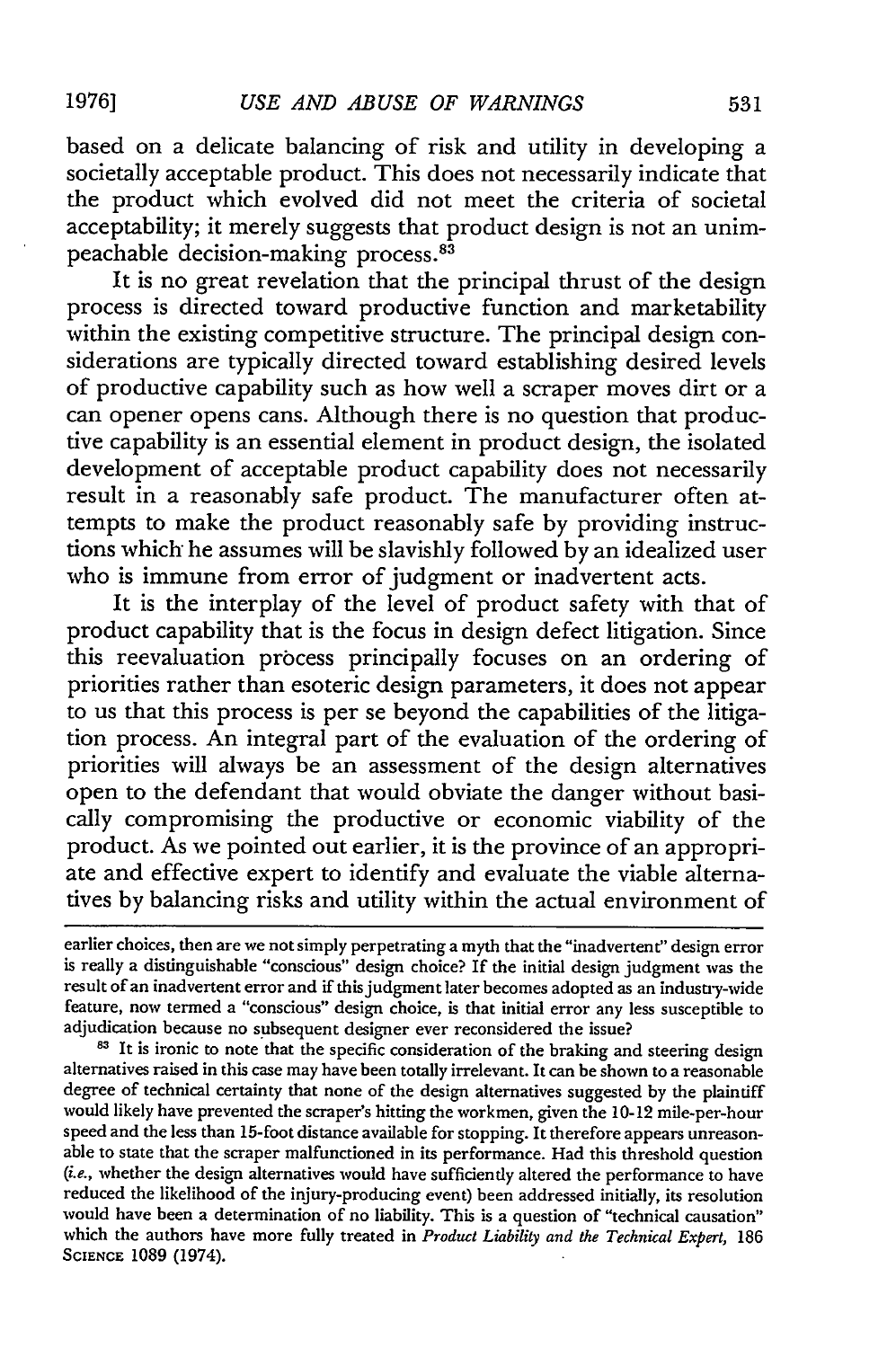product use. But the ultimate decision is a societal one and is properly within the jury's domain. If "[w]ar is much too serious a matter to be entrusted to generals," then safety is much too important to be left to the designers.

#### *B. Presentation of Theoretical Evidence*

In his discussion of *Garst v. General Motors Corp.,84* Professor Henderson expresses concern about one aspect of product litigation which is indeed troubling. He notes that the nature of the plaintiffs expert testimony tends to be highly theoretical because the plaintiff is forced into presenting alternative designs that have yet to be tested, whereas the defendant has the distinct advantage of having a functional design to present to the court.<sup>85</sup> Henderson concludes that deciding cases on the basis of theoretical testimony is indigenous to the design defect case and accounts for much of its polycentric nature.

We can easily agree that pervasive use of theoretical testimony can raise serious problems affecting the very integrity of the judicial process. We find fault with Professor Henderson's analysis in that he has failed to take. cognizance of the one element of a products liability case in which untested theoretical evidence is most common. It is in the area of causation (perhaps the most unpolycentric issue imaginable) that courts indulge in fanciful theoretical proof on a regular basis.<sup>86</sup>

The reason for this phenomenon is elementary. The plaintiff is always forced, after the fact, to establish that his harm resulted from the unreasonably dangerous characteristic of the product.<sup>87</sup> Since

**<sup>87</sup>**There has been lively controversy in the negligence literature as to whether the cause-in-fact issue should focus on the portion of the defendant's conduct that makes it negligent or whether the conduct of the defendant should be examined in its totality in determining cause-in-fact. *See* **A. BECHT &** F. **MILLER, THE TEST OF FACTUAL CAUSATION IN NEGLIGENCE AND** STRICT **LIABILITY CASES** (1961); Green, *The CausalRelation Issue in Negligence Law,* **60 MICH.** L. **REV.** 543 (1962); Henderson, *A Defense of the Use of the Hypothetical Case to Resolve the Causation Issue-The Need for an Expanded, Rather Than a Contracted, Analysis,* 47 **TEXAS** L. REv. 183 (1969); Malone, supra note **71;** Thode, *TheIndefensible Use of the Hypothetical Case To Determine Cause In Fact,* 46 TEXAS L. **REv.** 423 (1968).

<sup>84</sup> **207** Kan. 2, 484 **P.2d** 47 **(1971).**

**<sup>85</sup>**Henderson **1569-70.**

**<sup>86</sup>**Causation is, in the lexicon of Professor Henderson, clearly a nonpolycentric issue. **A** linear form of analysis will lead to a yes-no answer on the causation issue. Even though the causation issue is complex, Professor Henderson maintains that its complexity does not necessarily lead to polycentricity. *Id.* at **1535-39.** He does, however, intimate that the speculativeness (or theoretical state) of untested design alternatives is a major factor in the conclusion that design cases **are** polycentric. *Id.* at **1570.** To the extent that **highly** theoretical and untested propositions are a matter of concern, the authors believe that the causation issue deserves careful scrutiny.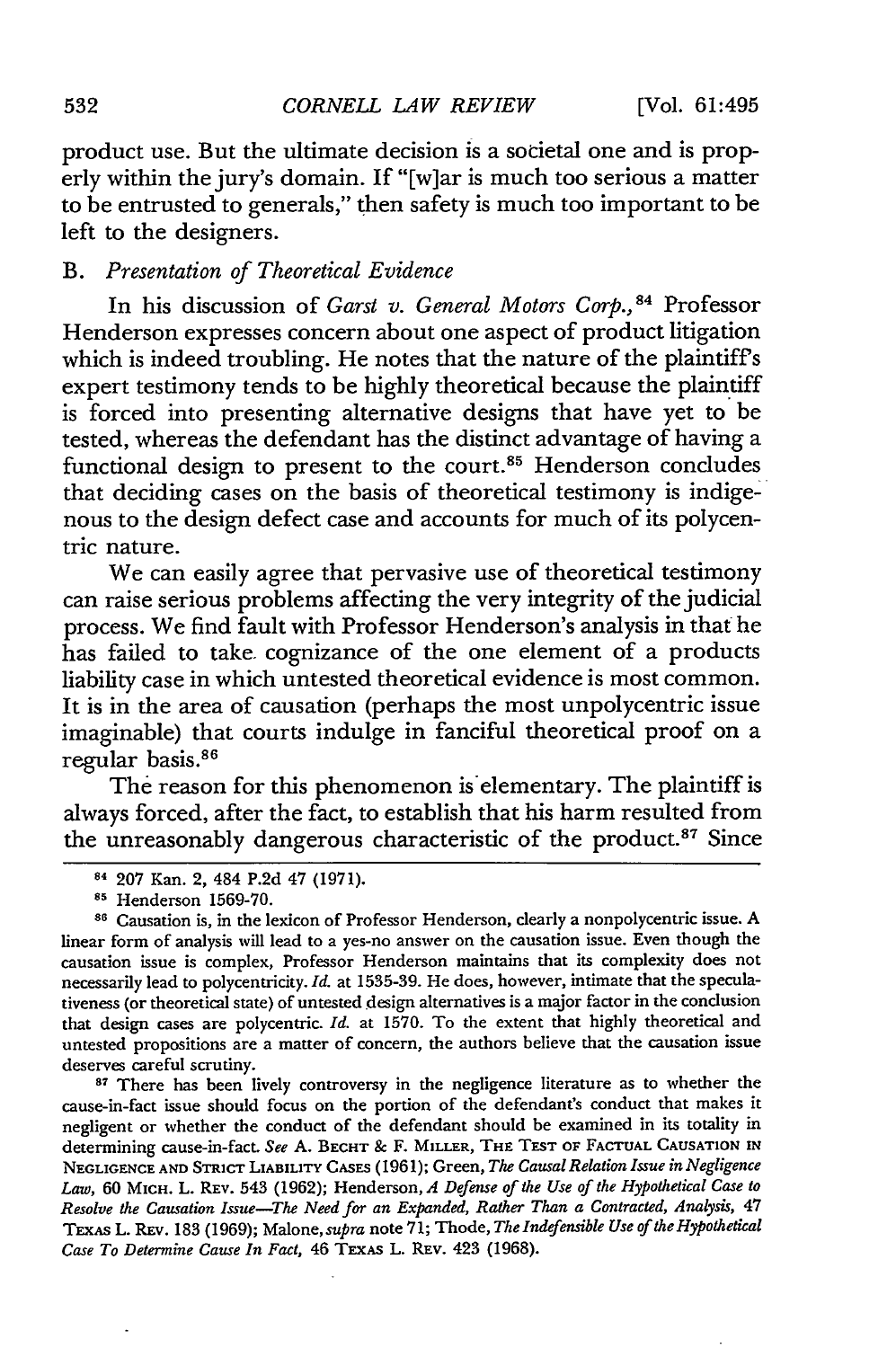instant replay of accidents is not available (they are not videotaped for posterity), the plaintiff must rely on expert testimony to establish causation. The standard test, which requires proof based on "reasonable scientific probability," is almost invariably tied to some form of the hypothetical question. This ploy requires the expert to hypothesize a set of events and conclude causation from them.<sup>88</sup> In preparing the defense on this issue, the defendant's expert goes through the identical process. The standard technique of crossexamination involves changing the facts of the hypothetical to demonstrate that at some point the plaintiff's expert's opinion is no longer valid.

It is a sad commentary on the litigation process that as of the last quarter of the twentieth century no one has yet raised the question of the integrity of this kind of evidence. To be sure, the hypothetical question has been challenged as a technique, but not because of the inherent unreliability of untested theoretical propositions.<sup>89</sup> If we

The same controversy is applicable to the products liability field. There the question will be whether the plaintiff must prove that the defective aspect of the product caused his harm or whether it is sufficient to make out that he was injured by a defective product. This issue was the basis of differing opinions issued by an intermediate appellate court and the subsequent reversal by the Texas Supreme Court in Technical Chem. Co. v.Jacobs, 480 S.W.2d 602 (Tex. Sup. Ct. 1972), *rev'g* Jacobs v. Technical Chem. Co., 472 S.W.2d 191 (Tex. Civ. App. 1971). *See* Keeton, *supra* note 20, at 413. *See also* Midwestern V.W. Corp. v. Ringley, **503 S.W.2d** 745, **747 (Ky.** 1973); Long v. Winchester Repeating Arms Co., 2 **CCH** PROD. **LIAB.** REP. 6958 (Tenn. App. 1973).

**<sup>88</sup>**This is accomplished by questioning the expert based on evidence either already established or promised to be established at a subsequent point in the trial. Arkansas State Highway Comm. v. Shields, 249 Ark. 710, 460 S.W.2d 746 (1970); 2 J. Wigmore, Evidence § 672, at 792-94 (3d ed. 1970). The facts that are the basis of the hypothetical question need only be proven to a point beyond the level of conjecture. See Rabata v. Dohner, 45 Wis. 2d 111, 172 N.W.2d 409 (1969); McCormick, *Some Observations Upon the Opinion Rule and Expert Testimony,* 23 TEXAs L. REv. 109 (1945). They are, however, adduced with varying degrees of believability. Nevertheless, the expert passes on the facts as if they were absolutes (100% plausible). Weinstein, *supra* note 2, at 425, 455. The technique of cross-examination merely challenges the factual base of the plaintiff's hypothetical question by assuming that some of the factors presented by plaintiff as absolutely true are absolutely false. The expert is then asked to decide sua sponte whether his opinion as to causation would change. If the answer is negative, the defense will attack another factual premise to test whether the expert's opinion has reached the breaking point.

All this is great fun for trial lawyers. Yet it must be clear that facts are rarely proven with 100% certainty. The factual base for the expert's opinion is in truth a hodgepodge of probabilities. Furthermore, only rarely can the conditions that existed at the time of the accident be reproduced in a laboratory, let alone in a courtroom. The entire process is based on hypothesizing a set of events and concluding causation from them. In comparing riskutility balancing for hypothetical and untested design alternatives with hypothetical expert testimony for causation purposes, we venture to say that alternative design evidence is far less abstract and theoretical.

**<sup>89</sup>**Criticism of the hypothetical question has primarily centered around the following observations: *(1)* the hypothetical question usually is inordinately complex, convoluted, and

533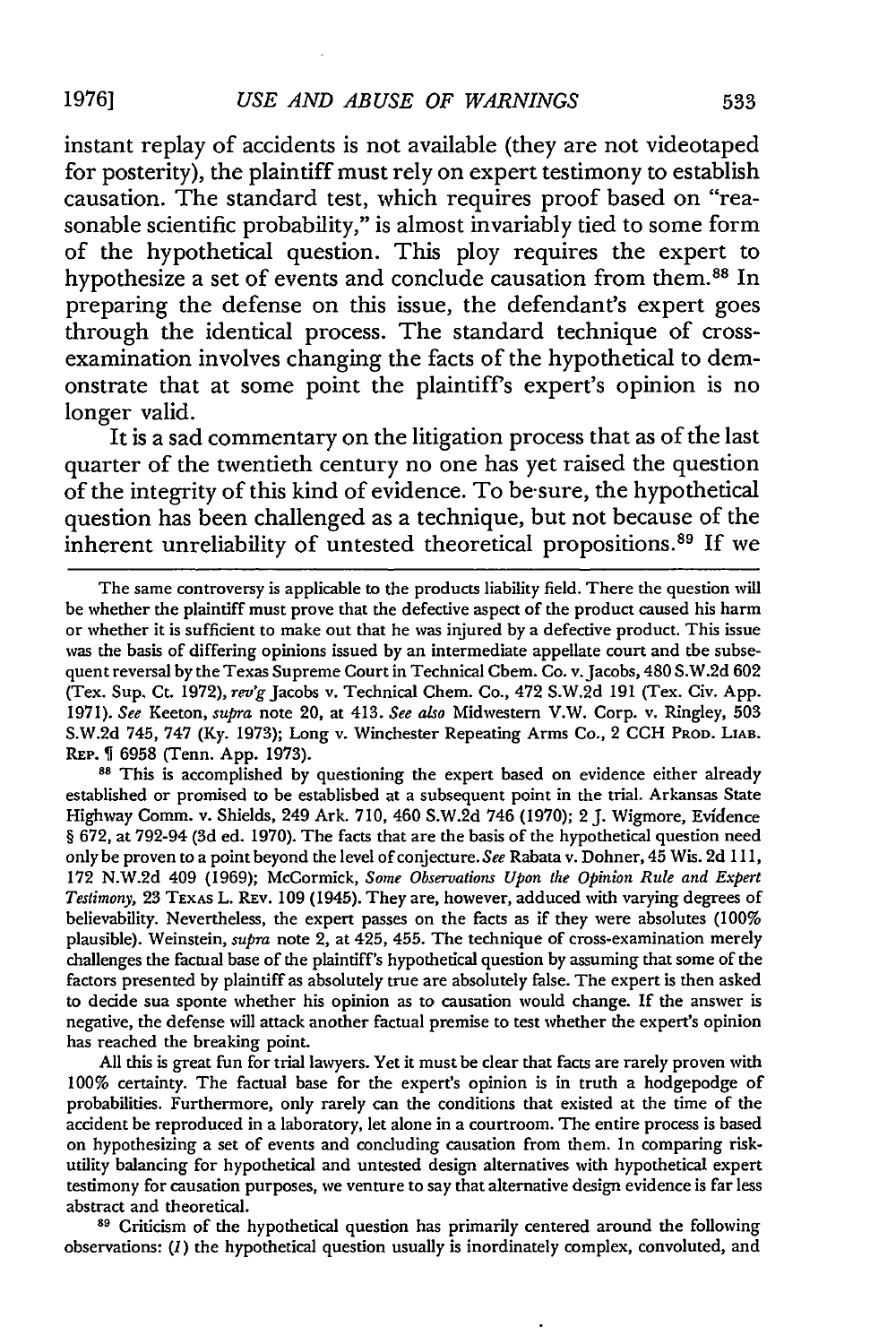are to begin to concern ourselves with this serious question we suggest that it be done within the context of the causation question for it is there that the impact of reckless and untested evidence is most strongly felt. It is simply not logical to single out the design defect case for special ignominy since the problem of the use and abuse of theoretical evidence does not have its origin in and is not confined to design defect cases.

If there is no reasonable analogue from another industry or product upon which the plaintiff can rely in an attempt to justify the viability of design alternatives, then the plaintiff may be forced into more extensive investigations with other experts, or the court may have to seek independent evaluation of the proferred alternatives. In any event, the reasonable viability of design alternatives cannot be addressed in a cavalier fashion **by** either party. If technology has not, **by** the time of trial, progressed to the point where the design alternatives can be shown to have a reasonable probability of success, then the issue correctly should be whether there still remains sufficient utility in the product "as-is" to justify the risks.

### *C. The Design Defect Case-A Litany of Litigation Problems*

We have heretofore taken the position that important policy reasons exist for bringing the design defect case to the judicial

It may well be that abolishing the long factual dissertation, which was the hallmark of the hypothetical question, is an adequate response to the criticism that it is too complex and unwieldy a method for eliciting an expert opinion. However, it is no response at all to the underlying speculation indigenous to the causation question. Admittedly, Henderson's thesis is that justiciability depends on the logical relation of the various issues to each other. Henderson **1535.** On any score the hypothetical question is grounded in logical inductive reasoning of the first order. "[Ilt is a strange irony that the hypothetical question, which is one of the few truly scientific features of the rules of Evidence, should have become that feature which does most to disgust men of science with the law of Evidence." 2 **J.** WIGMORE, *Supra* note **88,** § **686,** at **812.** For an empirical and philosophical look at causation and hypothetical questions, see **D. HUME, AN ENQUIRY CONCERNING HUMAN UNDERSTANDING** § V, pt. 1 **(1907).**

Nevertheless, the basic problem remains. Counsel for either side is permitted to establish or destroy an opinion **by** presenting **highly** theoretical and untested propositions.

highly confusing to thejury; (2) it provides an opportunity for highly partisan presentation of the facts, since counsel by careful selection of facts favorable to his client shapes a one-sided and often unrealistic hypothesis;  $(3)$  the question is often used by counsel as a summation or restatement of his case to the jury; and (4) the question is often used as an illegitimate tool to impeach the general credentials of the expert apart from his ability to speak to the issue at bar. See C. McCormick, EVIDENCE § 16, at 36-37 (2d ed. 1972). To respond to these criticisms several Model and Uniform Acts have been promulgated which provide that the hypothetical question should be eliminated as a necessary means of eliciting expert opinion evidence. See **MODEL CODE OF EVIDENCE** Rules 402-10 (1942); **UNIFORM RULES OF EVIDENCE 56-61 (1953).** Under these acts the expert is permitted to testify without stating the underlying facts of data upon which he bases his conclusion. See **FED.** R. **EVID. 705; CAL. EVID. CODE** § **802 (1966);** N.Y. Civ. **PRAC. LAW** § 4515 (McKinney **1963).** The cross-examiner must expose the weakness of the factual basis of the expert's opinion.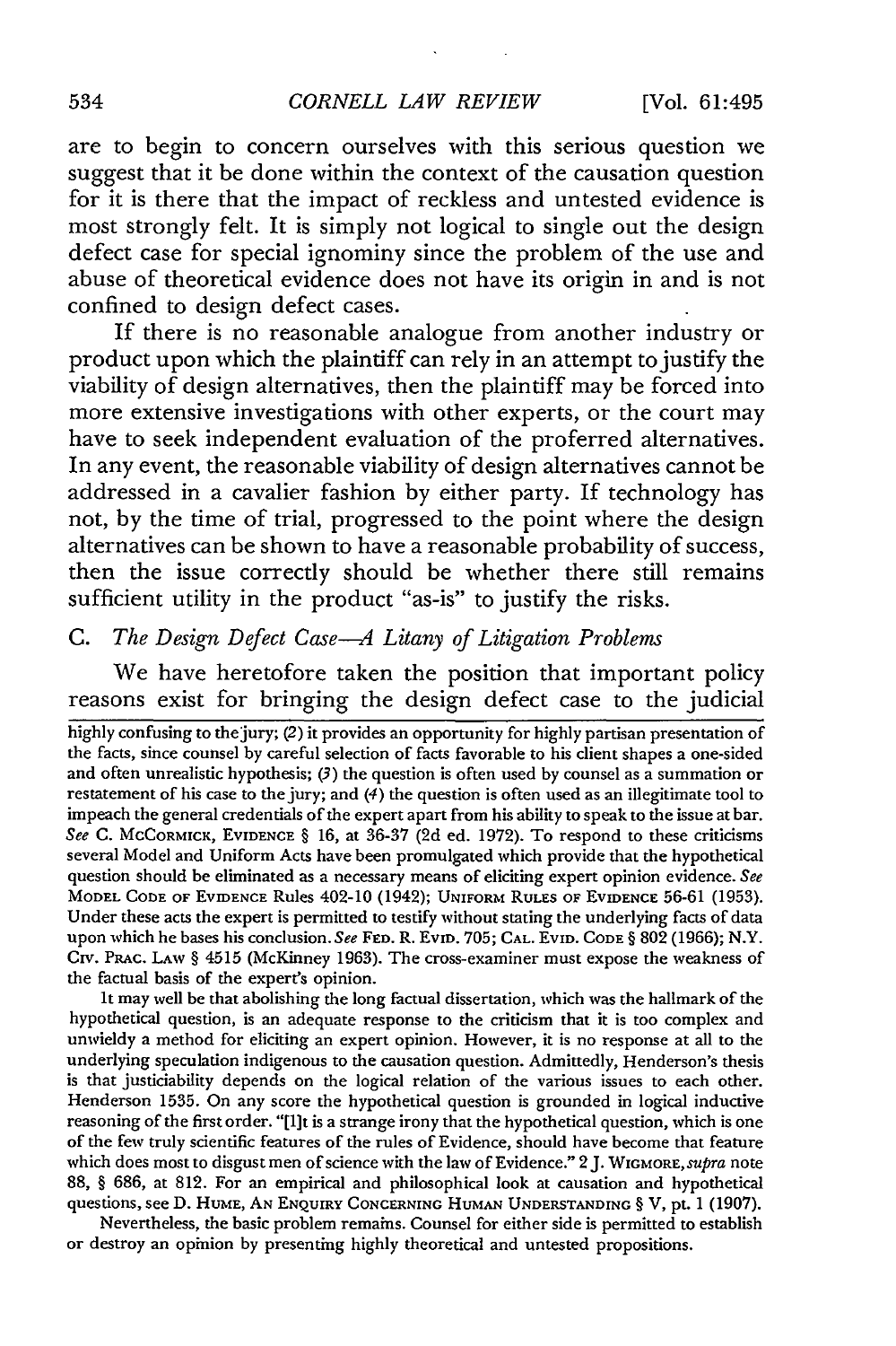forum. The authors strongly disagree with Professor Henderson's thesis that the courts have not in fact been trying design defect cases. Strange as it may seem, we are, however, in substantial agreement with Professor Henderson's view as to what may happen in the trial of design defect cases. Henderson asserts:

Confronted with the hopeless difficulties of trying to redesign products via adjudication, and presumably unable to resist the social pressures generally favoring injured plaintiffs, courts would inevitably resort to some form of judicial coin-flipping, *i.e.,* they would begin to determine defendants' liability on some arbitrary basis rather than on the purported basis of the reasonableness of the product designs brought before them **....** The shift in the basis of manufacturers' liability would be disguised, consciously or otherwise, by heavy reliance upon the unsupported opinions of experts relating to the ultimate issue of the reasonableness of defendants' conscious design choices.90

Unlike Henderson, we do not believe that such a result flows from the inherently polycentric nature of design defect cases. We are, however, encouraged that another observer starting from an entirely different perspective has identified the same kinds of litigation problems that have troubled the authors in their investigation of the interaction of law and technology.

There is little question that the design defect case presents a fertile breeding ground for the kinds of problems described by Professor Henderson. We have in a different forum examined in great detail the reasons for this phenomenon. 91 Underlying the problem is the unpreparedness of the litigation process to structure a forum wherein the technological expert will be permitted and encouraged to share his technological insights with court and jury. There exists a naive belief by the bar that we can proceed to the trial of complex technological issues under the same format that has governed the presentation of everyday "fender-bender" automobile accidents. Unreasonableness of design, cause-in-fact, proximate causation, and assumption of risk are complex issues. They are often interrelated; yet, they are separate and distinct. To present these problems to a jury in a confused jumble and to ask them to unscramble the problem places too great a strain on the adjudication process. A design defect case cannot, we believe, be tried without a comprehensive understanding of both the product and the total environment of its use. Experts cannot continue to be used solely for

**<sup>90</sup>**Henderson **1558.**

**<sup>91</sup>** *See generally* Weinstein, *supra* note 2.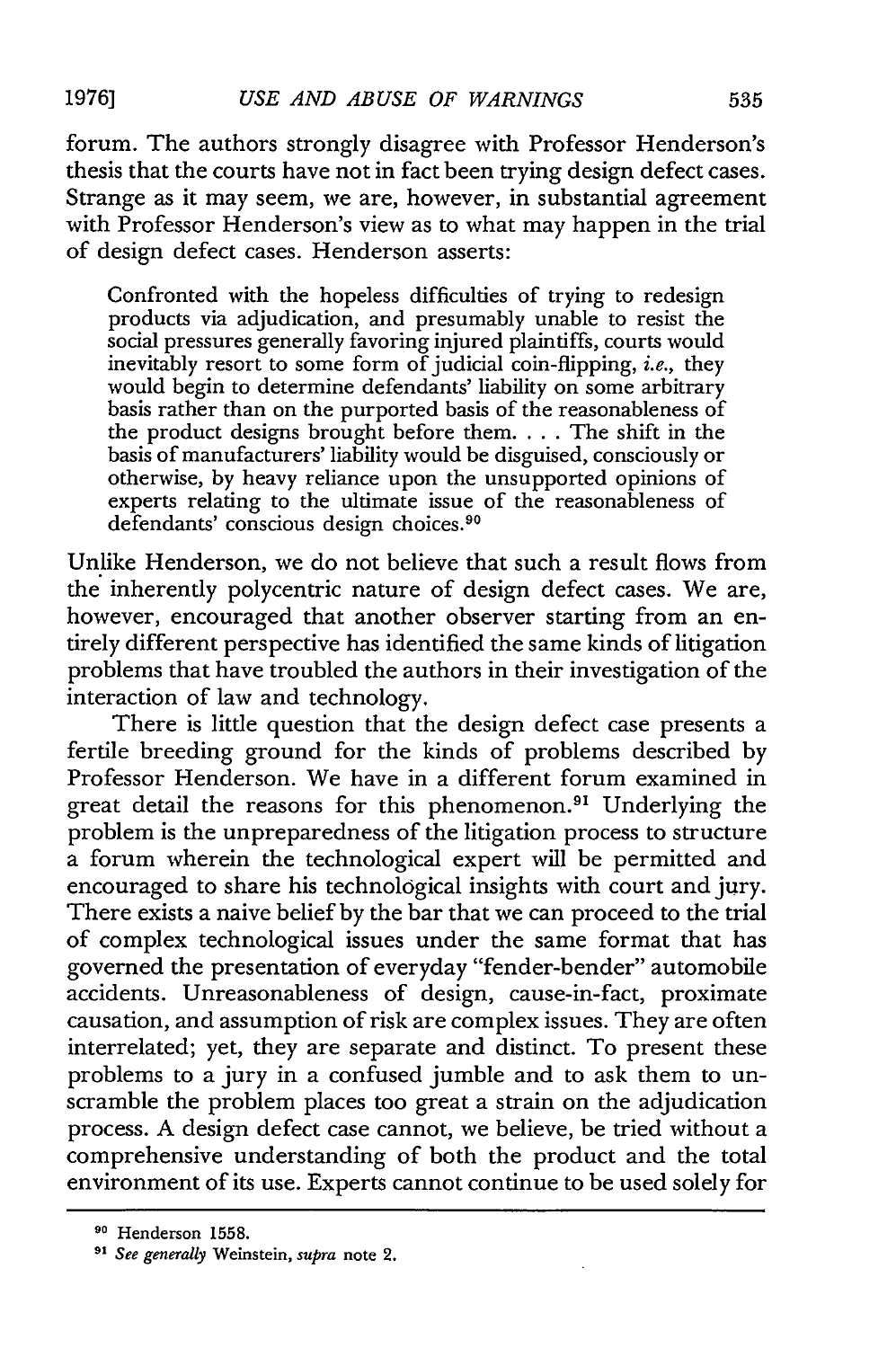the purpose of plugging a narrow evidentiary gap. The experts on either side cannot continue to present polar positions, rather than thoughtful intermediary positions which most often truly represent the real area of disagreement without badly compromising the integrity of the case. And, as mentioned earlier, the wholesale acceptance of theoretical evidence cannot be permitted to taint the believability of the litigation process. Yet, as we have demonstrated, some or all of the aforementioned problems compromise the workproduct of the best litigated products liability trials.

We have elsewhere suggested methods to sharpen the focus of the products liability trial.<sup>52</sup> We must admit that without a sharpened focus the output of such litigation may be of problematic value. But we are decidedly convinced that polycentricity is not the problem. We simply have a Model T litigation process which cannot keep up with 1976-type problems. The technological complexity of the 70's will require a judicial response of equal sophistication.

## *D. The Private Lawsuit Versus the Administrative Remedy*

Recent developments in federal regulation of consumer product safety raise the question as to whether private litigation will continue to play a vital role in setting safety standards. The argument is that courts will now be able to borrow the standards set by such agencies as the Consumer Product Safety Commission<sup>93</sup> and thus be relieved from trying complex polycentric design defect lawsuits.<sup>94</sup> Agency regulations would serve as both the maximum and minimum standards for safe design of a product.

Professor Henderson makes this argument in full recognition that the Consumer Product Safety Act specifically provides that compliance with product safety requirements set forth by the Commission shall not relieve any person from liability at common law.<sup>95</sup> He believes that, despite this grant of authority to the courts to proceed in establishing standards higher than those mandated by the Act, as a practical matter courts will and should decline to set design standards once the agency has performed the task.

Whether Professor Henderson's prediction will come true is, of

**<sup>92</sup>**Weinstein, supra note 2, at 442-64.

**<sup>93</sup>**Consumer Product Safety Act, 15 U.S.C. § 2056(a) (Supp. III, 1973).

<sup>94</sup> Henderson 1555-56.

<sup>&</sup>lt;sup>95</sup> Consumer Product Safety Act, 15 U.S.C. § 2074(a) (Supp. III, 1973). The National Traffic and Motor Vehicle Safety Act of 1966, 15 U.S.C. §§ 1381-1431 (1970), contains a similar provision. See id. *§* 1397(c). For reasons unknown to the authors, Professor Henderson strangely concludes that the inclusion in these acts of such provisions supports the thesis that courts are ill-equipped to try design defect cases. See Henderson 1555-56 n.105.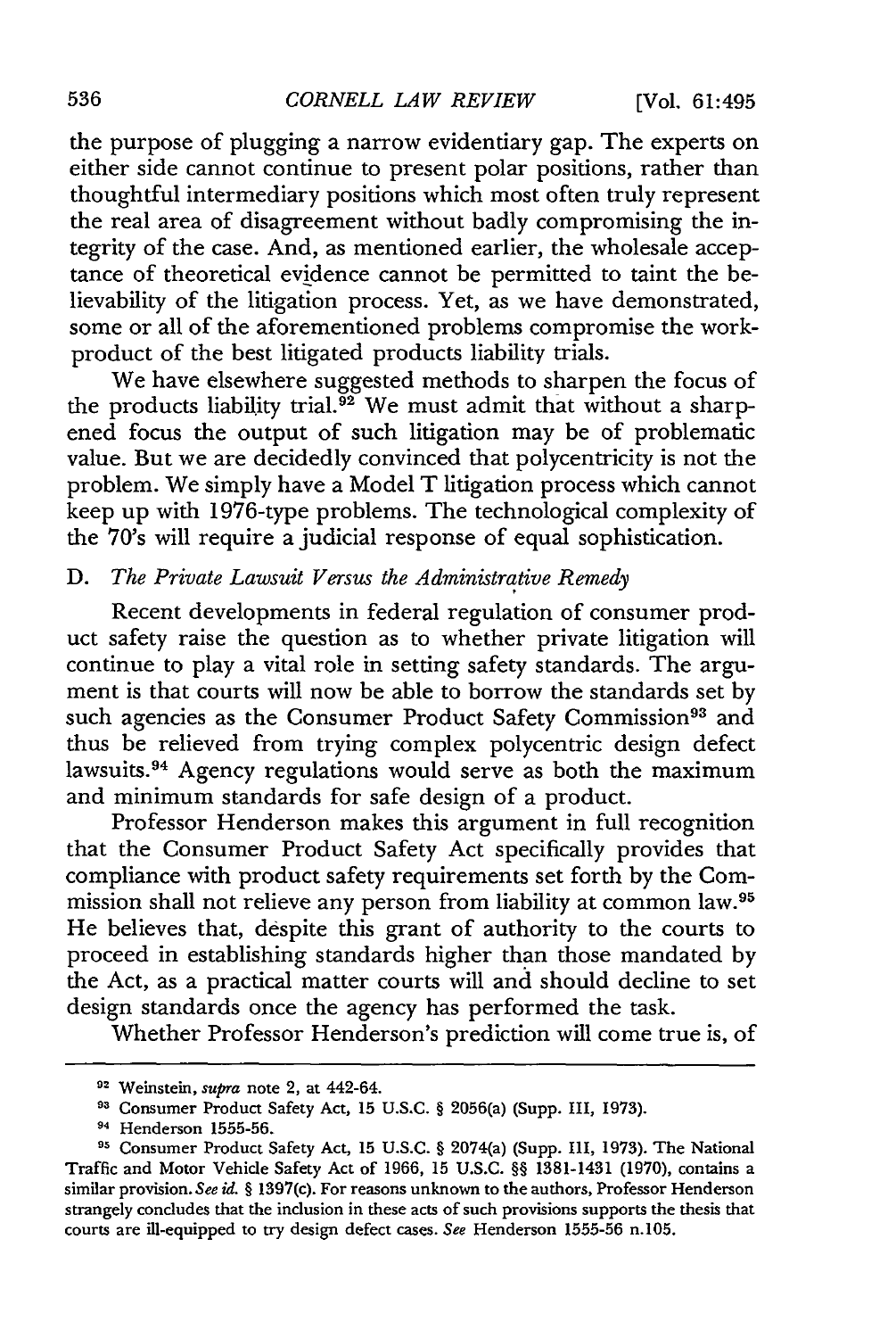course, a matter of conjecture. We believe that courts would do well to exercise the, full panoply of power granted to them by the Consumer Product Safety Act and to continue to examine de novo the acceptability of federally established standards within the context of the private lawsuit. The reasons for our preference are many. The Consumer Product Safety Commission is a fledgling among administrative agencies. It brings to bear the very considerable zeal of a new agency commissioned to address itself to a problem of significant political and societal importance. However, the task before it is enormous. Furthermore, a primary statutory method for development of standards is the offeror process.<sup>96</sup> This process is not "inhouse" but rather depends on standards to be developed by outside offerors. The Commission's ability to control the process of development of these standards in their formative stages is yet unclear. The process has no established or formalized method for assuring effective consumer input. To be sure, the act and regulations are replete with pious utterings as to the importance of consumer participation;<sup>97</sup> yet, to provide consumer advocates with the expertise and financial ability to assure effective participation is another matter. Another major source of Consumer Product Safety Commission standards are those developed by other federal agencies or voluntary standard-setting bodies. 98 It should thus be noted that heavy reliance is placed on standards that develop outside the internal structure of the Commission.99 Given the context of this statutory framework, it is not at all clear that independent evaluation by the courts within the context of the private lawsuit is undesirable. When one adds the tendency of administrative agencies to develop an industry orientation with the passage of time, the argument for an independent forum to examine standards is a potent one.<sup>100</sup>

It is important to note that the context of this discussion proceeds not from the perspective of seeking to institute a new untested forum for the trial of design defect cases. The forum is already with us and though it needs substantial revitalization to make it more effective, there is no need to create a new institution from scratch. It would seem that given the newness of the Consumer Product Safety Commission and the unorthodox format chosen for standard setting, there is much to be gained from encouraging a dual system of

**<sup>96</sup>**15 U.S.C. § 2056 (Supp. III, 1973).

*<sup>97</sup>Id. §* 2056(d)(3)(B). *See also* 16 C.F.R. § 1105.1(a) (1975).

**<sup>98</sup>** Consumer Product Safety Act, 15 U.S.C. § 2056(b), (c) (Supp. III, 1973).

**<sup>99</sup>***Id.* § 2056(e); 16 C.F.R. § 1105.4-.8 (1975).

**<sup>101</sup> L. JAFFE, JUDICIAL CONTROL** OF ADMINISTRATIVE **ACTION** 14 **(1965);** Jaffe, *The Effective Limits of the Administrative Process: A Reevaluation,* 67 HARV. L. REV. 1105, 1109 (1954).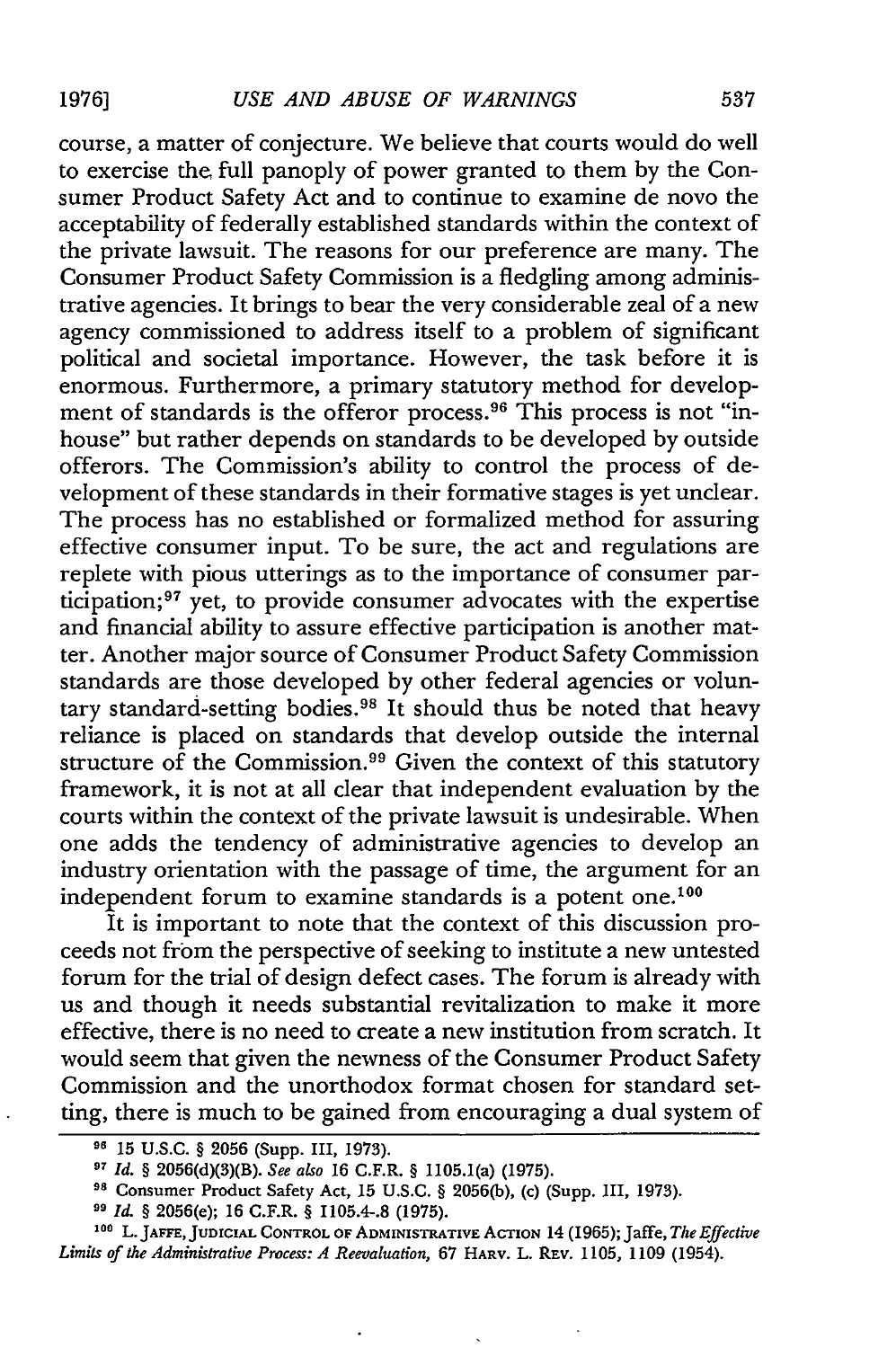standard setting. The agency would set the floor but in those instances where the courts believe that the balance of risk and utility has not been struck adequately in favor of safety, the courts should permit recovery to the private litigant. Critics of the administrative process have long railed against the overreliance on administrative expertise; this has been especially true when the issue is not determined by the gathering of data but rather by choosing between alternative courses of action.<sup>101</sup> "How much product safety is enough?" may yet best be answered by a jury of twelve. It must be admitted that a fairly seriously injured plaintiff's easy access to the courtroom, in part a result of the contingent-fee system, can be a real strain on corporate defendants. But this militates only in favor of design defect litigation that truly focuses on the risk-utility balancing process and is not diverted to tangential irrelevancies.<sup>102</sup> The suggestions offered earlier with respect to restructuring the litigation process could go a long way toward accomplishing this goal.

Too much, however, has been learned from the positive experience<sup>103</sup> of private litigation existing side-by-side with administrative agency jurisdiction to consider seriously the abandonment of the private remedy in the consumer product area. Litigation in the private sector has served, over a long period of time and in diverse areas, to supplement significantly a public policing responsibility.<sup>104</sup>

<sup>102</sup> The serious impact that an adverse design defect decision could have on a manufacturer was recently demonstrated in Vincent v. Thompson, 79 Misc. 2d 1029, 361 N.Y.S.2d 282 (Sup. Ct. 1974); *rev'd on other grounds,* 50 App. Div. 2d 211, 377 N.Y.S.2d 118 (2d Dep't 1975). Judge Harnett held that a jury finding adverse to a defendant in a design defect case was subject to the doctrine of collateral estoppel, thus permitting a stranger-plaintiff to ride in on a prior finding of defect. This was, of course, predicated on the abolition of the mutuality doctrine in New York. *See* Schwartz v. Public Admin., 24 N.Y.2d 65, 246 N.E.2d 725, 298 N.Y.S.2d 955 (1969); B.R. DeWitt, Inc. v. Hall, 19 N.Y.2d 141, 225 N.E.2d 195, 278 N.Y.S.2d 596 (1967). The implications of the *Vincent* decision are far-reaching and they emphasize the importance of a highly sophisticated trial process.

<sup>103</sup> Loevinger, *Private Action—The Strongest Pillar of Anti-Trust*, <sup>3</sup> ANTI-TRUST BULL. 167 (1958).

<sup>104</sup> From the earliest period of the formulation of corporate law concepts and of remedial vehicles designed to compel managers' adherence to a fiduciary standard of conduct, the derivative lawsuit instituted by the "outside" shareholder has been favored over any expansion of the supervisory role of the Attorney General. *See, e.g.,* Brendle v. Smith, 46 F. Supp. 522 (S.D.N.Y. 1942). A more modern use of the private action in advancing a public interest is the private lawsuit maintained to recoup "short-swing" profits realized by the statutorily-defined corporate "insider." Securities Act of 1934, § 16b, 15 U.S.C. § 78p(b) (1970). A parallel development has evolved through judicial interpretation of § **1Ob** of the same act (15 U.S.C. § 78j (1970)), whereby private litigation is sanctioned as the appropriate vehicle militating against corporate fraud. *See, e.g.,* Speed v. Transamerica Corp., 99 F. Supp. 808 (D. Del.

**<sup>101</sup>**Schwartz, *Legal Restriction of Competition in the Regulated Industries: An Abdication of Judicial Responsibility,* 67 HARv. L. REv. 436, 471-75 (1954). *See also* United States v. United Shoe Mach. Corp., 110 F. Supp. 295, 346 (D. Mass. 1953).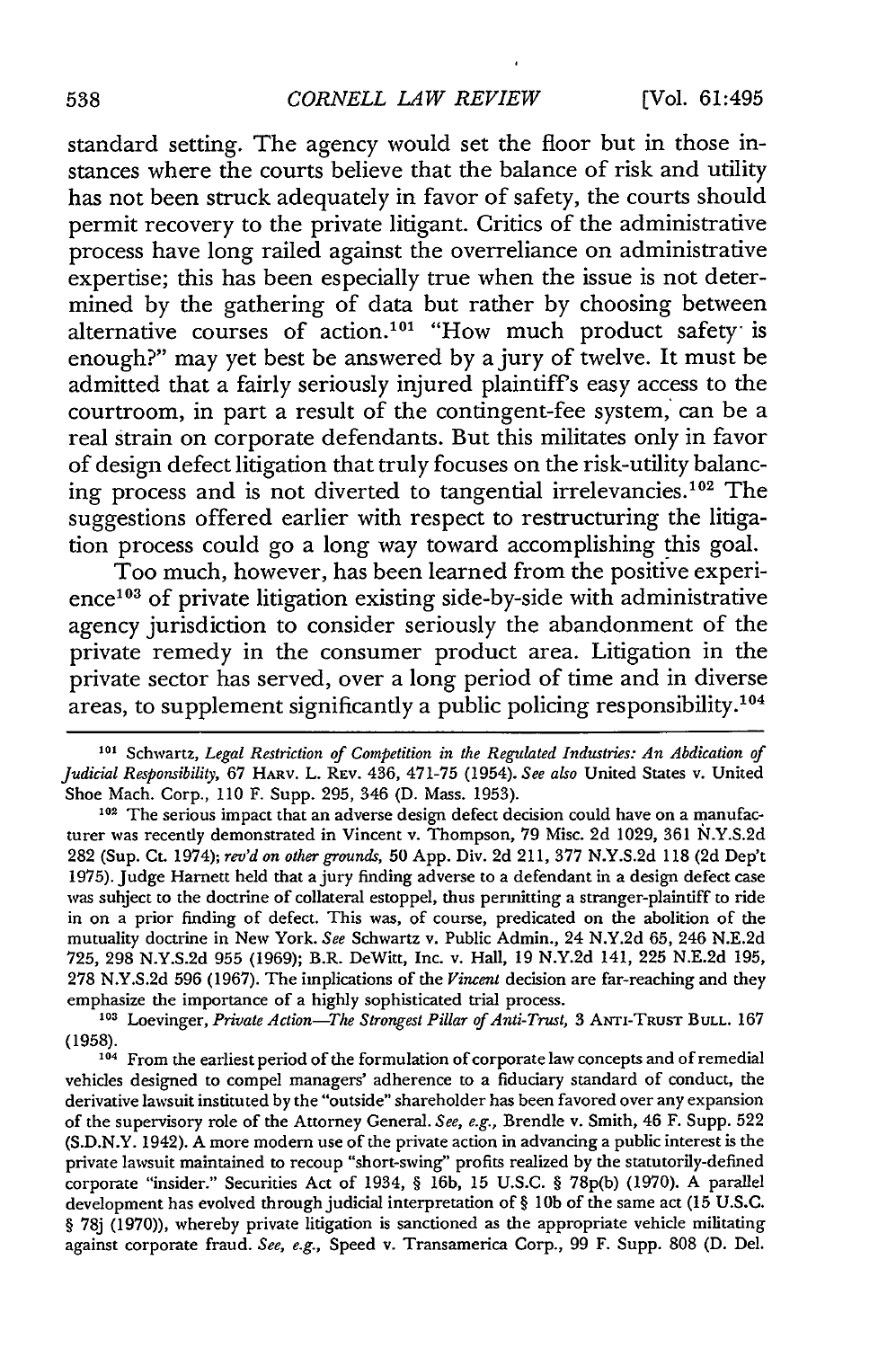#### **CONCLUSION**

The structure suggested by Professor Henderson to limit judicial participation in the process by requiring courts to take a handsoff position regarding all decisions that are the result of conscious design choice, be they private or governmental, would deny the courts entry into the reexamination of standard setting. His position is a strange one. To the extent that conscious design choices are products of well-reasoned and sensitively balanced alternatives, courts should be prepared to direct verdicts in favor of defendants. To the extent that they represent inadequate risk-utility analyses or are the products of trade-offs whose safety focus is inadequate, plaintiffs should be entitled to take their cases to a jury. If, in fact, Henderson is arguing that in cases where the risk-utility balancing is highly sophisticated, judges should exert firm judicial control and refuse to permit the cases to go to a jury, and if he is making the observation that courts have been reluctant to do so, then his thesis is hardly controversial. But we believe that Professor Henderson's argument goes well beyond a call for tighter judicial control of design defect cases. It is a call to the courts to tread with trepidation when dealing with corporate or governmental decision-making in the context of a private design defect lawsuit. We believe that there exist at present no satisfactory alternatives to the traditional lawsuit.

**1951).** These provisions of the federal regulatory scheme in the area of corporate activity effectively enlist the energies and talents of the private sector to serve the public interest by monitoring the propriety of actions which even the most dedicated staff of a regulatory commission could not adequately oversee. The sheer volume of questionable acts invites supplementary policing activity in the context of the private lawsuit.

Under the Securities Act of 1933, **15** U.S.C. §§ 77a-77bb **(1970),** Congress provided for an active role to be played by the private litigant within a regulatory plan which pivoted about Commission review, through staff action, of a proposed offering of corporate securities. An important ancillary safeguard is found in *§§* II and 12 of that Act **(15** U.S.C. §§ 77k-771 **(1970)),** which allow for private recovery of losses resulting from failure of the commission staff to have uncovered the fraudulent representation in the registration statement required or failure of the commission staff to have prevented the sale of unregistered securities. These private-action sanctions have served to complement substantially the direct regulatory functions of the Commission, without intruding upon or impeding that functioning. See, e.g., Escott v. Barchris Construction Corp., 283 F. Supp. 643 (S.D.N.Y. **1968).**

A shared responsibility in achieving the public good of regulation has been the common experience; that experience has demonstrated that private action neither need be nor is achieved at the expense of regulatory agency power. Rather than producing end-defeating conflict, independent capacity to act has substantially augmented policing activity in attaining the identified goal. Furthermore, as pointed out earlier, the very unsettled and problematic nature of the standard-setting process demands an even more vigilant and vigorous private litigation format. Although in the usual areas suggested the courts are utilizing private litigation to supplement government regulation rather than to review it de novo (as would be the case in the product safety area), the sheer force of private litigation has a major impact on the administrative process.